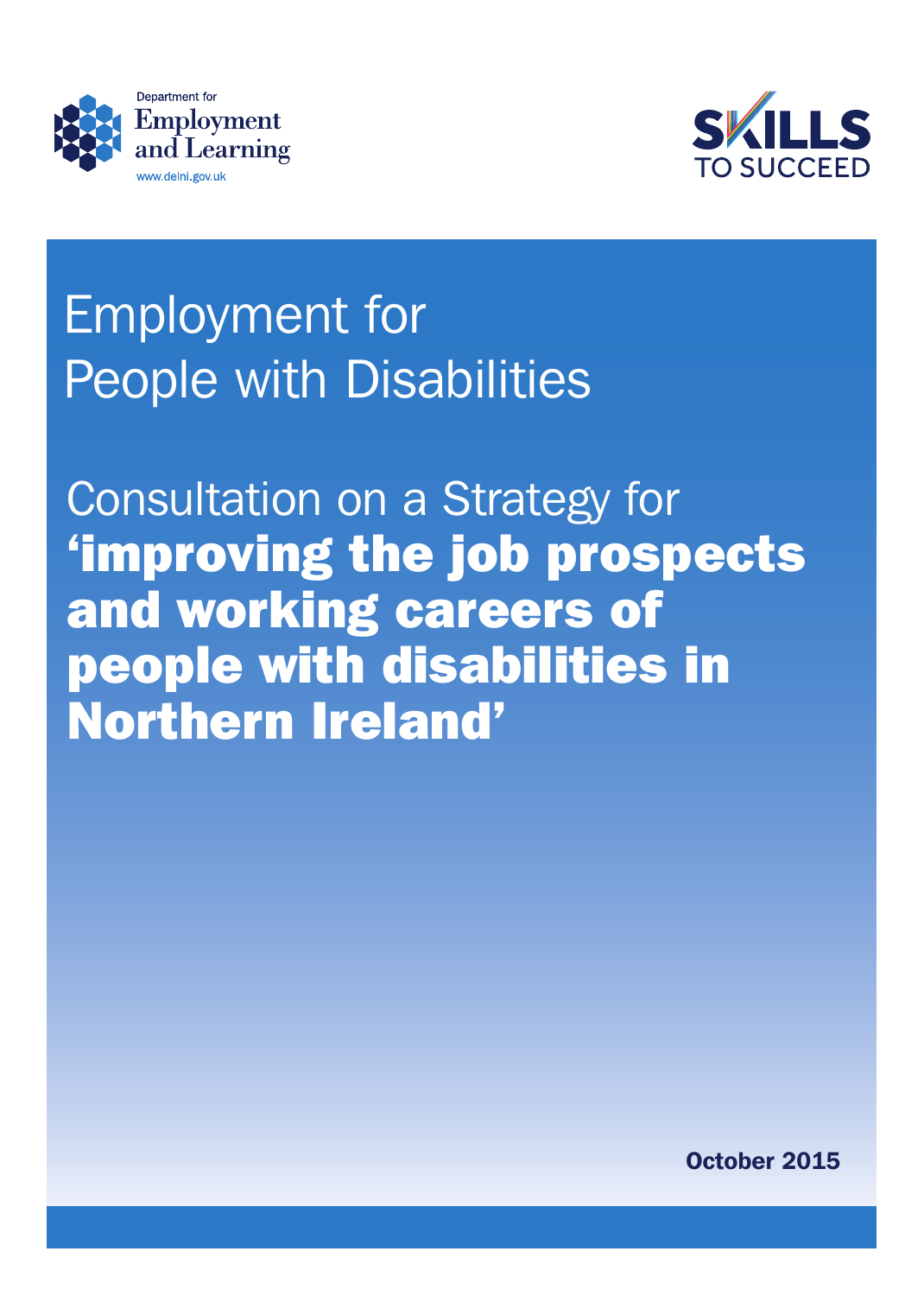#### Consultation on a Strategy for 'improving the job prospects and working careers of people with disabilities in Northern Ireland'

#### Foreword

- 1. Executive Summary
- 2. The Consultation Process
- 3. Strategic Context
- 4. The Supported Employment Delivery Model

#### 5. Key Themes

- 5.1 Supporting people to secure paid employment
- 5.2 Job retention and career development
- 5.3 Working with Employers
- 5.4 Research and Development
- 5.5 Strategic partnership and engagement

#### 6. Conclusion and Next Steps

#### Annex List

- Annex A Strategic Working Group
- Annex B Consultation Questions
- Annex C Supported Employment Model
- Annex D Job Description for Supported Employment Officer
- Annex E Department for Employment and Learning current specialist support
- Annex F European Social Fund Disability Projects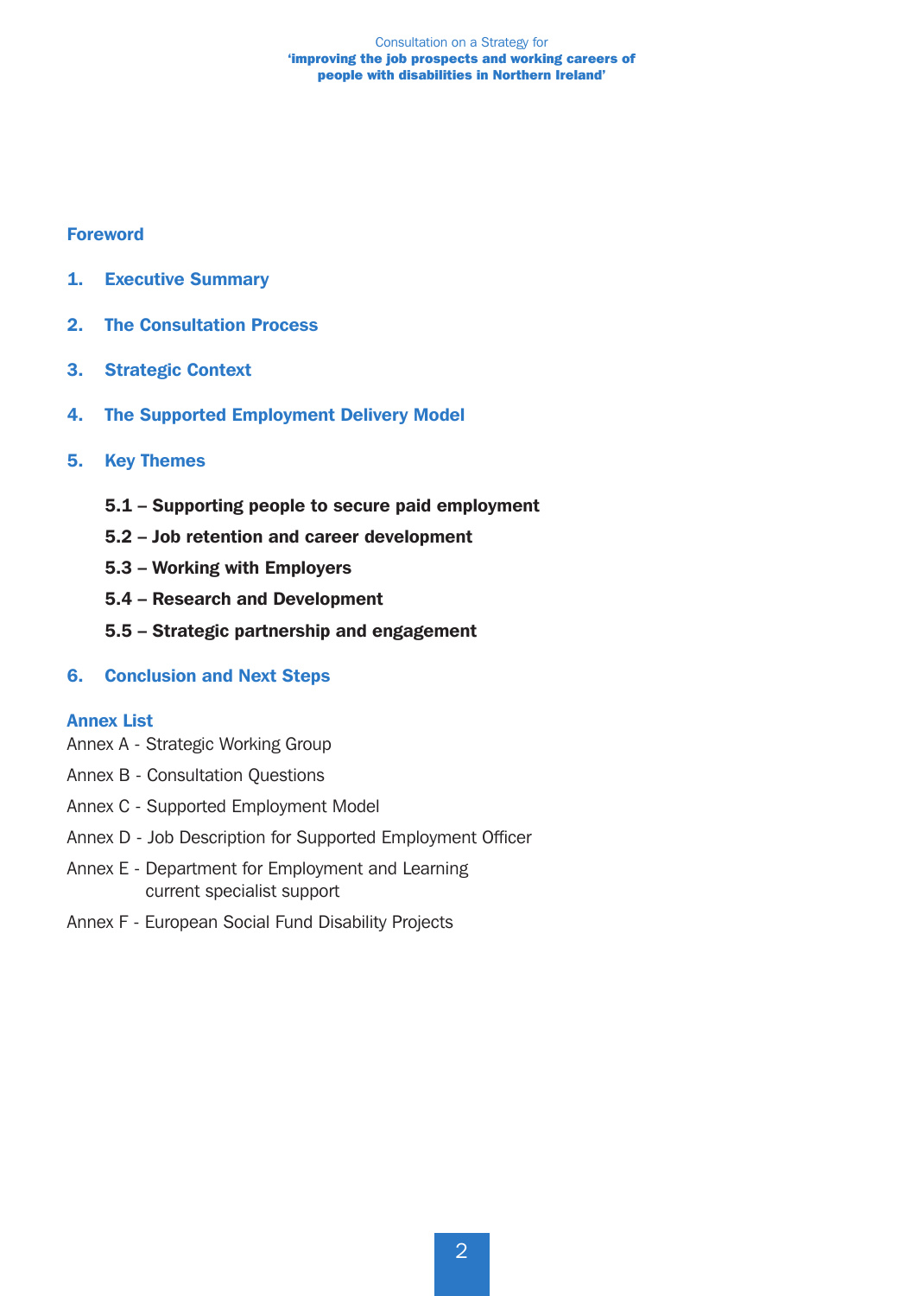#### Consultation on a Strategy for 'improving the job prospects and working careers of people with disabilities in Northern Ireland'

# Foreword

Helping and supporting people with disabilities to achieve their full potential in life is a duty and responsibility for all government departments and other actors in civil society. The Department for Employment and Learning can be pivotal in this regard.

It is for this reason that I have fully supported the Disability Employment Service and its key partners from local disability and other stakeholder organisations, as they have worked on the development of this strategy over the past two years. In doing so, they have strengthened the working relationship between my department and this extremely important sector, and the Strategic Working Group is a very positive example of how true partnership working does exist.



This strategy, and the current proposals therein, is focused on supporting those people with the most significant disability related barriers to work, and that despite this, the key objectives are about helping this very group to achieve real paid employment outcomes. The strategy is making a clear statement of intent in sending a message to society that people with disabilities, no matter what they might be, share the same ambitions and aspirations as everyone else, and provided they are given the right support, advice and assistance, they are capable of realising their full economic and career potential.

The strategy aims to build on existing disability services, delivered through mainstream and community and voluntary sector programmes, however, it also contains a number of proposals that will improve partnership working at all levels, that will introduce new services to individuals and will engage and educate employers in a much more meaningful manner.

I therefore invite views, opinions and ideas on the consultation document, so that the 'Employment Strategy for People with Disabilities', when implemented, will make a real difference to the lives and working careers of people with a full range of disabilities.

Kleplan Dawy

DR STEPHEN FARRY Minister for Employment and Learning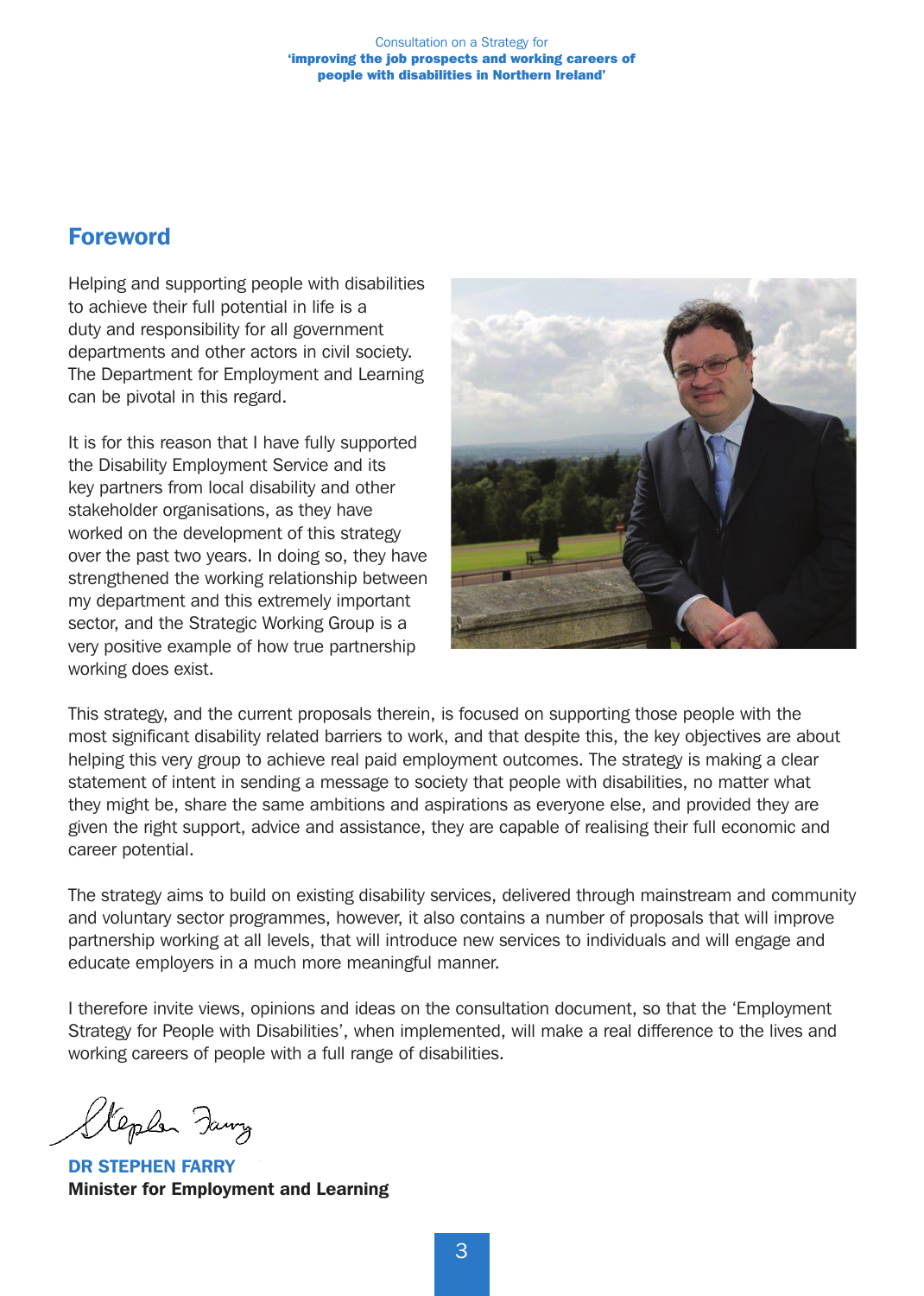## 1. Executive Summary

#### Introduction

The Department for Employment and Learning is fully committed to helping and supporting people to overcome a wide range of barriers in their pursuit of their employment goals. This strategy focuses on some of the greatest challenges faced by many individuals, groups and stakeholders in this area; helping people with disabilities to achieve and retain suitable paid employment in the open labour market.

The 'Employment Strategy for People with Disabilities' contains proposals that will help the Department, working in partnership with others, to address the difficulties and inequalities that people with significant disabilities are attempting to overcome.

The Department also provides dedicated and enhanced support to enable people with disabilities to access educational and skills programmes and services. Additional support has been woven through a range of existing Departmental strategies and policies.

#### Current Employment Support

The Department has a dedicated Disability Employment Service, which provides and manages a range of pre-employment and in-work support measures, including:

- Access to Work (NI)
- Workable
- Work Connect
- Occupational Psychology services
- Job Introduction Scheme
- Residential Training

#### Employment Service

Across its network of 35 Jobs and Benefits and JobCentre offices, Employment Service Advisers also work with people with disabilities to assist them retain or find employment.

#### European Social Fund Projects

With financial support provided through the Department's European Social Fund, local disability organisations throughout Northern Ireland are delivering quality training, employment and employability services to hundreds of disabled people each year. The method of delivery, adopted by many of these specialist projects, is the Supported Employment Model, and it is proposed that this model will be implemented on a wider scale through this new employment strategy.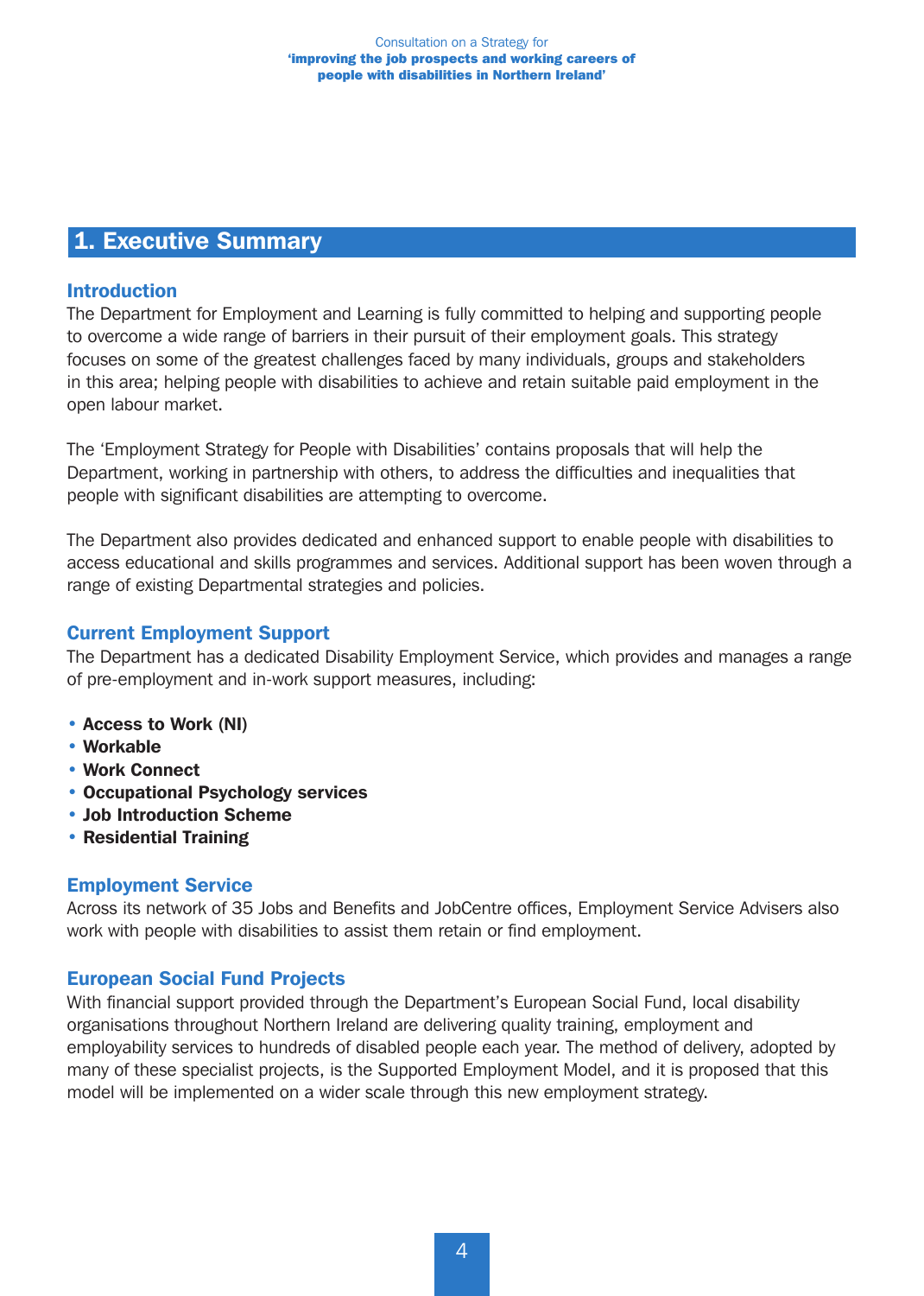It is evident that the Department, in conjunction with others, is already doing much to help and support people with disabilities. The need for a dedicated strategy however, is based on the fact that a critical gap remains in relation to how disability services link with each other, and specifically at key transition points between education and/or skills training, and the critical stage of active job search. There is a need for additional specialist support for people with disabilities to help them prepare for and move into employment, or for those already in work, who want to develop their career so that they can fulfil their full potential.

This Strategy aims to address the gap that exists and will build upon and improve what the Department and others currently deliver for people with disabilities. The Strategy will also establish appropriate measures and targets, and performance against these will be monitored and evaluated to ensure that results and outcomes are being achieved for people with significant disability related barriers to work.

#### Strategic Partnership and Engagement

The Department and the local disability sector have a long standing positive working relationship. A strategic working group, including key representatives from the sector, was established in 2012, to consider how best to take forward this significant piece of work. The Group has played a central role in helping the Department to develop the 'Employment Strategy for People with Disabilities'. Those who participated on the Strategic Working Group are listed at **Annex A.** 

The strategy has also been informed by a number of positive engagement events, targeted primarily at people with disabilities but also including support workers, community and voluntary sector organisations, and employers, (see Section 2).

#### The Target Client Group for the 'Strategy'

The 'Employment Strategy for People with Disabilities' will target and support people who have significant disability related barriers to employment. People with significant disabilities feel excluded from many employment opportunities that others take for granted. The aim of this strategy is, therefore, to provide comprehensive and tailored disability employment services which will lead to greater access to, and participation in a range of pre-employment support options. Ultimately, the strategy's key objective is to increase the number of disabled people who will secure successful job and career outcomes.

The target group comprises people with learning disabilities and difficulties, long-term mental ill-health, sensory impairment, autism, neurological conditions, more severe sensory and physical disability. These are the people in our society who are at the greatest risk of economic and social exclusion.

While the strategy and subsequent implementation plan will support people of all age groups, there will be a particular focus on young people. The intention is to prevent people with significant disabilities, such as those referred to above, from becoming economically inactive and dependent upon welfare benefits, as well as health and social care for a large part of their adult life.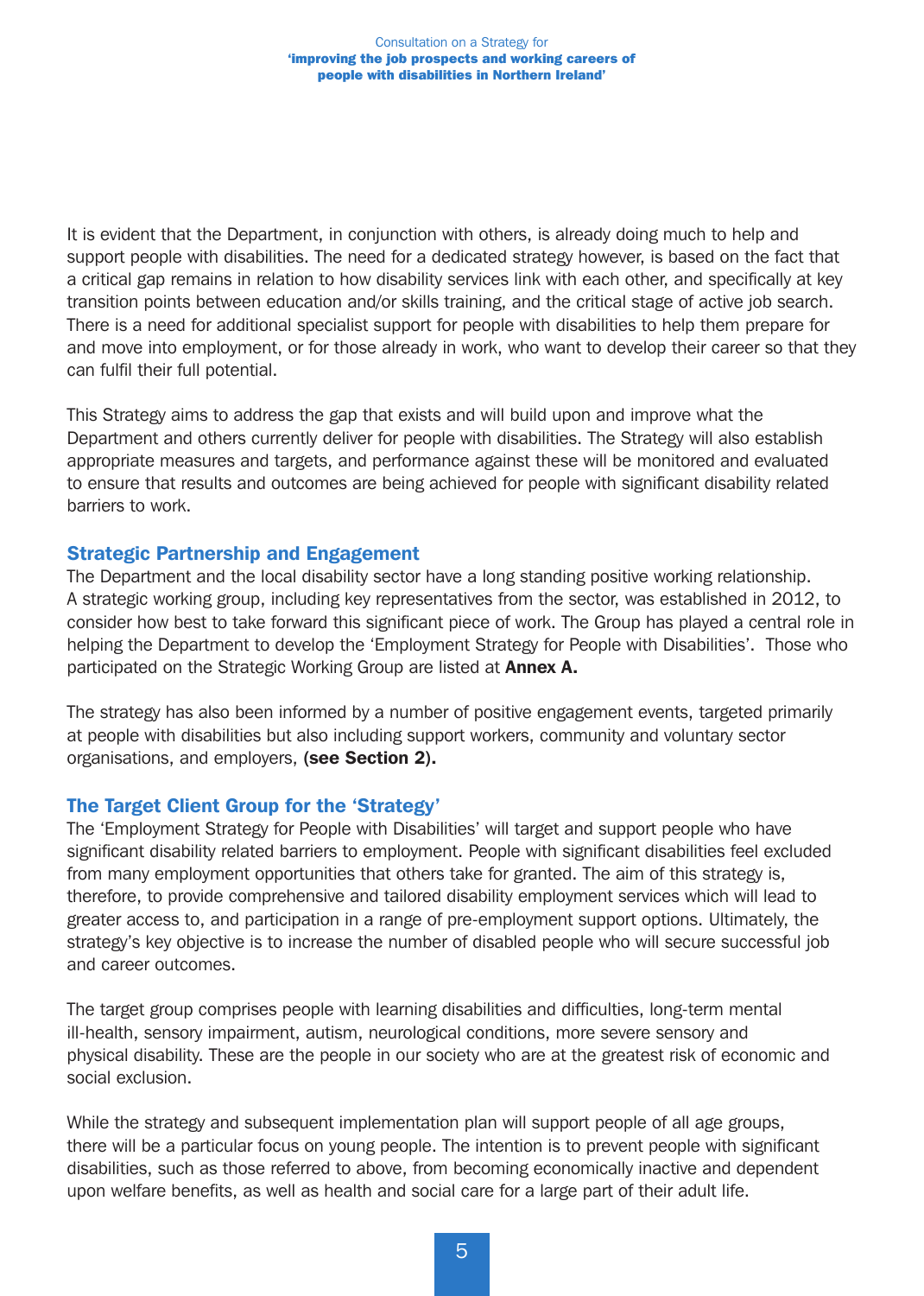## Supported Employment Delivery Model

In order to make a significant, long-term difference to the lives and employment prospects of this particular client group, a key proposal of the strategy is to adopt the principles of and implement the Supported Employment model on a wider scale throughout Northern Ireland. This has been used successfully, both locally, through the European Social Fund projects and programmes such as Workable, as well as in a number of other countries. The model provides high quality, personalised, and often long term support to people with significant disabilities to secure, maintain and progress in paid employment.

In order to deliver a Supported Employment service to more disabled people, the strategy, and those charged with the responsibility for its success, will require additional resource. Therefore, a number of Supported Employment Officers have been recruited in advance of the strategy launch. The additional staff are employees of Disability Action funded through the Department's European Social Fund, with match funding provided by the Disability Employment Service. The new service has been fully endorsed by the Strategic Working Group and is being delivered with direct input of the Northern Ireland Union of Supported Employment (NIUSE). The new staff will be required to work very closely and in collaboration with staff from the Department's Careers Service, as well as its front-line and specialist staff from the Employment Service.

The Supported Employment Officers will also complement the service being delivered by many of the local disability organisations throughout Northern Ireland, and these organisations will remain key partners and delivery agents for all aspects of the new 'Employment Strategy for People with Disabilities'.

#### **Employers**

The Department and others can develop and deliver the best pre-employment services and programmes available, however, unless there are real jobs and employment opportunities to help people prepare for and attain, there will be little benefit or outcomes to be gained.

The strategy therefore has a particular focus on working with employers, to make them aware of the support that is available for new or existing disabled employees, to reassure them in relation to legal requirements and legislation, and to convince them of the benefits that employing people with disabilities will bring to their organisation, including their bottom line.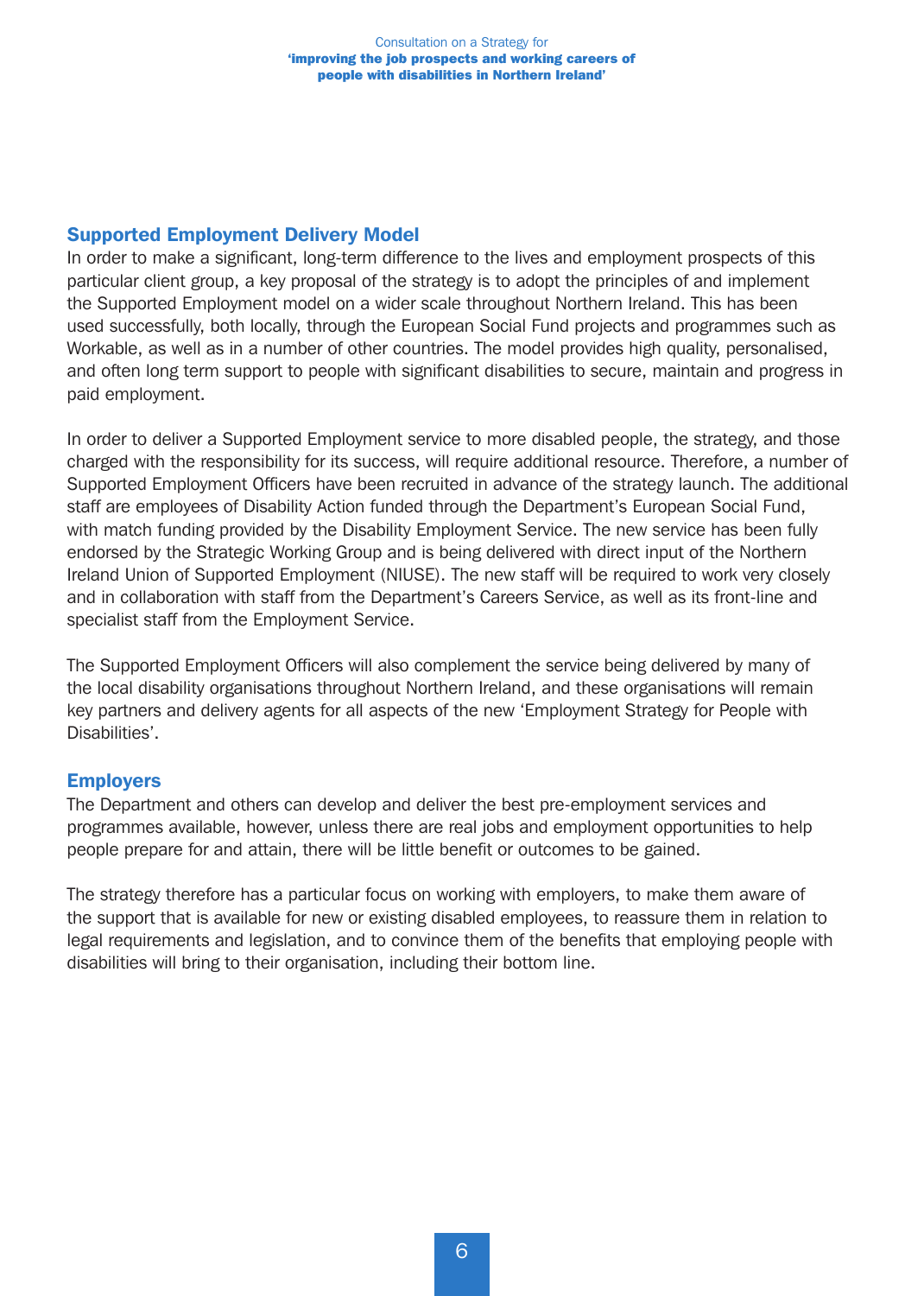#### Consultation on a Strategy for 'improving the job prospects and working careers of people with disabilities in Northern Ireland'

## Strategic Purpose

The purpose of the 'Employment Strategy for People with Disabilities' will be:

#### *To improve the job prospects and working careers of people with disabilities.*

#### Key Objective

*To directly assist disabled people to find, sustain and progress within paid employment; or to start up a business.*

#### Key Themes

The Strategic Working Group identified five key themes for the strategy, with a number of supporting proposals within each theme.

- Theme 1 Supporting people to secure paid employment
- Theme 2 Job retention and career development
- Theme 3 Working with Employers
- Theme 4 Research and Development
- Theme 5 Strategic partnership and engagement

#### Theme 1 – SUPPORTING PEOPLE TO SECURE PAID EMPLOYMENT

#### *To develop and implement a Disability Service that will help young people and adults with a disability to make a successful transition into paid employment, including self-employment.*

#### Proposals that will build upon and improve current practice

- flexibilities and enhancements within existing programmes and services that would support disabled people in work placements or employment;
- development of the working partnership arrangements between the Department and the local disability sector, across all relevant business areas, including Careers Service, Further and Higher Education, Youth Training, Apprenticeships and the Employment Service.

#### Proposals that will introduce something new

- an additional cohort of Supported Employment Officers;
- formally adopting the model of Supported Employment for people with significant disabilities seeking to find and retain paid employment;
- implementation of a new 'Pathway to Employment', including a clear sign posting and referral service for all people with significant disability related barriers;
- development of robust management information systems that will enable the Department to track the progress of all clients who are being supported through the range of disability services and programmes;
- establishment of annual targets for the number of disabled people who move into paid employment, including self-employment.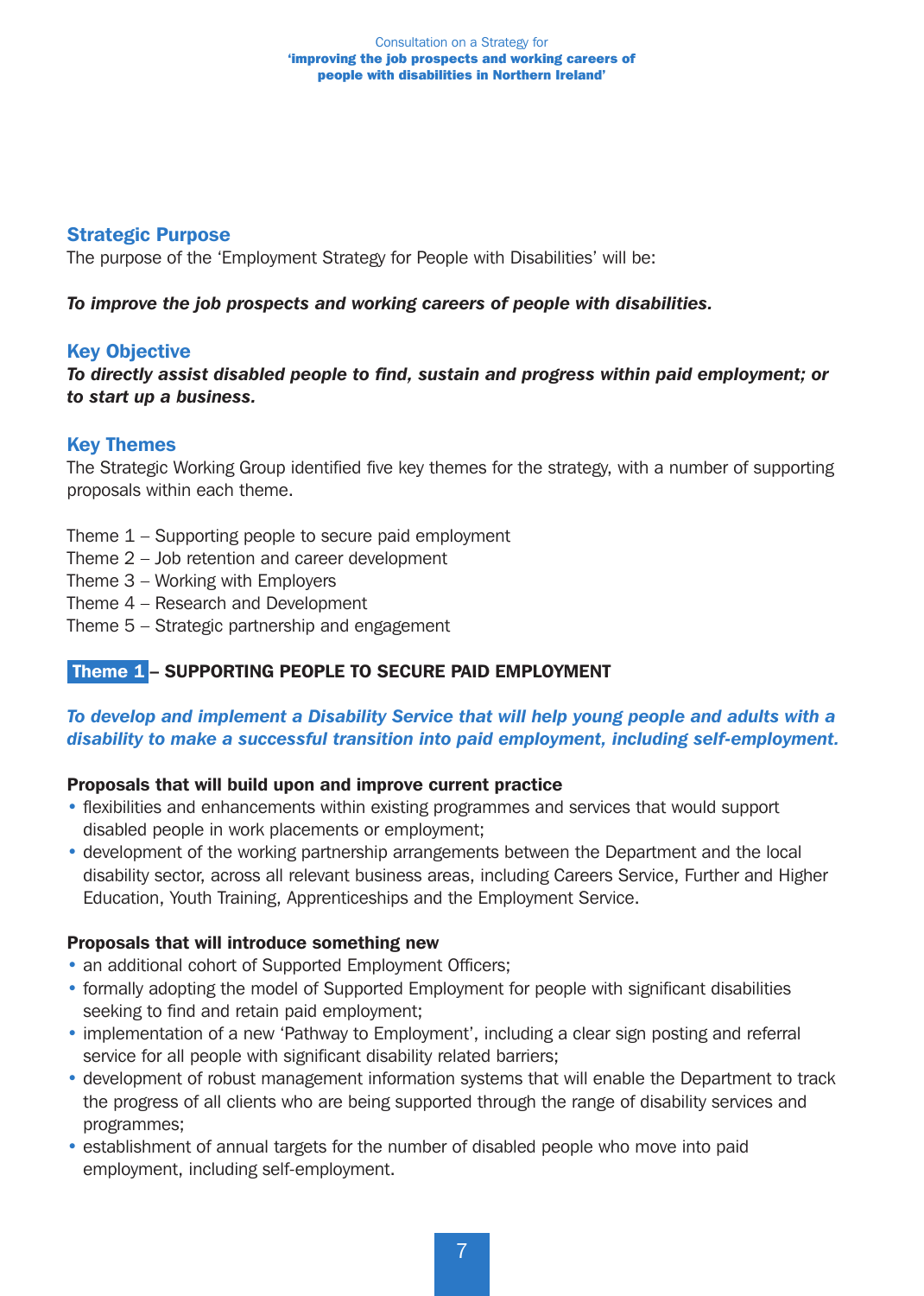## Theme 2 – JOB RETENTION AND CAREER DEVELOPMENT

#### *To work with employers and disabled employees to support job retention and promote opportunities for progression, personal development, promotion and career enhancement.*

#### Proposals that will build upon and improve current practice

- undertaking a targeted campaign to promote and advertise the disability employment retention services and programmes that are currently available to employers and disabled employees across all sectors;
- considering flexibilities within existing programmes and services that would support disabled people in part-time employment;
- developing and promoting examples of good practice in employing and developing disabled people across all sectors, including the public sector.

#### Proposals that will introduce something new

- introduction of a new element to the 'review' process for all clients who are availing of specialist in-work support programmes, ensuring that there is a specific focus on personal development opportunities and career progression, as appropriate;
- working with the disability organisations to target growth sectors of employment to ensure that disabled employees have an equal opportunity to develop a successful career path within those sectors.

## Theme 3 – WORKING WITH EMPLOYERS

#### *To encourage and influence employers to take positive action and promote equality for disabled people when creating job opportunities, recruiting, selecting, managing and developing staff.*

#### Proposals that will build upon and improve current practice

- working with the Equality Commission and other relevant bodies to develop a clear understanding on what an Employer is entitled or required to do in relation to taking positive action for people with disabilities;
- developing stronger links between the disability sector, through the NI Union of Supported Employment, and the employer work that the Department and InvestNI lead on, including Job Fairs and recruitment events;
- maximising the benefits to people with significant disability related barriers through appropriate use of 'social clauses' with employers.

#### Proposals that will introduce something new

- developing a Best Practice recruitment support model with the Disability Sector that will be available to any employer who wishes to offer people with a disability employment or work placement opportunities;
- organising and facilitating a major annual Employers Event / Employers' Seminar to promote and facilitate the employment of people with disabilities;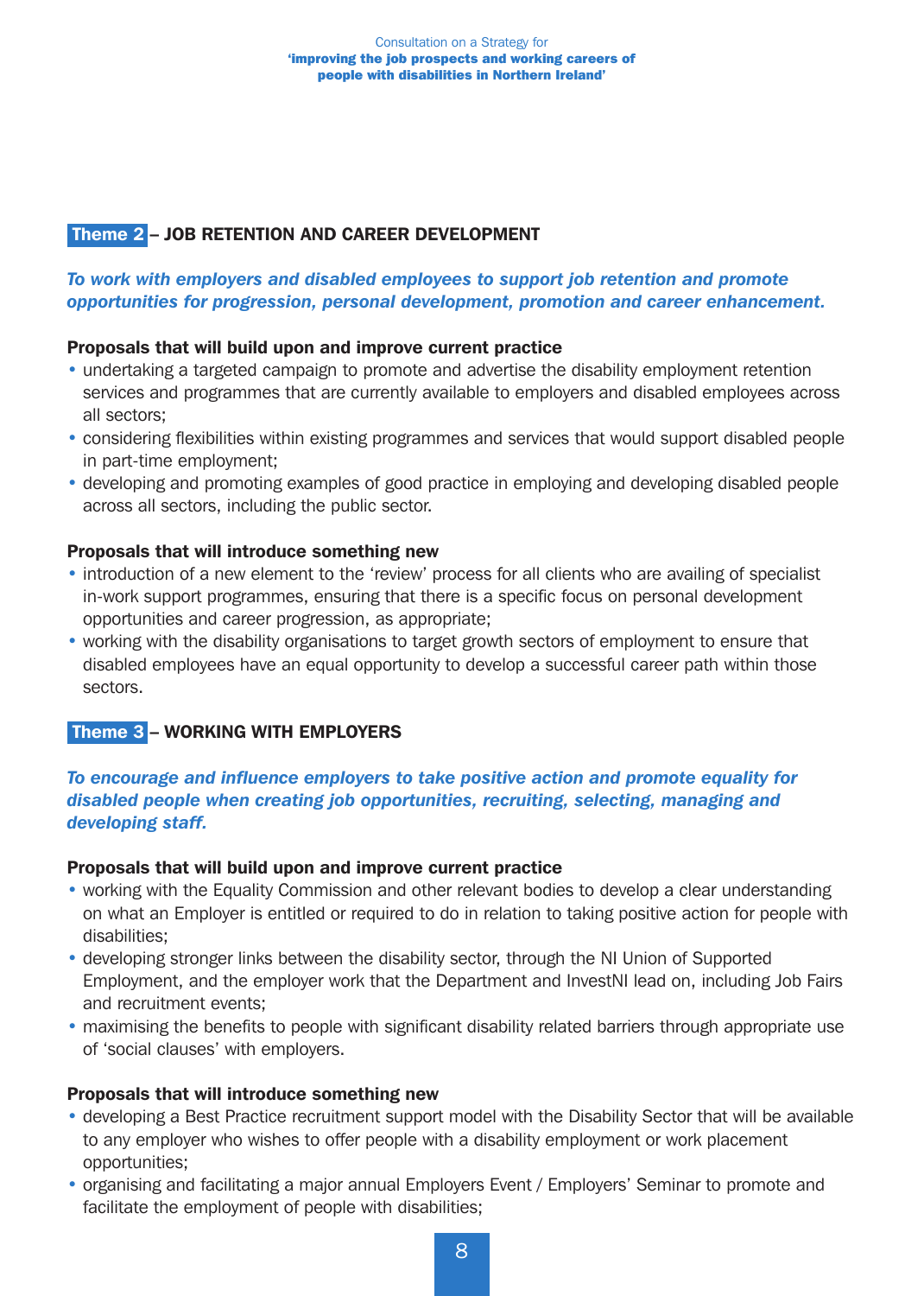- establishing a network of Disability Advocates who can help influence the attitudes and actions of employers towards the recruitment and retention of people with disabilities;
- identifying a senior business leader to promote, lead by example and be the public face of this issue for employers;
- designing and implementing a Disability Employment one-stop-shop service for employers via a single interactive website and telephone help-desk facility.

## Theme 4 – RESEARCH AND DEVELOPMENT

*To ensure that Northern Ireland is leading the way in terms of research, development and innovation on disability skills and employment issues at local, national and international level.*

#### Proposals that will introduce something new

- commissioning at least one major research project per annum that will provide additional and relevant information on disability employment issues;
- publishing and publicising all disability research reports on the Department's website and other forums to ensure that all of the key stakeholders have access to the data, including key findings, analysis and recommendations;
- using the information to inform discussion and decision-making on future policy, strategy and operations affecting people with a disability who are not suited to, or ready for, mainstream employment provision;
- conducting a cost-savings evaluation to demonstrate the long term financial savings that will be achieved through the implementation of a strategy that focuses on supporting people with significant disabilities into sustained employment.

#### Theme 5 – STRATEGIC PARTNERSHIP AND ENGAGEMENT

#### *To develop a framework that will ensure continuous and meaningful engagement between all of the key stakeholders, including people with disabilities.*

#### Proposals that will build upon and improve current practice

• committing to ongoing communication and engagement with those in the community who are disabled but want to work or are supporting those with a significant disability towards and into employment.

#### Proposals that will introduce something new

• establishing a new Disability Employment Stakeholder Forum, the membership of which needs to be fully inclusive of those who have a direct impact and influence on the employment prospects for people with disabilities.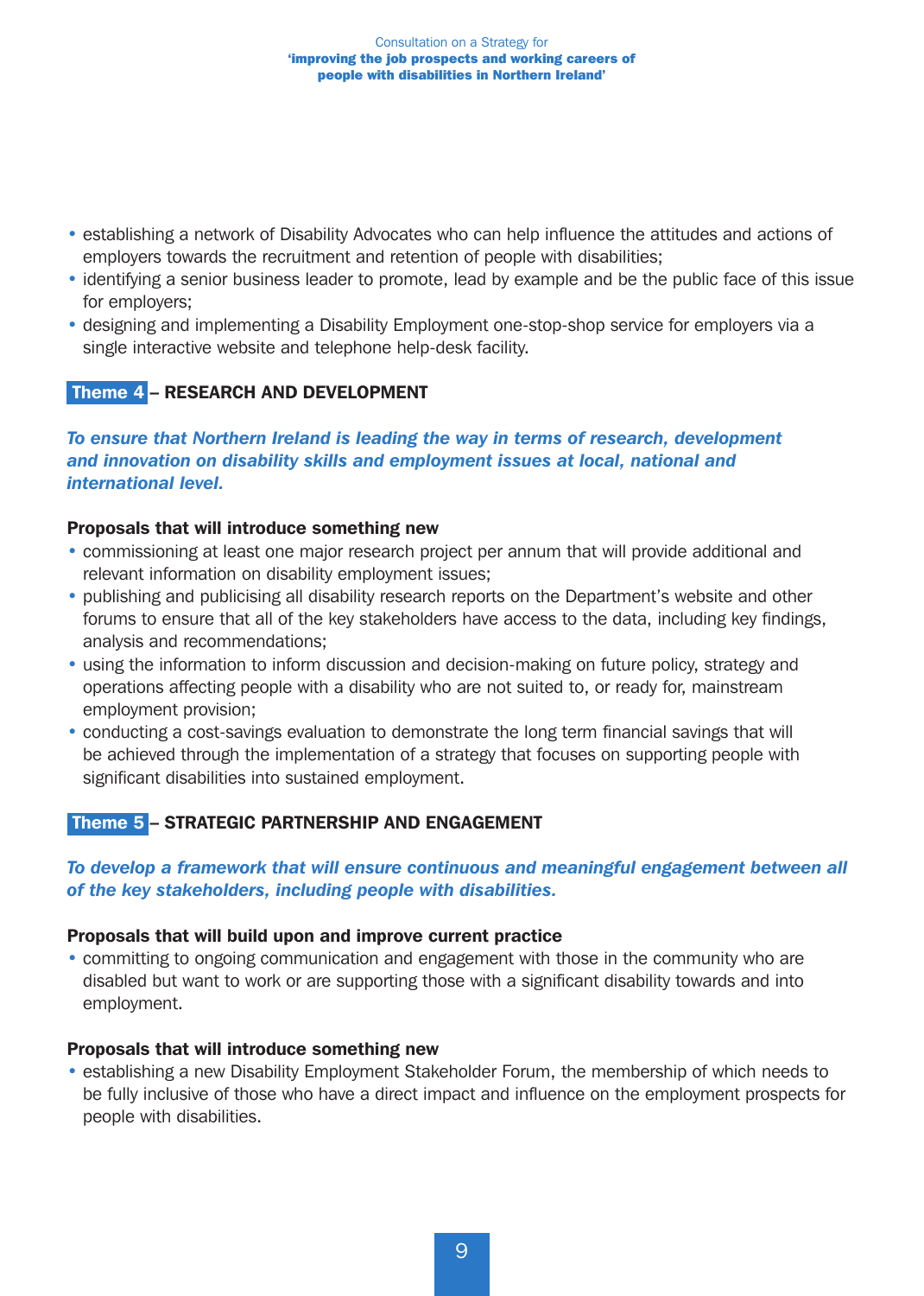## 2. The Consultation Process

The Department has long and well established relationships with the disability sector throughout Northern Ireland. It was a logical decision therefore to establish a Strategic Working Group, consisting of key personnel from many of the leading disability organisations, along with officials from the Disability Employment Service, in order to take forward the development of a new disability strategy.

Conscious that this strategy addresses barriers preventing people accessing the world of work, the Department was keen to have an employee voice represented and therefore also invited the umbrella organisation representing trade unions, the Irish Congress of Trade Unions, to nominate a representative to join the group.

The Department recognises the major contribution that disability organisations make and the role they will play in helping to address all of the key priorities outlined above. A number of the disability organisations involved in the development of this strategy provide vocational and employability training courses, as well as pre-employment and in-work support programmes.

The Department, through the Strategic Working group, has engaged directly with people who have a disability, as part of the pre-consultation process. Many disabled people avail of existing departmental support services. The objective, however, of the engagement was to maximise the number of people who know about the services available, or who can inform both the statutory and non-statutory organisations about what is missing and what could be improved upon, to help them achieve their employment goals in life.

Five large regional engagement events were held, involving people with a disability who have in the past or are currently using disability employment and training services, and those people with disabilities who have not or do not use these services. There were also three smaller meetings, organised for specific disability groups, due to the nature of their disability. In total, more than 300 people, most of whom had a disability, attended these events.

In addition, a separate event, targeted at employers, was organised, to understand the issues when recruiting and supporting people with a disability. One of the most common issues raised was the lack of awareness of what already exists by way of disability support to both the employer and their employees.

An outline programme used for each of the engagement events, and a summary of the findings is published on the Department's website and can be accessed via the following link.

#### www.delni.gov.uk/employment-and-skills-strategy-for-people-with-disabilities-consultation

A hard copy is also available and can be requested by contacting the Disability Employment Service, contact details: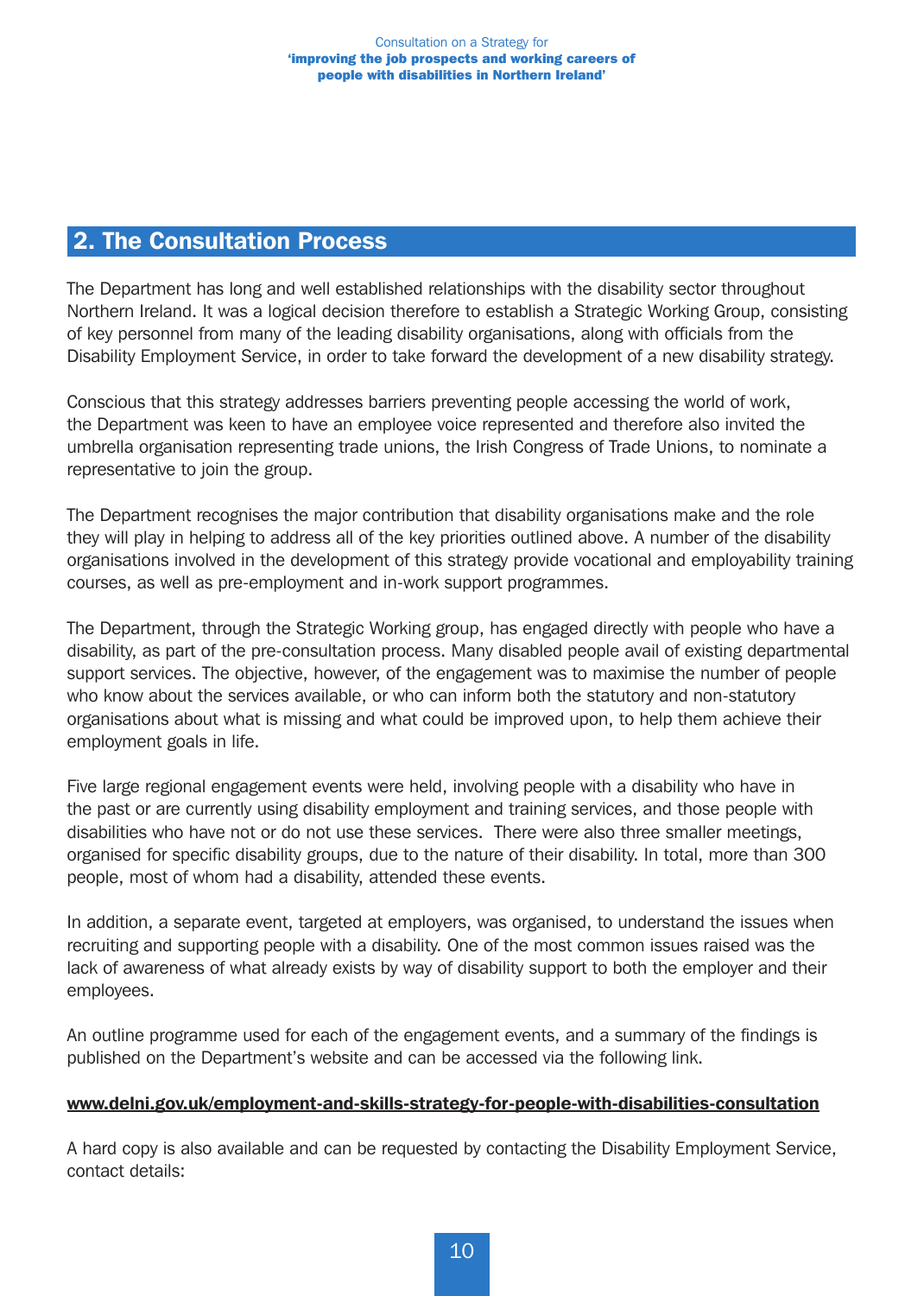Consultation on a Strategy for 'improving the job prospects and working careers of people with disabilities in Northern Ireland'

Email: des@delni.gov.uk

Post: Disability Employment Service 2<sup>nd</sup> Floor, Gloucester House 57-63 Chichester Street Belfast BT1 4RA

#### Telephone Contact: Marina Smyth (028 90252085)

#### Next Steps

This consultation document is intended to provide a broad understanding of the context and rationale for the development of an employment strategy for those people who have significant disability related barriers to work, but who, with the right level of tailored and flexible support, could move into, remain and progress within paid employment.

During the public consultation period, further engagement events will be organised. Details of these events will be available on the Department's corporate website.

#### The Public Consultation Process

A number of questions have been posed throughout the document, the majority of which pertain to the proposals aligned to the five themes in Section 5. The Department invites opinions on these, as well as alternative ideas and suggestions to address the employment related needs of this client group. For ease of reference, the full set of consultation questions are listed at **Annex B.** 

#### For each of the consultation questions posed, you are invited to provide additional comments, and to offer any final comments or contributions at question 17.

The consultation is available on the Department's website:

#### http://www.delni.gov.uk/consultation-zone

It will run for eight weeks from 29 September2015. An online response document can also be accessed on the website.

If a printed version of the consultation or response document is required, please contact Marina Smyth to request a copy (contact details below). Requests for these documents in alternative formats or languages will also be made available.

All responses not submitted electronically via the online response document on the website must be made in writing and be attributable so there is an objective record of the views expressed. Your name, address and organisation name, if appropriate, should be clearly stated.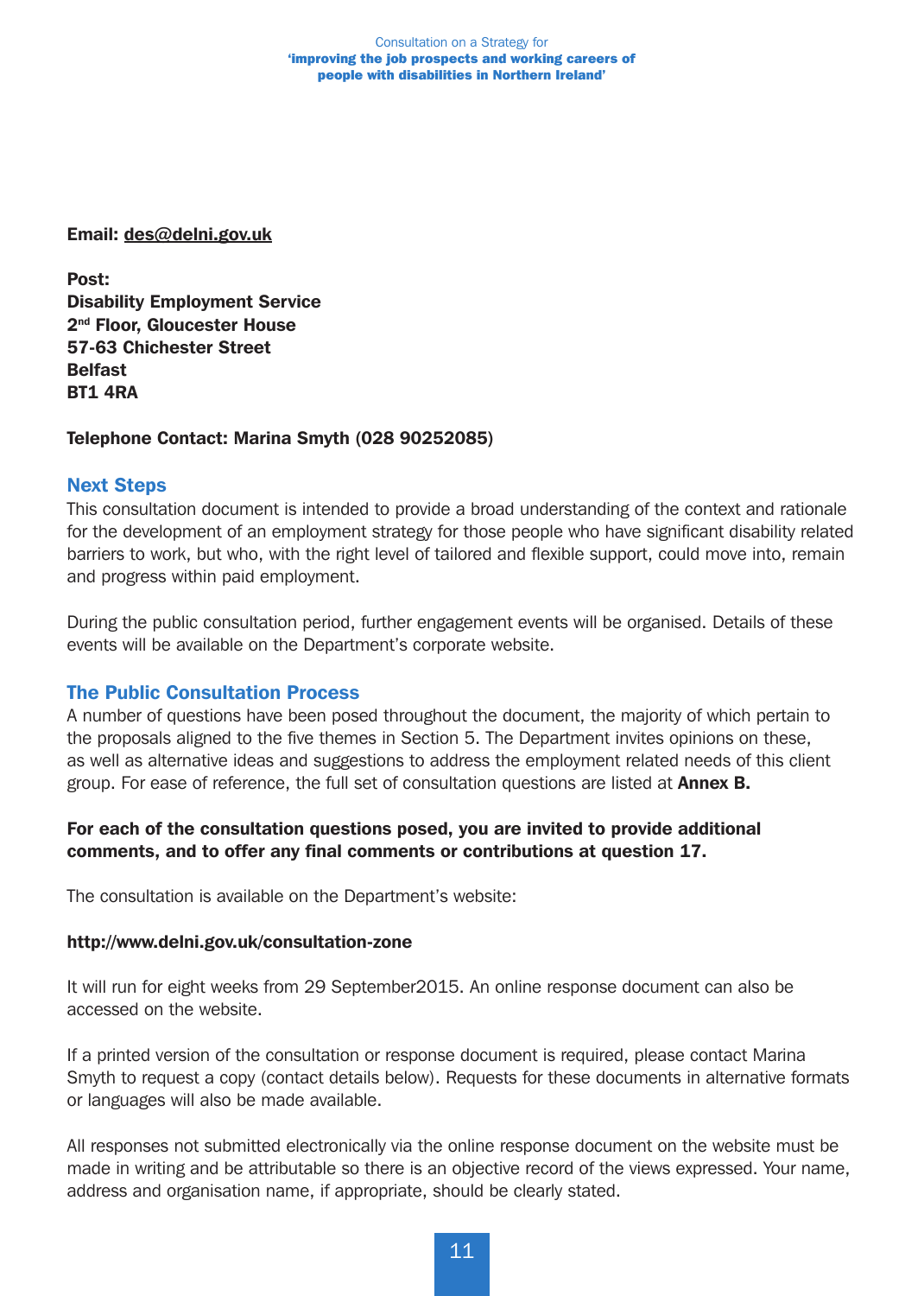The responses to the consultation must be received no later than  $5<sub>pm</sub>$  on Friday  $27<sup>th</sup>$  November.

Consultation responses should be emailed to: des@delni.gov.uk

Alternatively, please post to: Disability Employment Service 2<sup>nd</sup> Floor, Gloucester House 57-63 Chichester Street **Belfast** BT1 4RA

Contact: Marina Smyth (028 90252085)

#### Responses by telephone cannot be accepted.

#### Freedom of Information

The Department will publish a summary of the responses following the conclusion of the public consultation process. Your response, and all other responses to the consultation, may be disclosed upon request. The Department can only refuse to disclose information in exceptional circumstances. Before you submit your response, please consider the information below regarding confidentiality of consultations and guidance on the legal position regarding any information given by you in response to this consultation. The Department will handle any personal data you provide appropriately and in accordance with the Data Protection Act (1998).

The Freedom of Information Act gives the public the right to access any information held by a public authority, namely the Department for Employment and Learning in this case. The right of access to information includes information provided in response to a public consultation. The Department cannot automatically consider as confidential, any information supplied to it in response to a consultation. However, the Department does have a responsibility to decide whether any information about your identity should be made public or treated as confidential.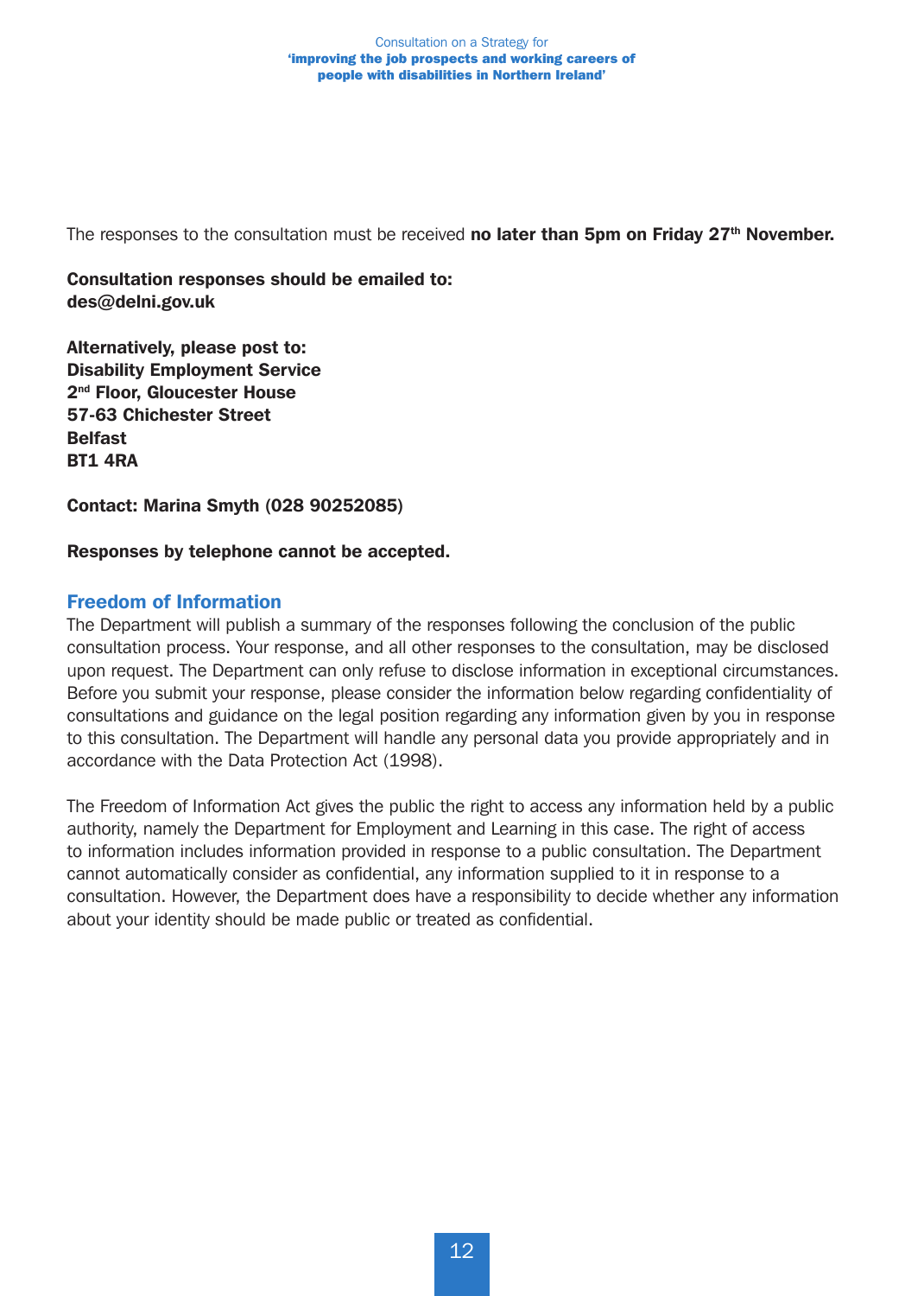# 3. Strategic Context

A strategic review of the Disability Employment Service was commissioned in 2012 because of the need to reflect what was working well for people with disabilities who require help and support and what areas need to be improved and enhanced. The outcomes of the review will inform the future role, responsibility and position of the Disability Employment Service.

#### Related Strategies and Initiatives

The development of the strategy comes at a time when other relevant and related strategies and commitments are in progress. The following provides a brief overview to illustrate the range of activity that is currently underway, to support people with health, disability and other barriers to education, training and employment.

#### • Enabling Success

The Department, in partnership with the Department of Enterprise, Trade and Investment (DETI), has developed a strategy, aimed at tackling the major societal problem of Economic Inactivity. This was agreed by the Executive in April 2015.

Enabling Success seeks, through a range of tailored projects and solutions, to help three large economically inactive groups:

- individuals with work-limiting health conditions or disabilities;
- lone parents;
- individuals with caring commitments.

It is a long-term strategy, which is reflected in the overall strategic goal – 'to contribute towards a stable and competitive employment rate of over 70% by 2030 through a reduction in the proportion of the working age population classified as economically inactive'.

#### • Youth Training Strategy

The outcome of the Department's review of youth training and its final policy position, was the publication of 'Generating our Success: The Northern Ireland Strategy for Youth Training' on 30<sup>th</sup> June 2015. This strategy identified the forthcoming 'Employment Strategy for People with Disabilities' as a key strategic initiative in supporting the new youth training system. Working together, these two strategies now present an opportunity to establish a collaborative and cohesive approach to creating a pathway that supports progression into sustained employment for young people, including those with significant disability related barriers.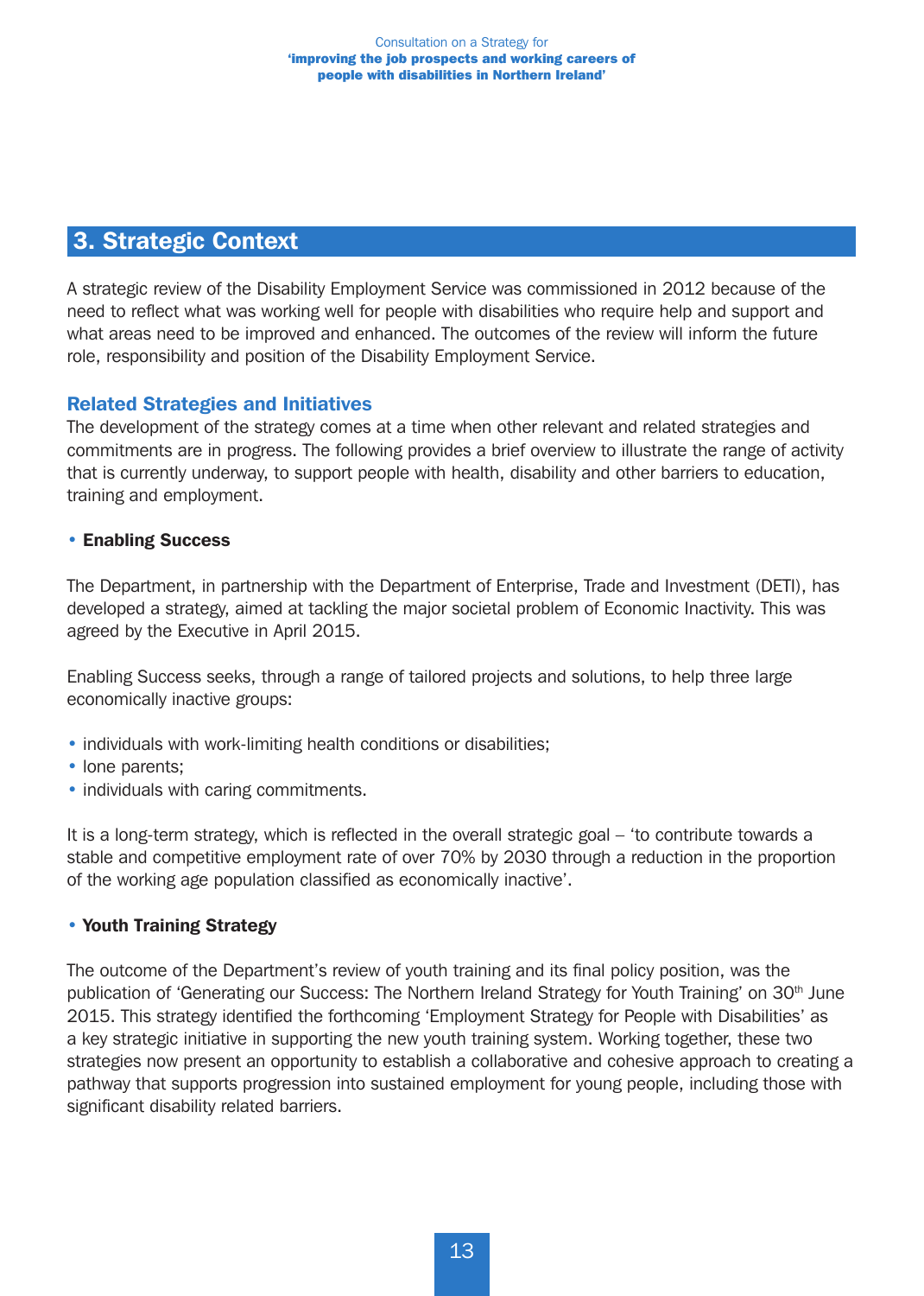#### • Apprenticeship Strategy

A new NI Strategy on Apprenticeships (Securing Our Success) was published in June 2014. Implementation of the strategy will deliver a step-change to the system of apprenticeships providing a huge opportunity to facilitate economic and social progress, raising the skills levels at which apprenticeships are offered, extending them into a wider range of occupational areas and facilitating progression into further and higher education.

Measures will be put in place to ensure that the two main beneficiaries of apprenticeships, employers and apprentices, are adequately supported to engage and participate. The strategy recognises the importance that the 'Employment Strategy for People with Disabilities' will play in addressing barriers to participation for those with a disability with the aim of opening up apprenticeship opportunities.

## • Further Education Strategy

The Department invests a lot of financial and other support to ensure that people with disabilities have access to the six Further Education (FE) colleges, based throughout Northern Ireland. In recent years, this investment has increased, notwithstanding the financial pressures on budgets, and there has also been a greater strategic alignment between the educational provision and the employability development of the disabled student journey towards work.

A pilot with three of the FE College Discrete Learning Units resulted in more than forty students with a learning disability or autism moving into paid employment, and it is envisaged that the introduction of the new Supported Employment officers would enable a full geographical roll-out of this partnership.

Students on mainstream and discrete learning courses can avail of additional support, funded through the Department's Additional Support Fund.

Additional Support Fund allows colleges to provide students with technical assistance; e.g. specialist software and personal assistance e.g. interpreters, as well as facilitating the delivery of smaller classes with dedicated support staff for students who cannot participate in mainstream provision, primarily those students with learning disabilities or difficulties.

A new draft Further Education strategy is currently out for public consultation.

#### • Higher Education

The Department has a number of initiatives in place to ensure that people with disabilities and learning difficulties receive appropriate support when they transfer to higher education.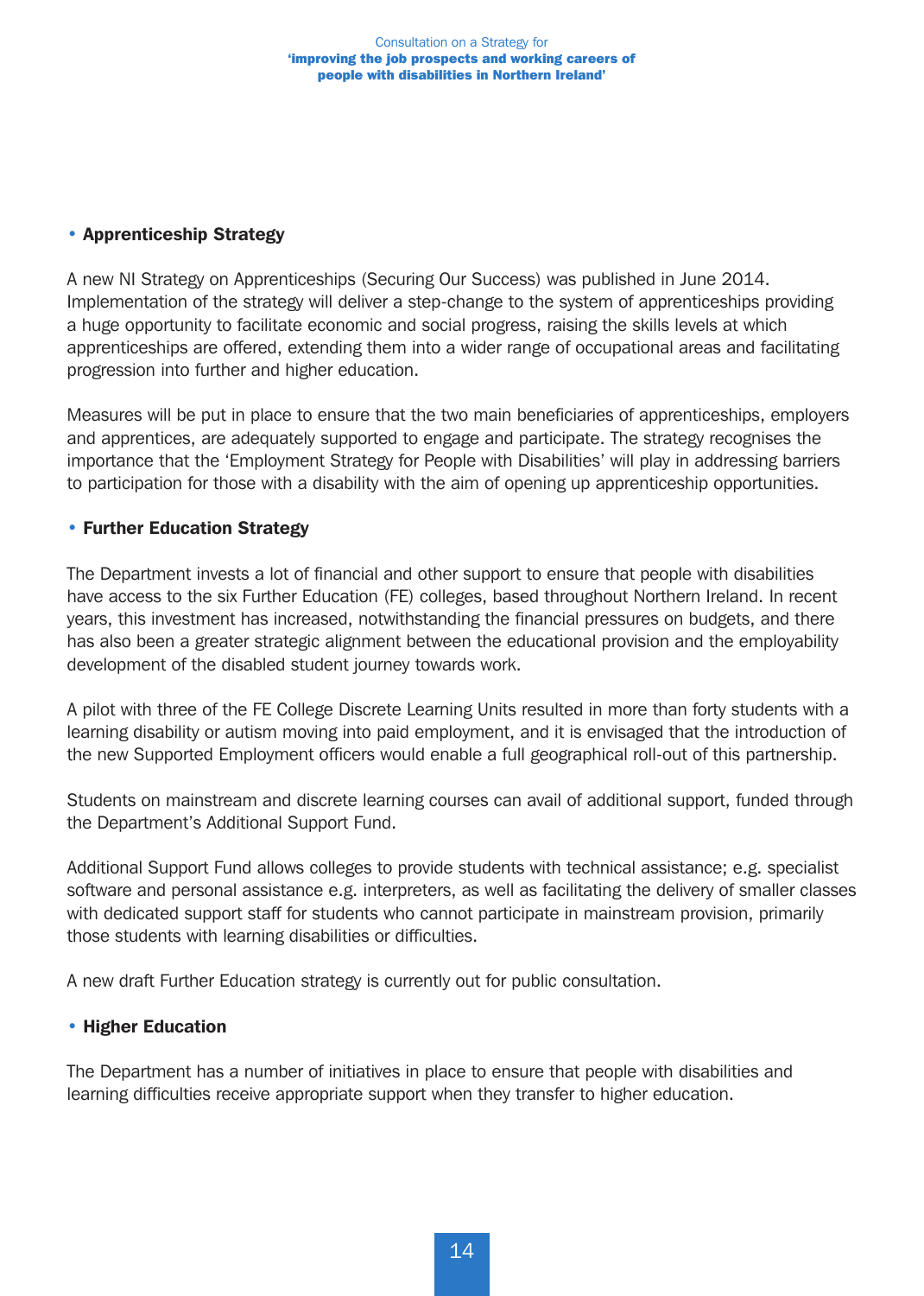#### Disabled Students' Allowances

Disabled Student Allowances can be awarded to students who have a disability, mental health condition or specific learning difficulty which affects their ability to study. The allowances help students with the extra costs they may incur while studying their course as a direct result of their disability, mental health condition or specific learning difficulty.

In financial year 2014/15 the Department provided Disabled Student Allowances to almost 2,000 full-time and part-time undergraduates and post graduates.

The Disability Employment Service and local disability sector organisations have recently worked with Queen's University to implement the 'Inclusive Employment Scheme'. This work placement scheme enabled twelve people with a range of disabilities working at the university for a twelve month period, providing them with a fixed term paid contract, as well as providing a valuable work experience opportunity for each individual.

#### The Need for a Specific Employment Strategy

The key target group for the 'Employment Strategy for People with Disabilities' is more specific than those of the wider departmental initiatives and proposed services above. This strategy pro-actively targets a smaller cohort of people within the population, many of whom are active and motivated. However, due to the nature of their disability, they will require additional, personalised, and often long term support, hence the Supported Employment Delivery Model, and the additional Supported Employment Officers (see Section 4).

This strategy aims to build upon existing programmes and, a more integrated and collaborative way of working between various departmental business areas, and the community and voluntary sector. It provides an opportunity for the Department to lead by example, and to have a significant and positive impact on the lives and future careers of people with disabilities.

The 'Employment Strategy for People with Disabilities' will complement the proposals contained within other Departmental strategies and initiatives aimed at helping people to achieve skills, qualifications and employment. It will go a step further in relation to specialist disability support.

The Department and its key disability stakeholders will establish realistic and ambitious baseline targets for successful employment outcomes. These will be used as the basis for measuring and evaluating the success of this strategy year on year. In addition to improving the quality of life and well-being of every individual with a disability who is supported into employment, there is the potential to deliver real value for money through a new, more cohesive, seamless and tailored approach to help people with a range of significant disability related barriers to prepare for work and to achieve their employment goals.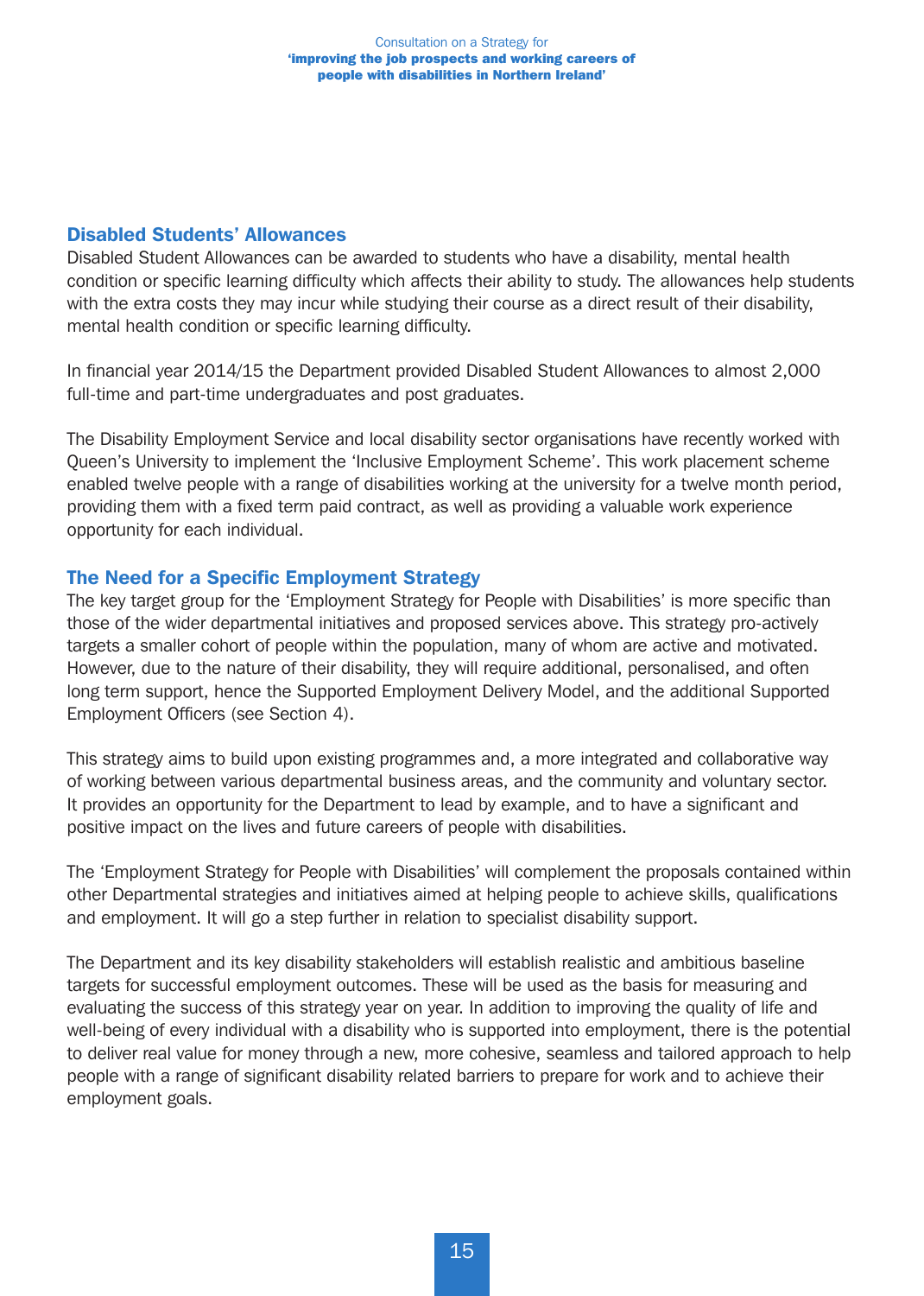Targeting the support at the majority of this client group at a time when they are actively participating in education, training and pre-employment services, will prevent many with significant disability related barriers from becoming economically inactive, dependent upon welfare benefits and the care and support of others, including professionals in the health and social care services.

When implemented, it will deliver significant financial savings to the wider public service budget. The quantitative data will be reported on during the lifetime of the strategy.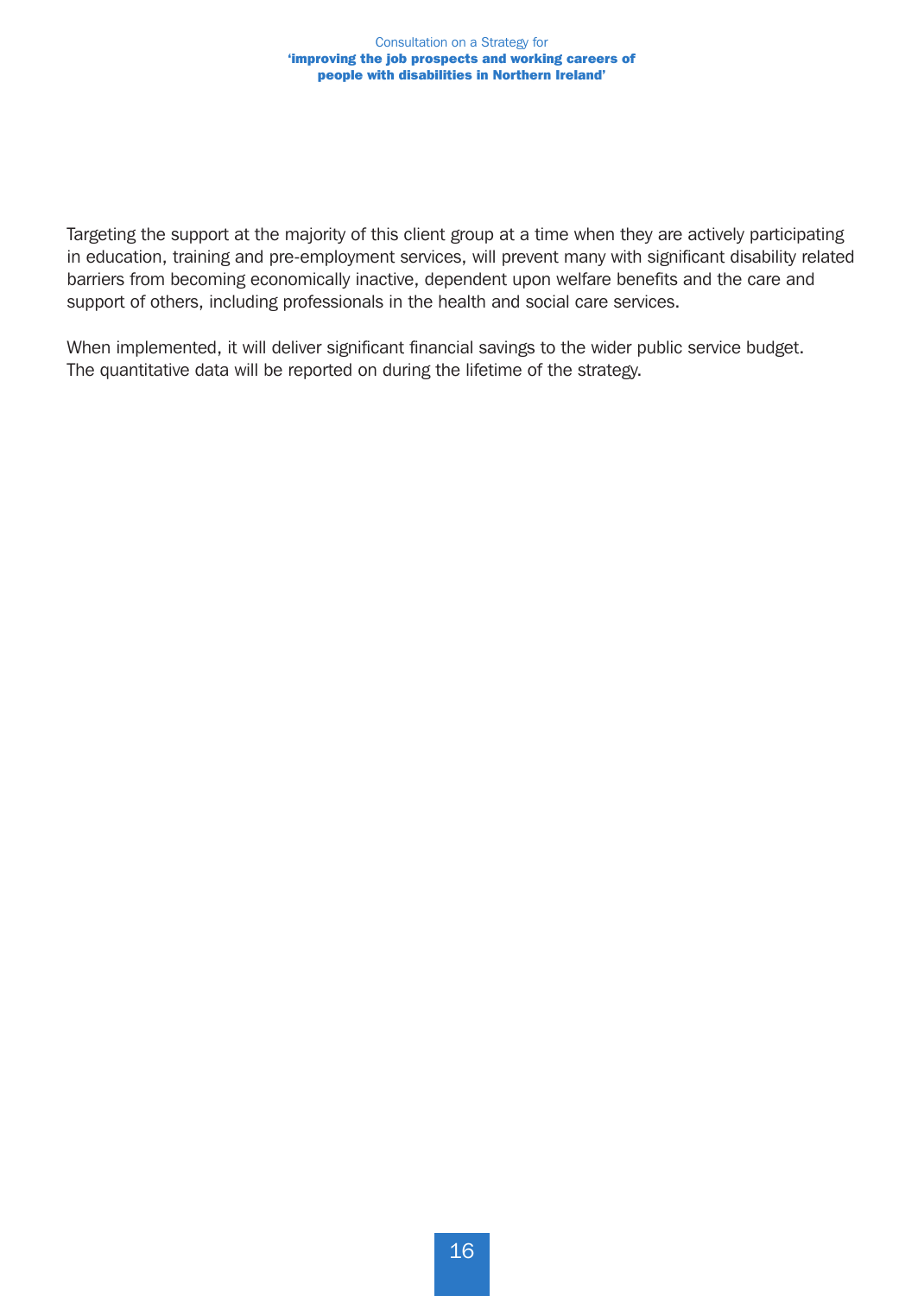# 4. The Supported Employment Delivery Model

A key proposal within the draft strategy is the introduction and implementation of a specialist Supported Employment Model.

Supported Employment, as a delivery model, has been used successfully in Northern Ireland, through the European Social Fund projects and through disability employment programmes such as Workable. It has also been adopted in other countries and provides high quality, personalised and often long term support to assist people with significant disabilities to progress towards, secure, maintain and progress in paid employment in the open labour market. This latter point is very important, as Supported Employment should not be confused with 'sheltered employment', or the promotion of any form of segregated working environment. Supported Employment is about people with significant disabilities entering and retaining real jobs with employers across all sectors, as part of a fully inclusive, and integrated workforce. A summary of the Supported Employment Model is provided at Annex C.

In a recent research project, 'Fit for Purpose – Transforming employment support for disabled people and those with health conditions<sup>1</sup>, July 2014, the Centre for Economic and Social Inclusion states, 'There is unequivocal evidence that Supported Employment, when implemented effectively, can lead to significant positive impacts on employment'.

The report concludes that 'those with more significant impairments, including those with learning disabilities, severe autism and mental illness – are unlikely to have their needs met through mainstream or even additional levels of support.' The report strongly recommends the Supported Employment Model, through some form of vocational rehabilitation, as the required level of support for certain groups of disabled clients who are seeking to move into paid employment.

#### Implementation of the Supported Employment Model

In order to deliver this Supported Employment service throughout Northern Ireland, a number of specialist disability employment staff have been recruited.

While many countries acknowledge that the Supported Employment Delivery Model has proven to be very effective, in helping people with more significant disabilities into sustained employment, few have implemented it as a mainstream employment service.

Issues such as unit cost, i.e. high resource intensity for such few numbers per population, and a lack of clarity or understanding of what the model aims to achieve, and for whom, what constitutes real economic employment, are some of the reasons why it has not been widely embraced.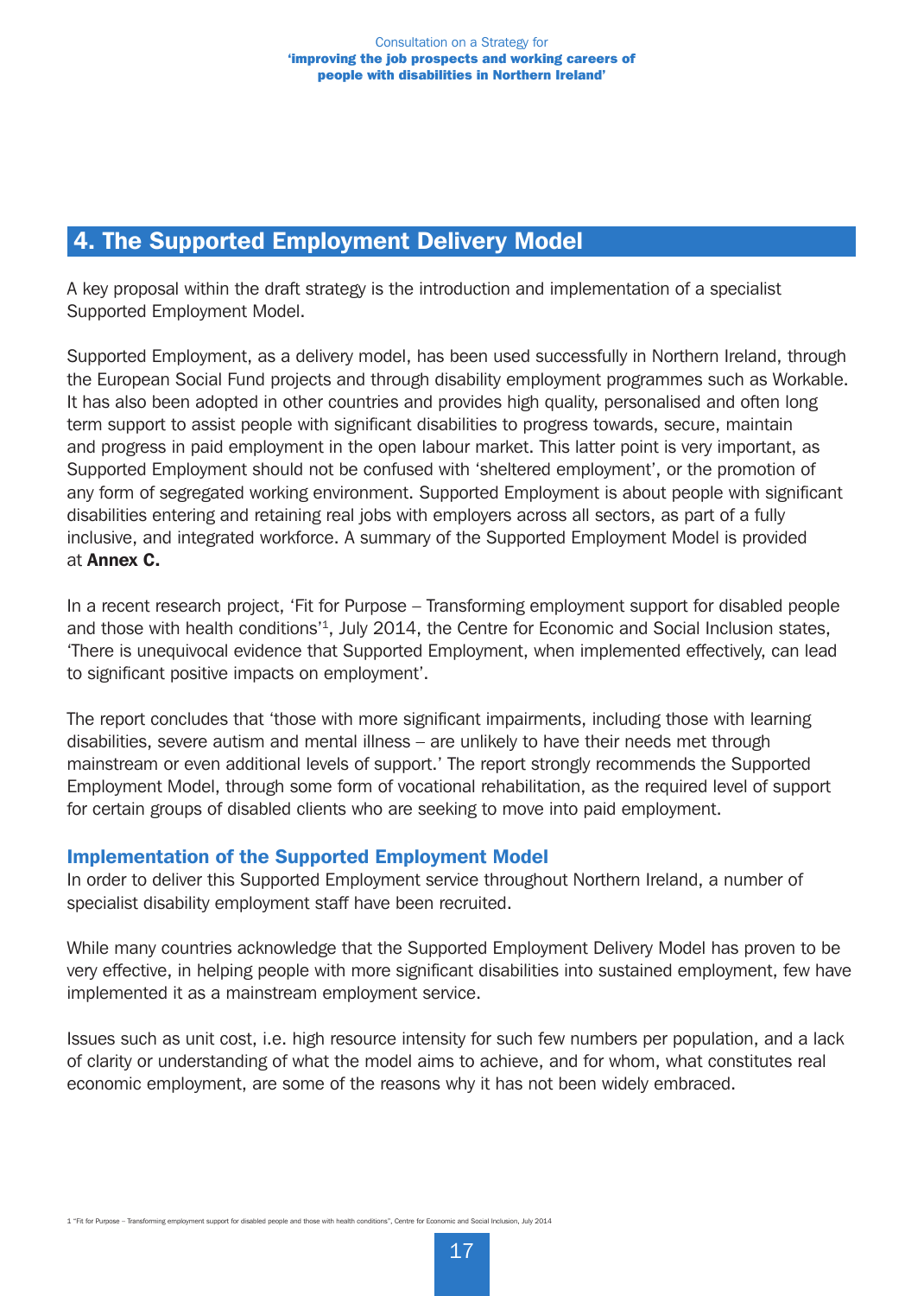The Department, having worked in close partnership with the disability sector, primarily through the Strategic Working Group, is clear on the design of the Supported Employment Model that will be implemented through this strategy. It will be a person-centred, tailored, specialist and potentially long term offer of support, targeted at those people, who, despite their disability related barriers, are motivated and capable of achieving paid employment in the open labour market.

Local disability organisations, through the European Social Fund projects, have been delivering the Supported Employment Model for many years. Approximately 25 projects have been awarded funding for the next 3-5 years to deliver skills and employment services to people with a full range of disabilities throughout Northern Ireland. It is envisaged that these projects will make a significant contribution to the achievement of the objectives of this strategy, particularly in relation to Theme One.

The addition of the new Supported Employment Officers will enhance this service and the department's capacity to work directly with the target client group.

#### Gateway Service

In order to ensure the most appropriate and effective use of the Supported Employment Model, there will be a need for this new resource, working in partnership with the department's Careers Advisers, Occupational Psychologists and other specialist disability Employment Service staff and organisations, to select the people that they will commit to working with over a period of time. These disabled job seekers will become part of the caseload of clients for each of the Supported Employment Officers.

Similarly, staff from across the disability sector will continue to work with departmental staff, as well as their partner organisations, to identify suitable clients to support towards and into employment, using the Supported Employment Model. This may be through their own pre-employment offer, as well as the ongoing in-work support, provided through Workable (NI) and Access to Work (NI).

#### Alternative Services and Sign-Posting

For those people who have health and disability related barriers that impact on their ability to find and retain employment, but for whom, the more intense and personalised Supported Employment Delivery Model is not deemed necessary, there will be a need for clear and correct advice and sign-posting.

This will be another element of the role for the new Supported Employment Officers, the Employment Support staff working in the local disability organisations, along with the department's Employment Service Advisers who are based in the network of Jobs and Benefits offices and Job Centres. The implementation of this strategy offers the Employment Service Advisers the opportunity to work with the Supported Employment Officers and other disability specialist staff to develop their own knowledge and skills. This will assist them to deliver a more tailored work focused package of support to their own clients who have health and disability related barriers to work.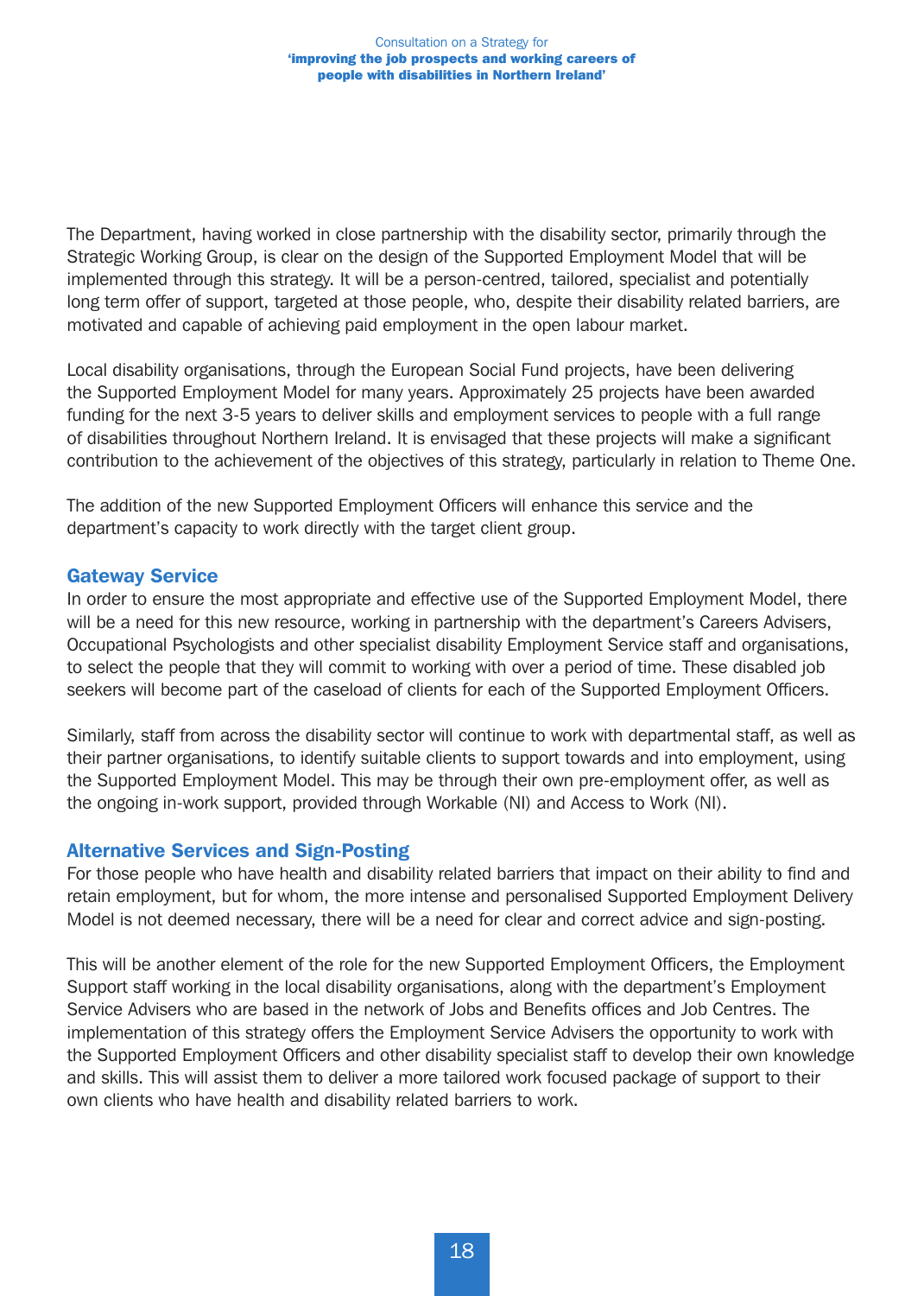#### Disability Services Outside of Scope

There will be some disabled people for whom paid employment in the open labour market is not a realistic proposition at this stage in their life. These individuals will require a more appropriate service that will address their particular needs.

This may include access to quality day care services, suitable leisure and other community facilities, support with transport and promoting independent living. All of these disability services are essential for those who need this specific support. They do not, however, fall within the remit or scope of this 'Employment Strategy for People with Disabilities' or the 'Supported Employment Model' and are the responsibility of other Government Departments.

#### Transitions for Young People with Severe Learning Difficulties/Disabilities – Action Plan

Over recent years, there has been significant interest in the issue of transitions to adult services for young people with severe learning difficulties/disabilities (SLDD).

The Minister for Employment and Learning raised the issue with the Bamford Ministerial Group on Mental Health and Learning Disability (the 'Ministerial Group'). This Ministerial Group, with representatives from eight different government departments, was asked to consider gaps in provision relating to the transition to adult services for young people with severe learning difficulties/ disabilities (SLDD).

The Group engaged with a range of organisations, including parents and carers, who represented the interests of young people with severe learning disabilities in order to hear about their concerns and to better inform the work of the group.

Following on from this process the Group has developed an Action Plan for young people with SLDD leaving school into adult services. It has identified a range of key issues, including:

- lack of awareness among young people and parents/carers about transition process;
- lack of post-19 opportunities for young people;
- levels of consistency with existing transition support / services throughout Northern Ireland;
- potential improvements needed in applying best practice models of transition from school to adult life.

The Action Plan outlines a range of proposed actions to address the above issues of concern, many of which will require cross departmental work, in order to deliver improvements to current services. Progress against these actions will be monitored by the Ministerial Group.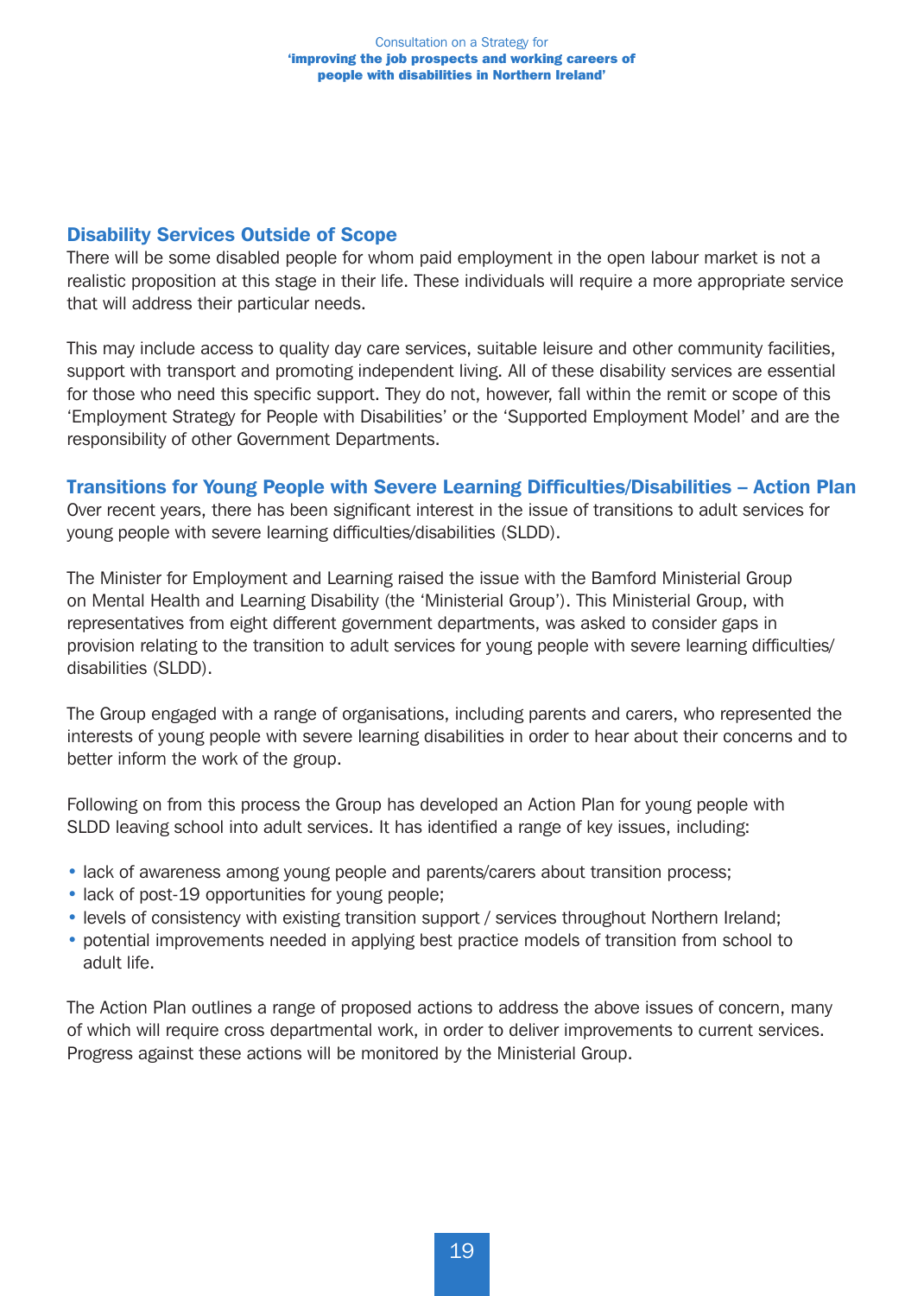#### Consultation on a Strategy for 'improving the job prospects and working careers of people with disabilities in Northern Ireland'

# 5. KEY THEMES

This section contains five themes and the associated proposals that will shape the Employment Strategy for people with disabilities over the next five years.

The themes are:

- Supporting people to secure paid employment
- Job retention and career development
- Working with Employers
- Research and Development
- Strategic partnership and engagement

#### 5.1 THEME ONE – SUPPORTING PEOPLE TO SECURE PAID EMPLOYMENT

This theme underpins why the Department and its key stakeholders believe that this strategy is so important. It will also present the most difficult challenge throughout the five years of this strategy, as it is about achieving positive outcomes for people who have significant barriers to employment, as a direct consequence of their disability.

In addition to the person's disability, barriers also exist due to the associated attitudes and perceptions that having a disability can create for others. Therefore, Theme One of the strategy is about:

#### *Developing and implementing a Disability Service that will assist young people and adults with a disability to complete a successful pathway into paid employment, including self-employment.*

This statement recognises that people with disabilities, like everyone else, will undertake various preemployment activities, in order to prepare them for their chosen occupation. This strategy will enable the department to link these services together, and to deliver the additional support required in order to move more people with disabilities into employment.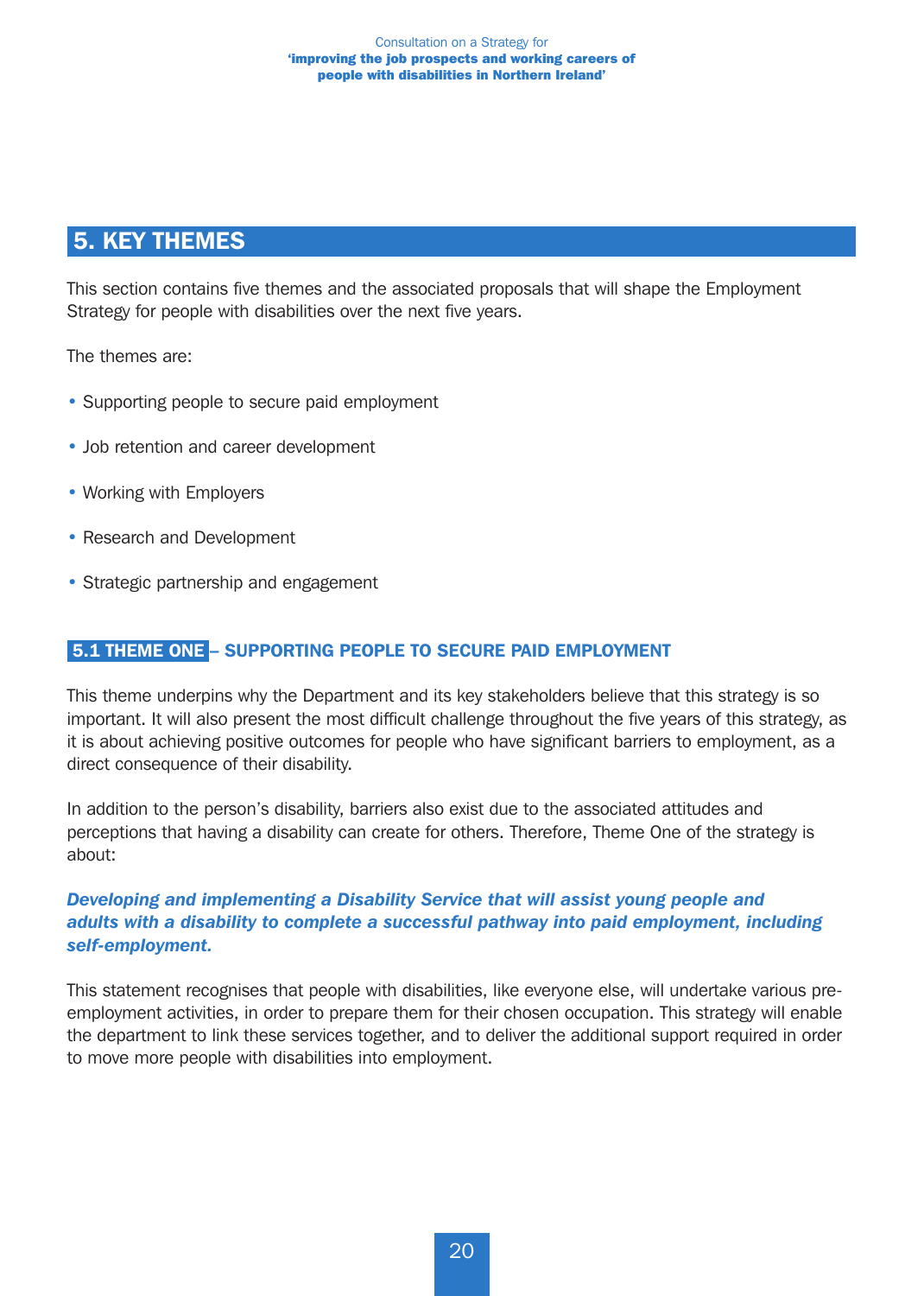## A New Employment Pathway for People with Disabilities

The Department for Employment and Learning supports thousands of people every year, to help them achieve their learning and employment goals and aspirations.

Across each of the department's key areas of responsibility, there is significant additional and specialist support for people with disabilities, including those delivered through:

- the Employment Service;
- the Careers Service;
- vocational and skills training courses;
- further education colleges; and
- universities.

The range of connected services listed above highlights the central lead role and responsibility that this Department has for the development of young people and adults throughout Northern Ireland, all of whom are striving to achieve a career or job of choice. A summary of the current and proposed disability services across the various areas of departmental responsibility is provided at Annex E.

Through this strategy, the Department aims to ensure that key services that are available to people with disabilities complement each other and, in doing so:

- create optimum synergy between the Department's respective services;
- ensure that there is a clear pathway for people with a disability who want to work, but who need additional and tailored support, and that this support is accessible, inclusive and easily navigated;
- maximise the number of people with significant disability-related barriers who are supported into paid employment.

Figure 1 below sets out a proposed model to accommodate and support people with disabilities throughout their journey, towards and into employment. It includes the range of services that people will commonly avail of, depending on their age, or their distance from the labour market, and it attempts to outline how they will be supported at each stage.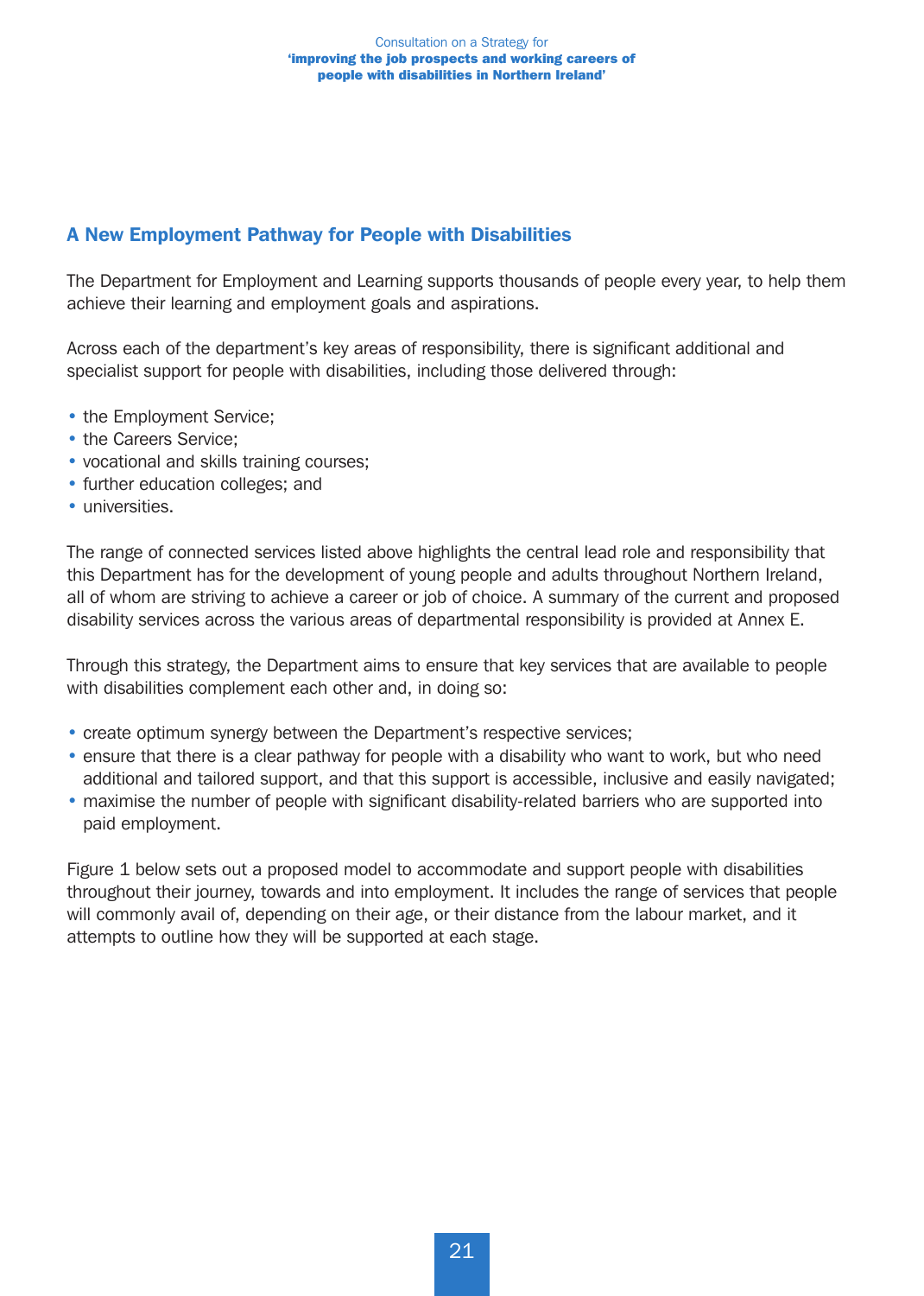## Figure 1 - Pathway to Employment for people with significant disability related barriers

#### Person with a disability currently in Full-time Education (for young people with special educational needs, this is usually up to the age of 19)

- Engagement with Careers Adviser
- Careers Adviser provides informed advice and guidance on the range of education, training and employment options available to the young person

#### Current and *potential* options

| <b>Further</b><br><b>Education</b>                                                  | <b>Training</b><br>programmes and<br>other services | <b>Employment</b><br><b>Service</b> | <b>Community</b><br>& Voluntary<br>projects | <b>Higher</b><br><b>Education</b> |  |
|-------------------------------------------------------------------------------------|-----------------------------------------------------|-------------------------------------|---------------------------------------------|-----------------------------------|--|
| All options will include an offer of disability specialist support via:             |                                                     |                                     |                                             |                                   |  |
| • Additional Finance/Funding<br>• Dedicated Support worker<br>Allouviologo propries |                                                     |                                     |                                             |                                   |  |

- Workplace mentor
- Reasonable and Funded Adjustments to ensure disabled participants have equal access to suitable education, training and employment opportunities

#### Caseload Management

A key proposal within this Strategy is that a number of disabled people, at any given time, would be supported by a local Supported Employment Officer. For many young people, a dedicated Careers Adviser will also be directly involved. These staff will provide appropriate and timely advice about all of the available options open to the disabled person, and to provide professional guidance on each.

The Supported Employment Officers, Careers Advisers, and other Employment Support staff from the sector, will work together to help the individual to realise his/her full potential, with the ultimate aim of securing rewarding and sustainable employment. They will assess his/her achievements to date, identify areas for development and programmes or services that will help them achieve these. They will provide placement and in work support to help them secure and progress their career.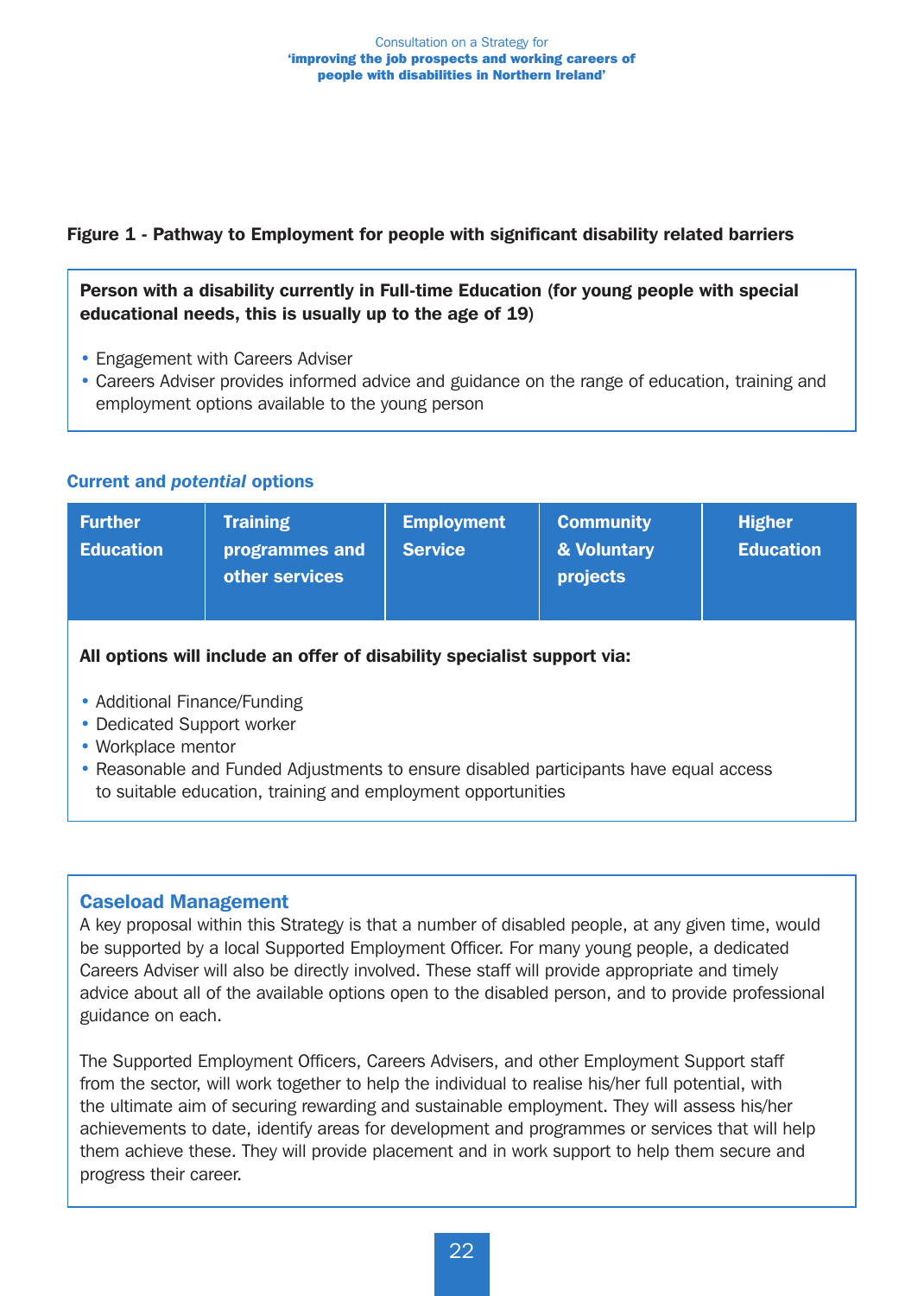## Personal Action Plans

Each disabled person will have an agreed Personal Employment Action Plan that will be used by the Supported Employment Officers and other staff who are directly supporting the individuals. The key purpose of having this 'Personal Employment Action Plan' is to ensure that the disabled person's progress is tracked from start to finish, that progression is achieved, and also to ensure that duplication is avoided if the person is moving from one service option to another, for example, moving from a Community and Voluntary training programme on to a similar course delivered through Further Education.

#### Exiting the options – on completion of course/programme or as a referral

| <b>Community and</b><br><b>Training</b><br><b>Higher</b><br><b>Employment</b><br><b>Further</b><br><b>Education</b><br><b>Education</b><br><b>Voluntary</b> |  |
|-------------------------------------------------------------------------------------------------------------------------------------------------------------|--|
|-------------------------------------------------------------------------------------------------------------------------------------------------------------|--|

## The Supported Employment Officer

The Supported Employment Officers will be one of the main referral options for disabled people within their geographic location, who require additional, personalised support. Employment teams from specialist disability organisations throughout Northern Ireland, particularly those funded through the Department's European Social Fund will be another obvious, and perhaps more suitable option, depending on the nature of the disability.

It is anticipated that the majority of clients will come from the above sources, although the list is not exhaustive.

The Supported Employment Officers, like their counterparts within the disability sector, will have the flexibility to work with their clients to tailor, source and provide the support that best meets the need of each individual, in order to achieve a successful employment outcome.

Elements of the Pathway to Employment model depicted in Figure 1 currently exist, however, the consistency and coverage of the service throughout Northern Ireland is not guaranteed. This strategy aims to identify and address any gaps in provision.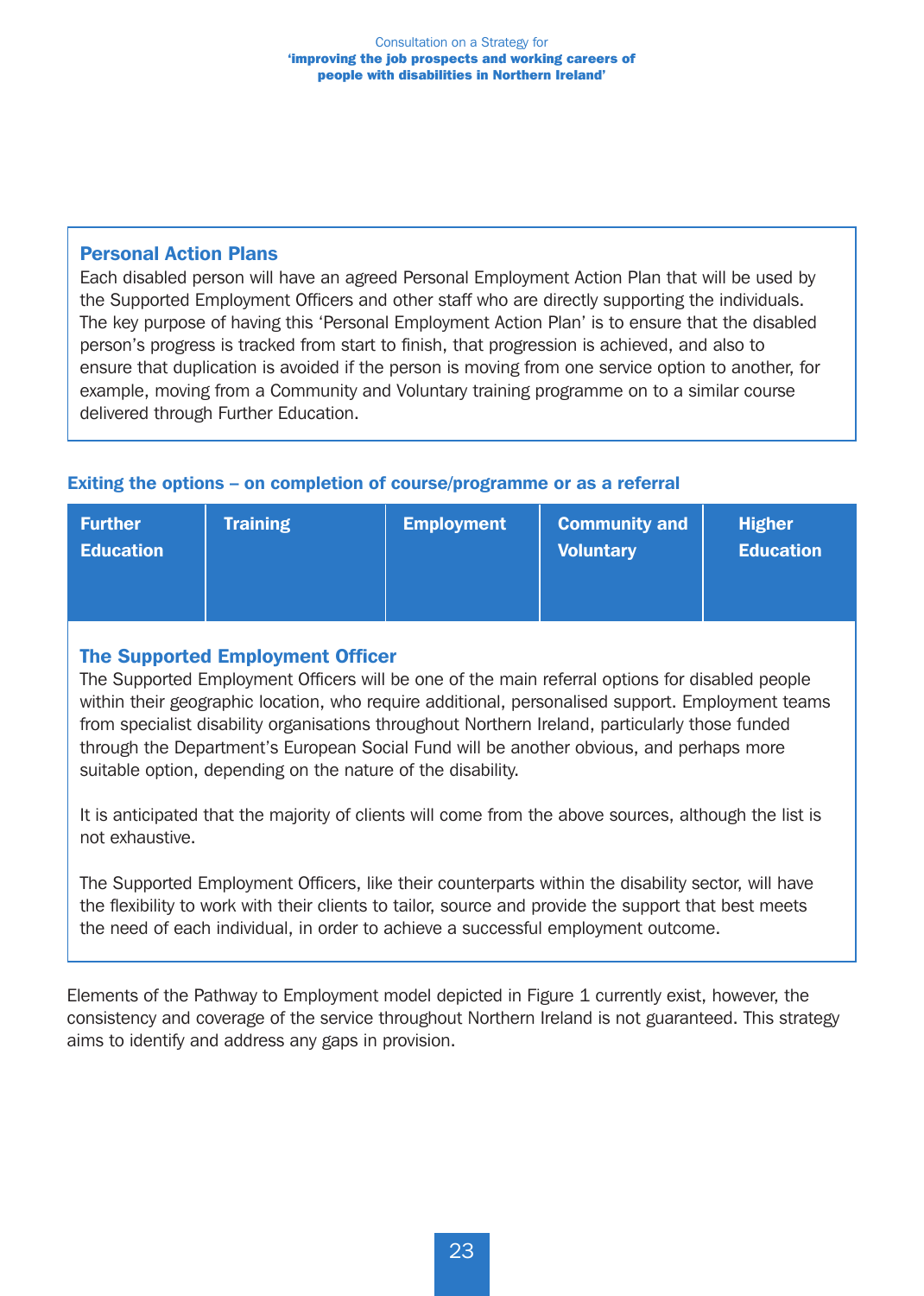## Delivering the Required Level of Support

The Department is responsible for the strategy, policy and operational delivery of pre-employment and in-work support services for people with significant disabilities who want to work and are capable of taking up the offer of paid employment. The challenge within this specific strategy, is to ensure that the Department, through the Disability Employment Service, working in partnership with the disability organisations throughout Northern Ireland, maximises the number of people within this target group who are offered the Supported Employment Model each year, and for those who take up this offer, that every effort is made to help them secure a suitable job outcome.

It will be delivered in partnership with the disability sector, and co-ordinated by the Northern Ireland Union of Supported Employment, an umbrella membership organisation for all of the key disability organisations throughout Northern Ireland.

#### European Social Fund Projects

The Department manages the European Social Fund programme, and the majority of these local projects receive additional match funding from the Disability Employment Service.

In addition to the range of programmes and services the Department already funds and delivers, this additional commitment underlines the strategic and financial commitment that the Department is giving to this particular client group. These projects are a key component of the Employment Strategy and they will feature in the Implementation Plan, along with associated targets. They will help achieve pre-employment and employment outcomes in their own right, and they will also be a key two-way referral source for the Supported Employment Officers. A summary of the projects, including their key disability target group and projected outcomes, is included at **Annex F.** 

#### Focus on Youth

This strategy will help people of all ages with disability related barriers, who want to work. There will be a particular focus on young people with a disability who are transitioning through other services, such as further and higher education, skills training, apprenticeships and employability programmes (see Figure 1).

Disabled young people at the age 16 share the same hopes, aspirations and career ambitions as their teenage peers. It is also a time in their lives when they have energy and attitude to make it a reality. However, by the age of 26, disabled people are four times more likely than their non-disabled peers to be unemployed. $2$ 

By this stage they may have become less independent, confident or motivated to look for work. In addition, their disability may have deteriorated, leaving many facing a lifetime on social security benefits. Through the proposed model, and the combined support provided through Careers advice, the Supported Employment Officers, specialist staff from the Disability Employment Service and its partners in the disability sector, this strategy will provide appropriate, personalised support that will make a real difference to the future lives of young disabled people, and their families.

2 The education and employment of disabled young people: Study by the London School of Economics, November 2005.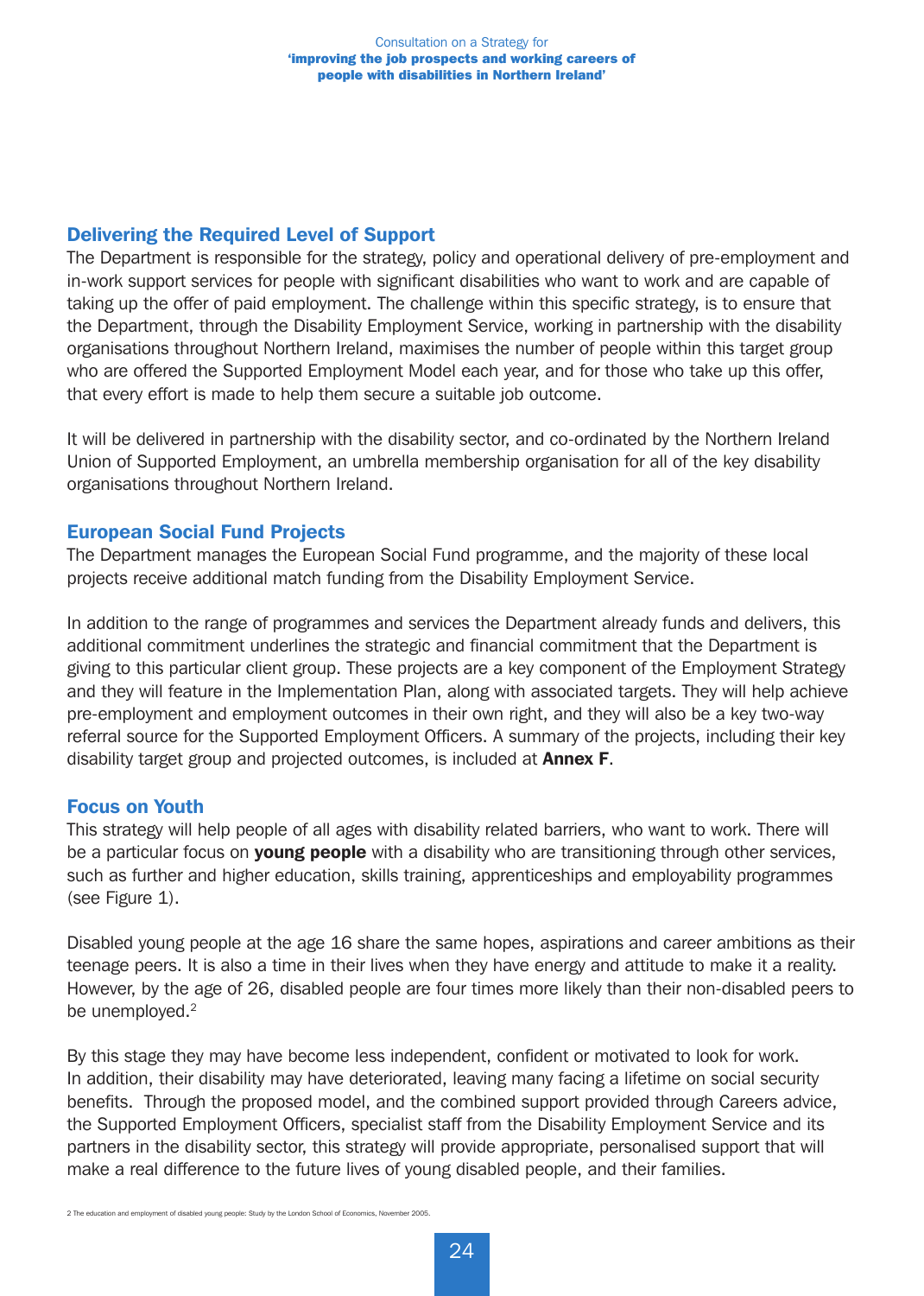The 'Fit for Purpose' research project by the Centre for Economic and Social Inclusion supports the need to specifically target this client group. In its report of July 2014, it claims that 'There is clear evidence that young disabled people are particularly disadvantaged and suffer from poorer transitions from education to work. It is, therefore, a priority to support young disabled people to find and keep work'.

#### Services for Adults

The Supported Employment Officers will target disabled people from the sources outlined above. Whilst those exiting full-time education are likely to be younger disabled people, many adults with disabilities participate in the range of training, education and pre-employment programmes. The Department, along with its partners in the disability sector, will continue to offer available resources, expertise and provision to people of all ages.

The Supported Employment Officers, specialist staff within the Disability Employment Service, and the Employment teams in the disability sector organisations, will work with adults referred through the front-line Employment Service Advisers in the Jobs and Benefits Offices and JobCentres, those exiting further and higher education courses, and the large number who will participating on local disability training and employment projects supported through the European Social Fund. It is also anticipated that a large number of disabled adults will be targeted for the pilots under the forthcoming Economic Inactivity Strategy, 'Enabling Success'. It will, therefore, be important for the Supported Employment Officers to be involved in the delivery, the nature of the provision, and the profile of disabled clients taking part.

The Supported Employment Model will apply to all clients and, as the strategy develops over the first few years, new disability programmes or interventions may be considered, in order to support more disabled people into employment, or back to work.

#### Existing Disability Employment Programmes and Services

The Disability Employment Service, in conjunction with its sector partners, is currently providing support to many disabled employees throughout Northern Ireland and across all sectors of employment.

These programmes are making an invaluable contribution to the lives and employment status of those people who are availing of the service. More can be done to promote these services and, in doing so, improve the employment prospects of those looking to get a first start in the labour market.

In addition to the specialist programmes, the Disability Employment Service has a strong team of dedicated professionals, many of whom have spent most of their careers supporting people with disabilities to find and retain work. The Disability Employment managers in the Disability Employment Service will support the Supported Employment and work with them on specialist recruitment exercises and other project work, while the Access to Work (NI) Advisers in the Disability Employment Service will directly complement the work of the new specialists, especially when a disabled person is applying for, or has secured a new employment opportunity.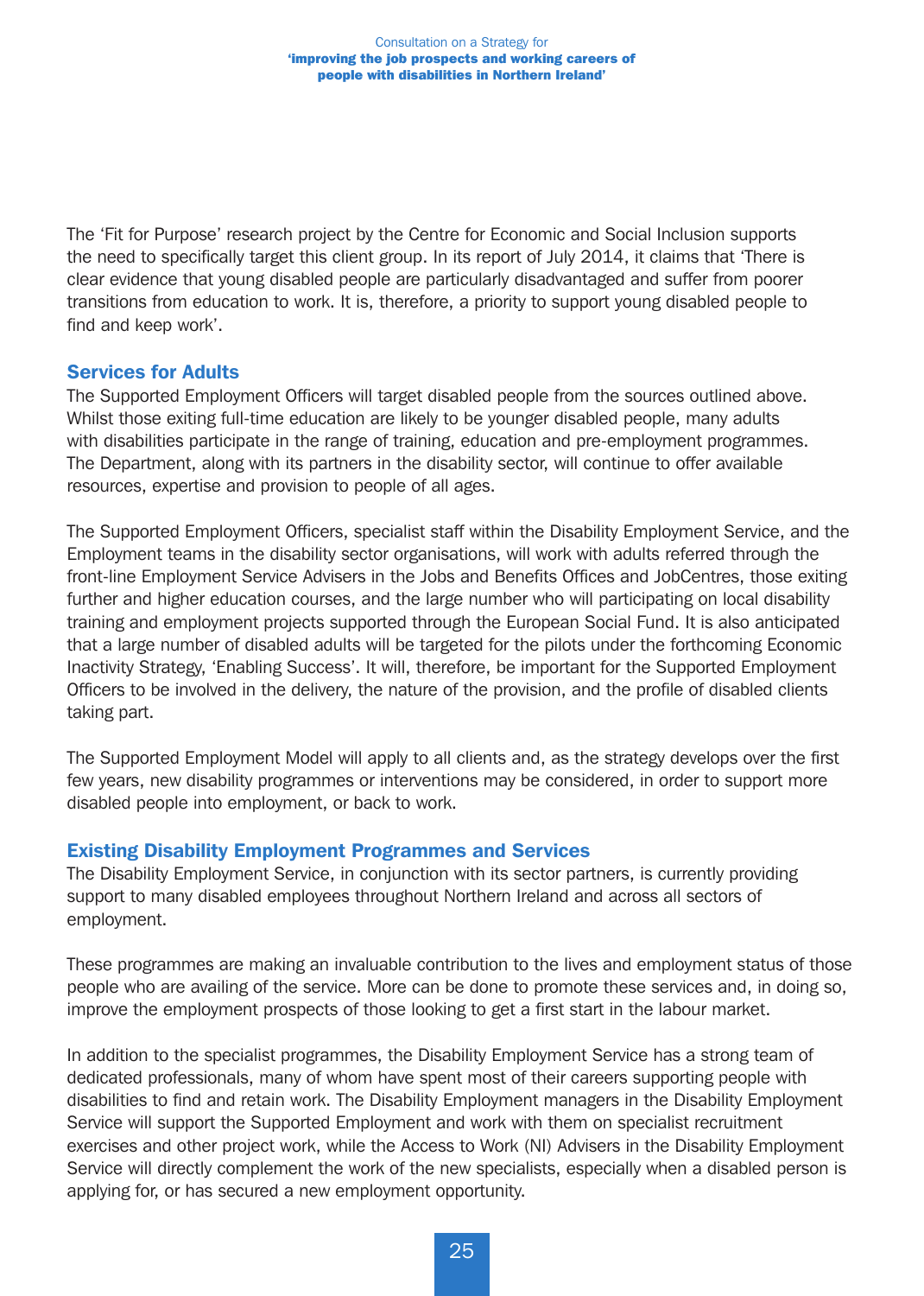Another key support for the Supported Employment Officers is the Department's Occupational Psychology Service (OPS). This team of professionals in the area of disability and work carry out a range of employment assessments, leading to recommendations such as the most suitable types of job roles, pre-employment support that will help address the individual's barriers or adjustments that will be required by the employer to help the disabled employee in his/her new or existing job. The input of the Occupational Psychology Service team will provide added value and contribute to the success of those with more complex disabilities achieving and retaining work.

#### Self- Employment

In Northern Ireland and elsewhere, self-employment is a popular option for disabled people. Of those in paid work, 13% of disabled people who are working are self-employed as their main job, compared with 14% of non-disabled people who are working. Self-employment is particularly attractive for some disabled people who may require more flexibility regarding working patterns and work load as a result of their disability.

It is important therefore that all of those people with responsibility for providing advice and guidance to people with a disability are aware of what support and assistance is available for those who might choose this route as their preferred option.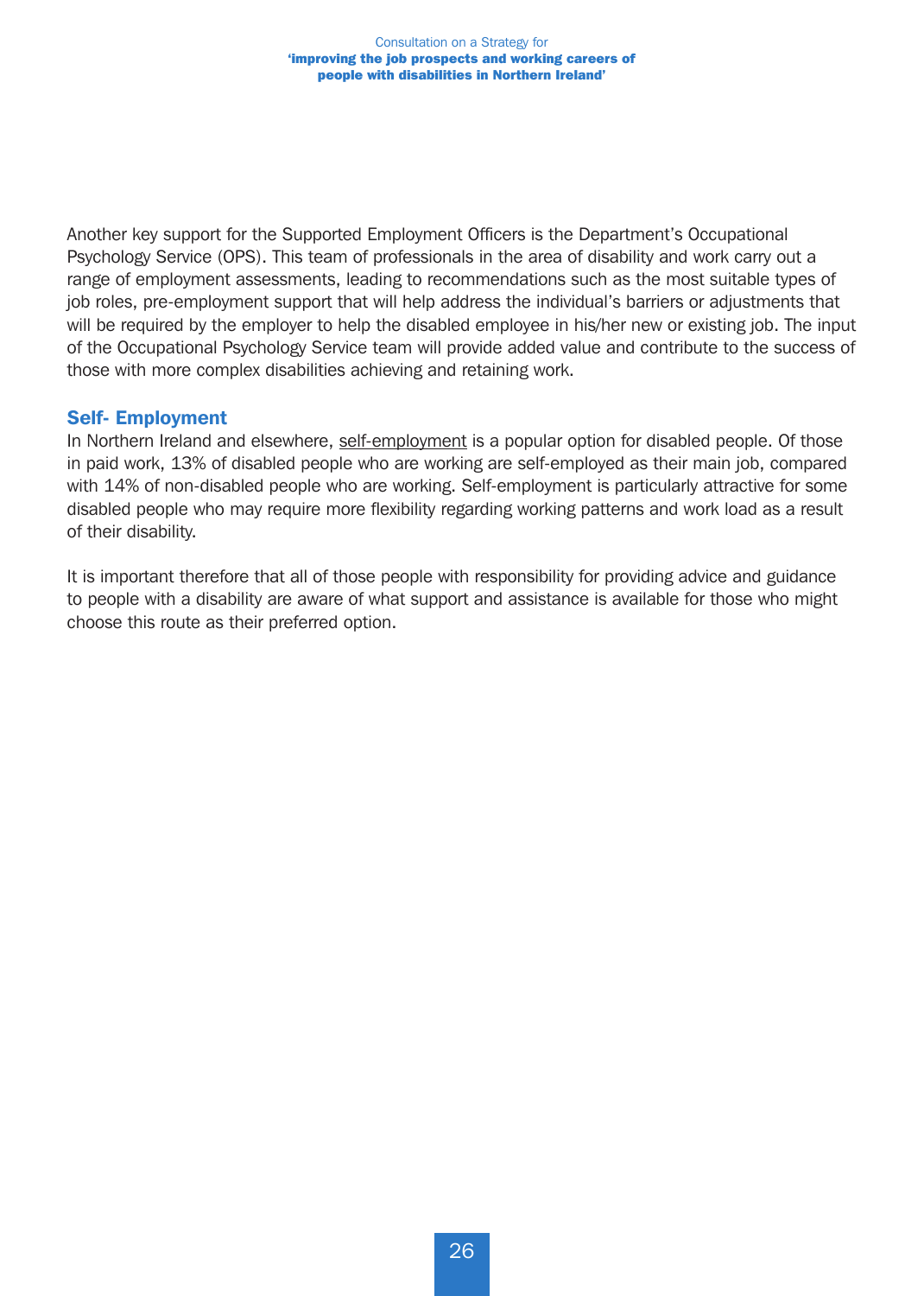#### THEME ONE – SUMMARY AND PROPOSED ACTIONS

Supporting people to secure paid employment

*To develop and implement a Disability Service that will help young people and adults with a disability to make a successful transition into paid employment, including self-employment.*

#### Proposals that will build upon and improve current practice

- consideration of flexibilities and enhancements within existing programmes and services that would support disabled people in work placements or employment;
- enhancement of the working partnership arrangements between the Department and the local disability sector, across all relevant business areas, including Careers Service, Further and Higher Education, Youth Training, Apprenticeships and the Employment Service.

#### Proposals that will introduce something new

- provision of an additional cohort of Supported Employment Officers;
- introduction and formal adoption the model of Supported Employment for people with significant disabilities seeking to find and retain paid employment;
- implementation a new 'Pathway to Employment', including a clear sign posting and referral service for all people with significant disability related barriers;
- development of robust management information systems that will enable the Department to track the progress of all clients who are being supported through the range of disability services and programmes;
- establishment of annual targets for the number of disabled people who move into paid employment, including self-employment.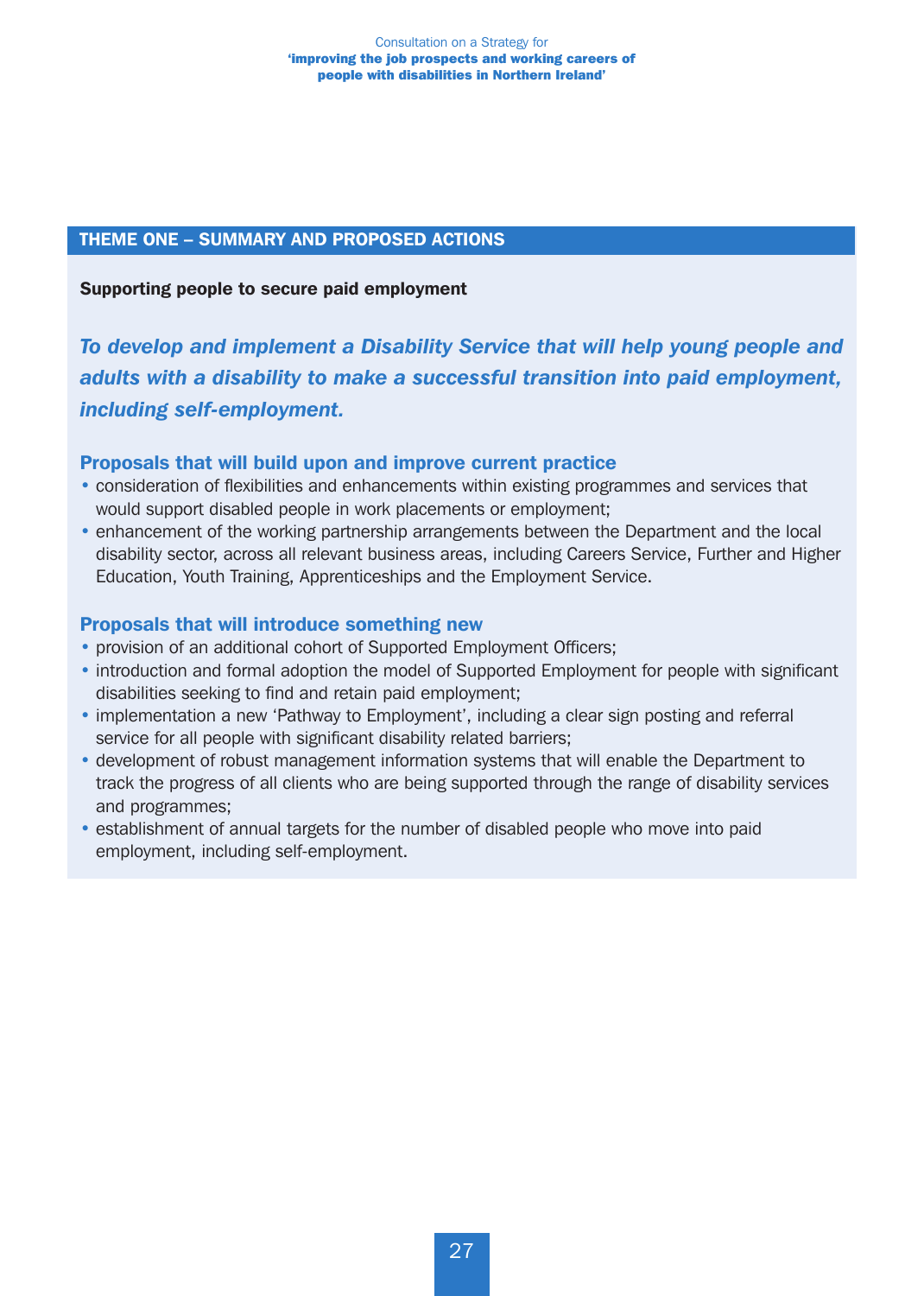Consultation Questions 1-4: Theme One - Supporting people to secure paid employment

**Summary:** This first Theme underpins everything that this strategy is trying to achieve, i.e. to increase, year on year, the number of people with significant disability related barriers who are moving into the labour market and into secure paid employment.

(Please feel free to make additional comments in response to each question).

- 1. Do you agree with the specific target group for this strategy; people who have significant disability related barriers, but who are capable of progressing towards and moving into paid employment?
- 2. Do you agree with the sources identified to specifically target people with disabilities for employment support; schools, Further Education Colleges, training programmes, universities, community and voluntary projects and the Jobs & Benefits offices / Job Centres.
- 3. Do you agree with the proposed role of the Supported Employment Officers and the implementation of the Supported Employment Model in helping to achieve employment outcomes within this strategy?
- 4. Do you agree that the Department and the disability sector should set annual targets for the number of disabled people who secure employment as a direct result of this strategy?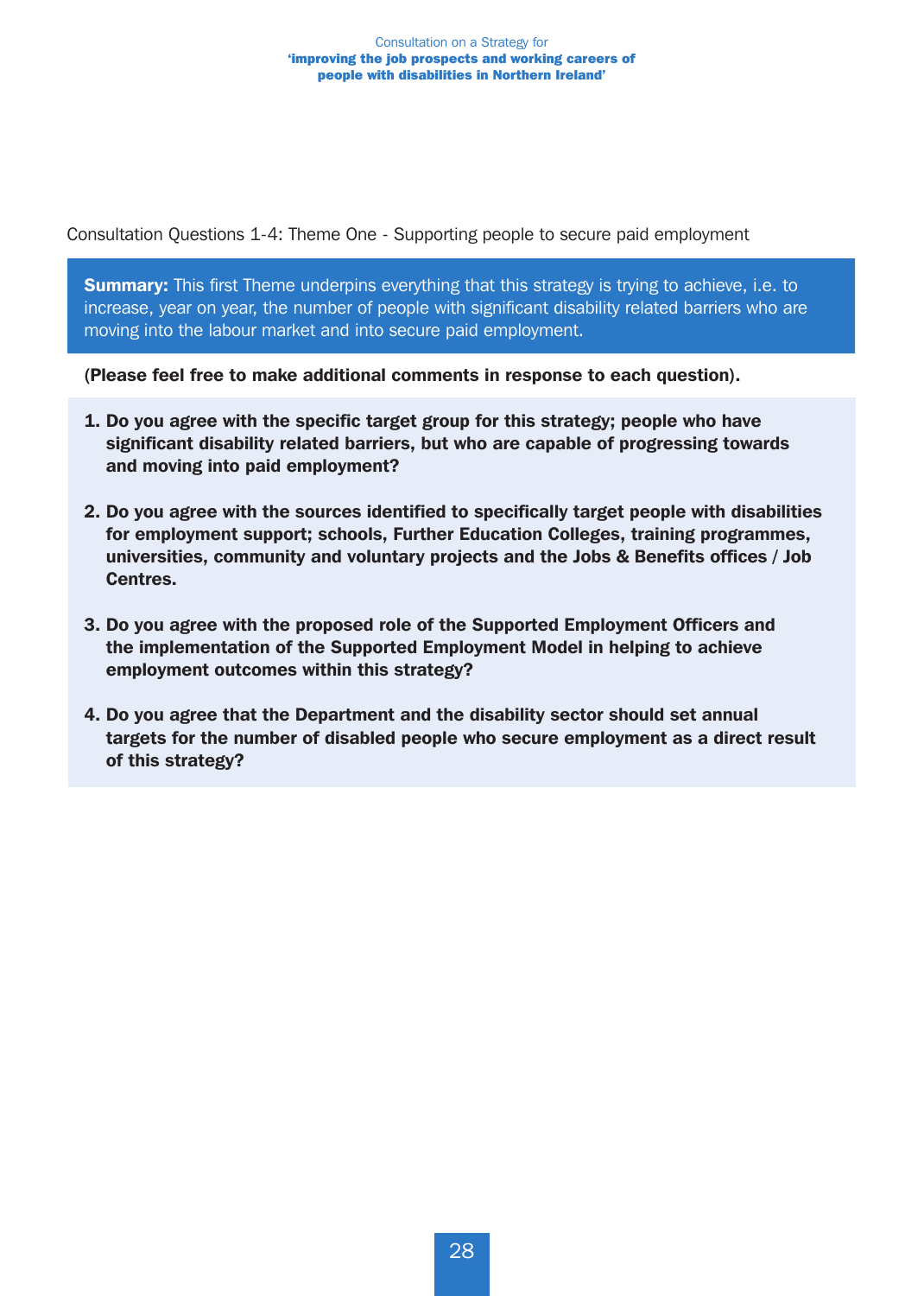## 5.2 THEME TWO – RETENTION AND CAREER DEVELOPMENT

Support for people when they move into employment is an essential element of the service package for people with a disability and is an example of what makes it different from the mainstream Employment Service for non-disabled jobseekers.

It is also a key stage of the Supported Employment Model. 'Sustained Employment' requires tailored in-work support for the individual and the employer. The latter is sometimes overlooked and this can have a negative impact in terms of job retention, as well as influencing the attitude of the employer to offer future opportunities to people with a disability. This is also addressed in Theme Three and is an integral part of the disability related package of support.

Theme Two however is primarily about maximising the potential of people with disabilities who are in employment, wish to remain so and want the opportunity to advance their careers:

#### *To work with employers and disabled employees to support job retention and promote opportunities for progression, personal development, promotion and career enhancement.*

#### Retention Provision for Disabled People Currently In Work

The Disability Employment Service, in conjunction with its sector partners, provides extensive support to disabled employees throughout Northern Ireland and across all sectors of employment. The main disability programmes that help deliver this service are the Access to Work (NI), Workable (NI) and Work Connect programmes.

As of 31 August 2015, more than 1,200 employees with a range of disabilities were being supported through these programmes.

In addition, the Department, in partnership with a number of disability sector organisations, continues to support approximately 500 disabled employees under the Employment Support programme. This programme was replaced by Workable (NI) in 2005, but it will continue to support this group of disabled employees for many years to come

#### Access to Work (NI)

Access to Work (NI) provides financial assistance towards travel to work, the purchase of special aids and equipment, adaptations to premises, independent professional assessments for people with a physical or sensory disability, as well as provision of a support worker resource, including interpreters. This programme has been described as "Government's best kept secret", (Sayce 2011), and while there is merit in this statement, approximately 700 people in Northern Ireland are currently benefitting from this programme. Access to Work (NI) therefore is making a real contribution to individuals and their employers.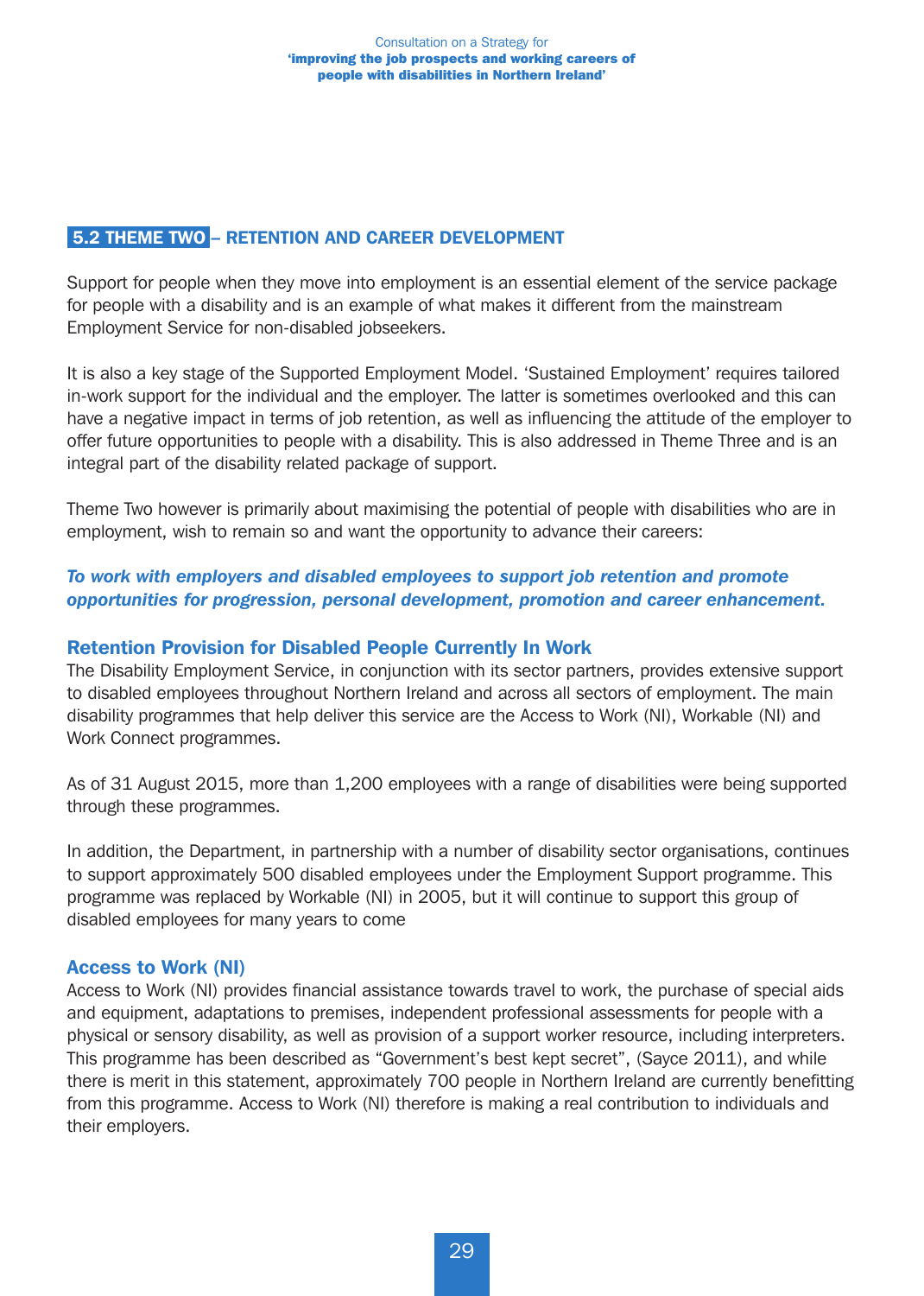#### Workable (NI)

Workable (NI), which replaced the Employment Support Programme in 2006, is delivered on behalf of the Department by a number of local disability organisations or consortia, and this programme is currently supporting approximately 570 people with a range of disabilities. The programme is about early engagement and education for the employer and relevant staff. This can be followed by medium to long-term personalised support for the disabled employee, often through the provision of a specialist job coach or mentor. Similar to Access to Work (NI), Workable (NI) provides essential support to the individual, but it is also very much an offer of long term dedicated support to the employer.

#### Work Connect

Work Connect was launched in September 2012, and whilst it is predominantly a pre-employment disability support programme, it also provides short-term support when people successfully move into a new job.

This transitional support, for up to the first six months of employment, can be very important in helping the new employee to settle into their working environment and pattern, whilst providing advice, reassurance and if necessary, training to the employer or colleagues of the new disabled recruit. If it is determined that the employee requires longer term support, even for an extra year, there can be a seamless transfer on to the Workable (NI) programme.

These programmes and corresponding supports are making an invaluable contribution to the lives and employment of those people who are availing of the service and it is critical that they continue to do so as an integral part of this strategy. However more can still be done to promote these services and perhaps to develop them in order to keep more people at work. The strategy will look to explore the flexibilities that could be built into these invaluable support options, such as criterion around the number of hours that a person needs to be working in order to qualify for such support.

#### Apprenticeships

For young people and adults who move into employment via the apprenticeship route, these inwork disability support programmes are also available. Therefore, it should be an integral part of the support package that is offered to disabled people, availing of the growing number of apprenticeship opportunities, as well as the employers who are offering such attractive skills and employment options across a growing range of employment sectors.

Apprenticeships enable people to develop vocational and professional skills, as part of their early years of employment in their chosen field, therefore it is a very suitable target area of growth for this disability strategy.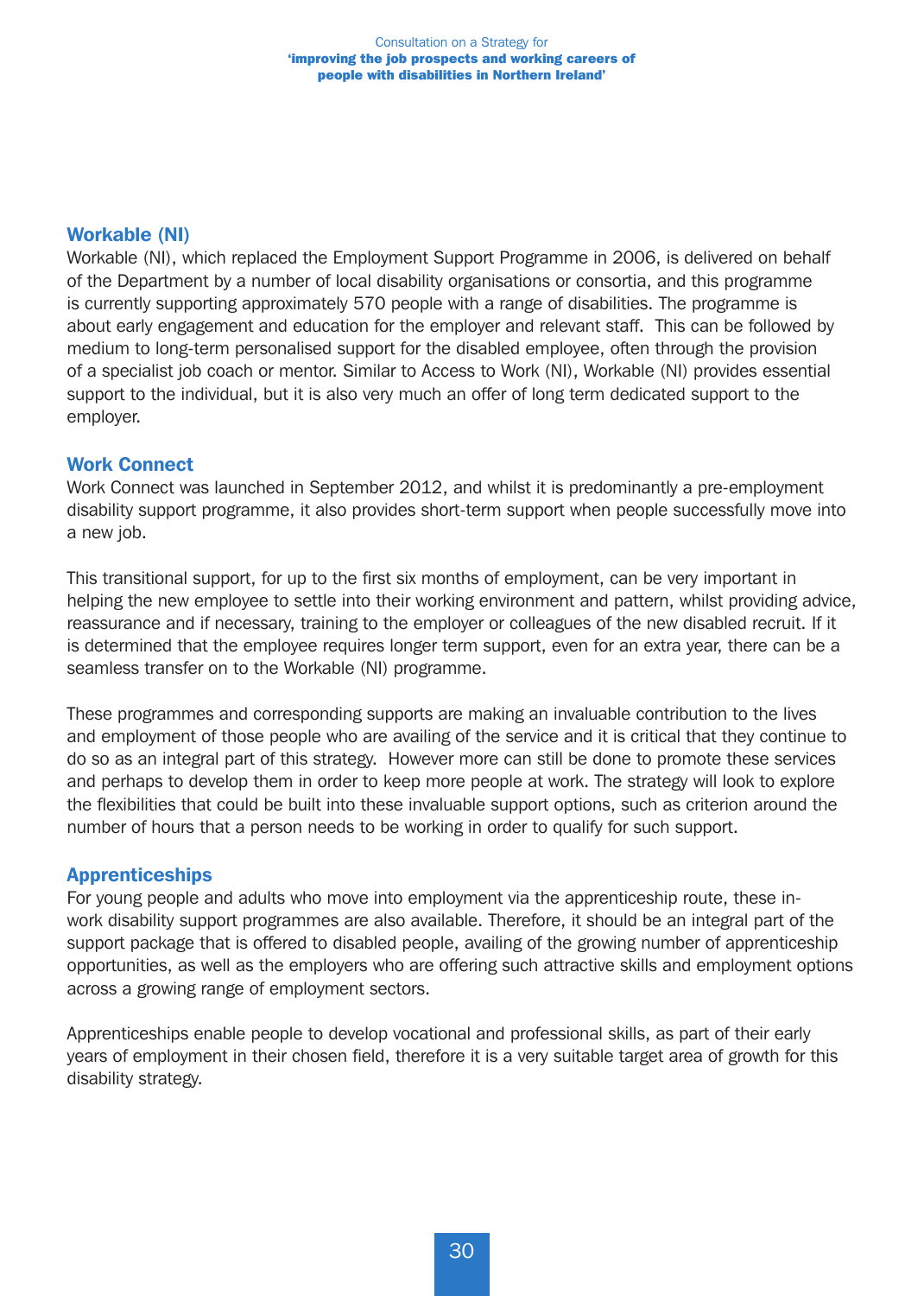Many disabled people are better suited to learning new skills and gaining qualifications whilst carrying out the job, as opposed to the traditional class room environment. Therefore, an apprenticeship would be very attractive to enable the disabled person, not only to move into employment, but to flourish during the early years, and gain the knowledge, skills and experience that will help to sustain the job and encourage career progression.

#### Proven Track Record

The Department and its partner organisations in the local disability sector have extensive experience and knowledge in delivering in-work support. There is a dedicated and qualified staff resource that can provide appropriate and timely advice and support to both employers and employees. Such support can include on-the-job coaching, tailored training interventions, mentoring and support worker services. This will help address any disability related barriers that could pose a risk to the retention or well-being of employees with a full range of disabilities.

With the introduction of a specialist disability employment resource throughout Northern Ireland to help more people secure employment, it may be possible for the Disability Employment Service, and others, to establish a strong employee and employer advisory service. This would be particularly useful to address the needs of disabled employees who need short term support or advice if they are encountering difficulties fitting into the work environment, or indeed are looking to make a successful return to work following a period of absence. This personal advocacy service would be beneficial for the individual and it can also help the employer to better understand their role and responsibilities with regard to reasonable adjustments under the Disability Discrimination Act.

#### Career Progression

This theme is also about ensuring equality of opportunity for disabled employees in all aspects of their employment.

An evaluation of the Workable (NI) programme in 2010 revealed that career progression and personal development were issues that many employees with a disability believed were not as available to them as they should have been. Many believed that the employer was not aware of their own personal ambition, or indeed their capability and capacity to take on more work or alternative responsibilities. It is intended to carry out further research and evaluation (see Theme Four), to ascertain if this is still the case. Tying in with Theme Three, there is a need for ongoing education and awareness raising for employers who have disabled employees in their workforce.

Consideration will be given to enhancing the Workable (NI) provision and other in-work support packages to ensure that personal development, job enhancement and career progression become an integral part of the individual's personalised action plan and annual appraisal process. Whilst this is built in to the existing Workable (NI) provision, the strategy, through a revision to the existing 'Action Plan', offers an opportunity for greater focus to be applied to these developmental and career enhancement aspects, in addition to job retention.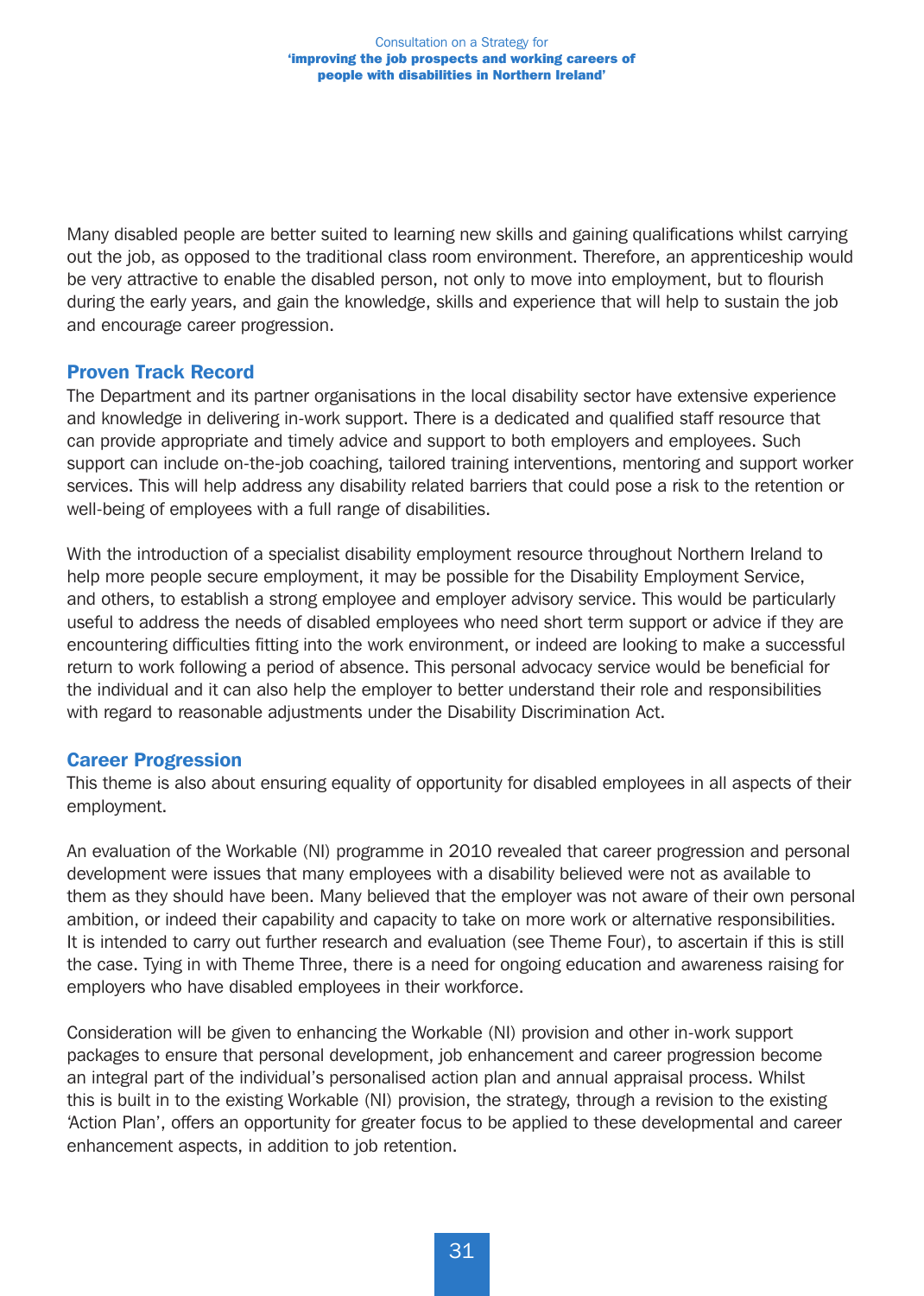The Supported Employment Officers, Northern Ireland Union of Supported Employment, along with the Disability Employment Service and other disability sector staff, will have a significant role to play in helping to influence a positive relationship between the employer, line manager and the employee. All of the relevant personnel need to understand their responsibility and obligations to treat employees who are disabled, as they would anyone else, to commit to the full terms and conditions of employment, and to maximise the potential of their fellow colleague.

Tailored and more personalised induction training, the help of an internal support worker, as well as other natural supports should be encouraged to help a new employee settle in quickly and to enable them to perform their job to a satisfactory level, as quickly as possible. It will be important, therefore, that the Supported Employment Officers and other Disability advocates remain in contact with the individual and the employer for a period once the individual commences work. This will help alleviate minor issues or misunderstandings that might arise during those early stages and highlight the need for any medium- to longer-term support through in-work programmes or alternative methods.

Where an employee is availing of formal in-work support, such as Workable (NI), the Supported Employment Officer for that programme can make a major contribution to the career development and progression of the employee over a much longer period. Under this strategy, it is proposed that there will much better tracking of all disabled clients, from the pre-employment support stage, through to those working in a range of occupations and sectors. This tracking information will be monitored, with regular reports produced to identify trends including, how disabled employees are performing and progressing in their respective jobs, how many are changing jobs to develop their careers, and how many are being promoted or directly recruited into higher level jobs or professions.

This strategy will not be fully successful if the Department, the disability sector and other stakeholders are just getting more disabled people into jobs, even if they are sustained. The success has to incorporate matching the ambition of those individuals who are capable of achieving more in employment, but who previously have not been afforded the opportunity to do so.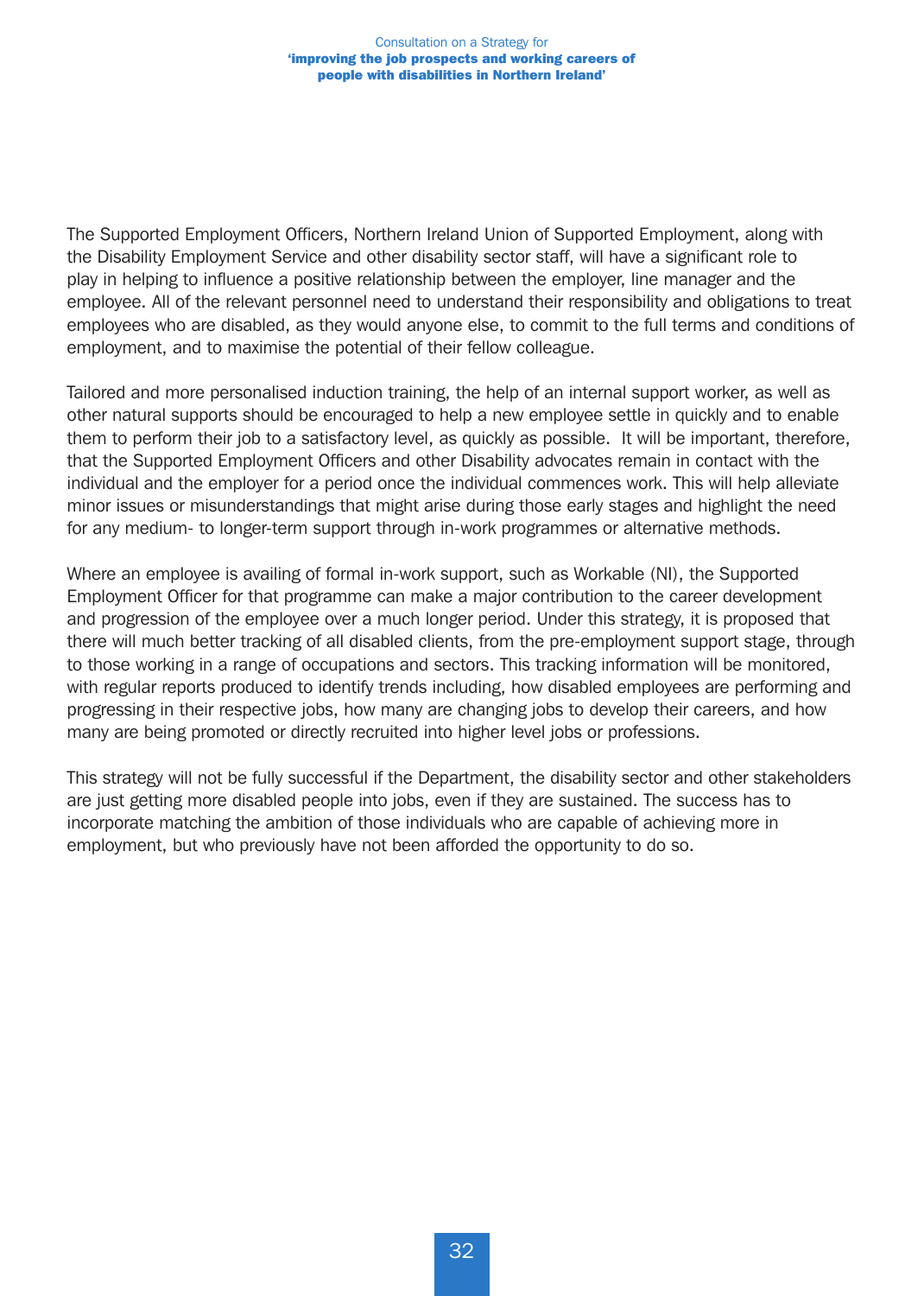#### THEME TWO – SUMMARY AND PROPOSED ACTIONS

*To work with employers and disabled employees to support job retention and promote opportunities for progression, personal development, promotion and career enhancement.* 

#### Proposals that will build upon and improve current practice

- undertaking a targeted campaign to promote and advertise the disability employment retention services and programmes that are currently available to employers and disabled employees across all sectors;
- consideration of flexibilities within existing programmes and services that would support disabled people in part-time employment;
- development and promotion of examples of good practice in employing and developing disabled people across all sectors, including the public sector.

#### Proposals that will introduce something new

- introducing a new element to the 'review' process for all clients who are availing of specialist in-work support programmes, ensuring that there is a specific focus on personal development opportunities and career progression, as appropriate;
- working with the disability organisations to target growth sectors of employment to ensure that disabled employees have an equal opportunity to develop a successful career path within those sectors.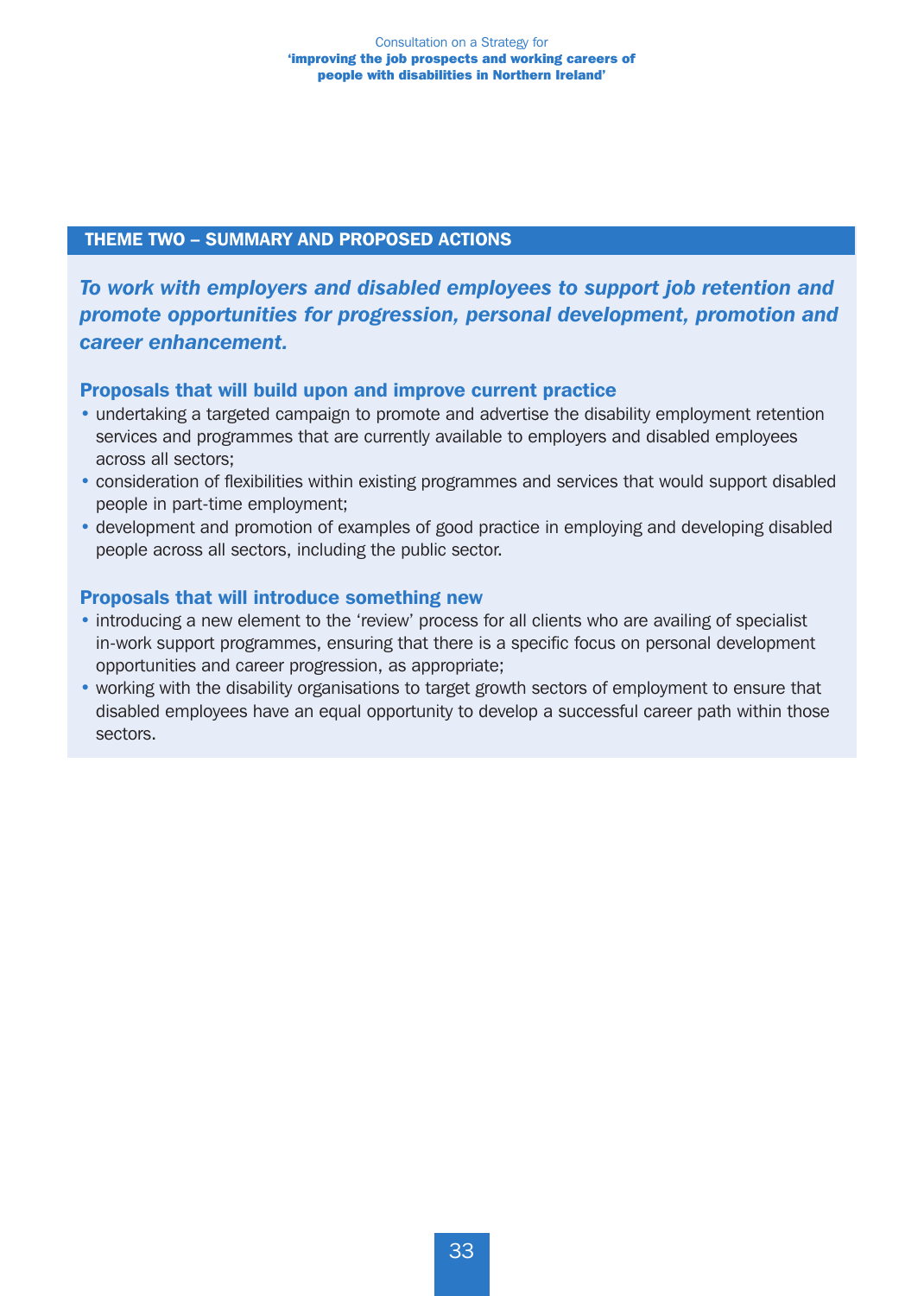Consultation Questions 5-8: Theme Two - Retention and Career Progression

**Summary** – This theme recognises the fact that, for those disabled people who are successful at finding employment, their support needs might well continue for some time, possibly throughout their career.

(Please feel free to make additional comments in response to each question).

- 5. Do you agree with the proposal to promote and advertise the disability employment retention services and programmes that are currently available to employers and disabled employees?
- 6. What other measures would assist disabled people to stay in employment?
- 7. Do you agree that people with disabilities face additional barriers to progression and career development as a result of their disability? If so, why do you believe this is the case?
- 8. What supports or assistance do you think would help disabled employees to access greater opportunities for progression, including promotion, throughout their careers?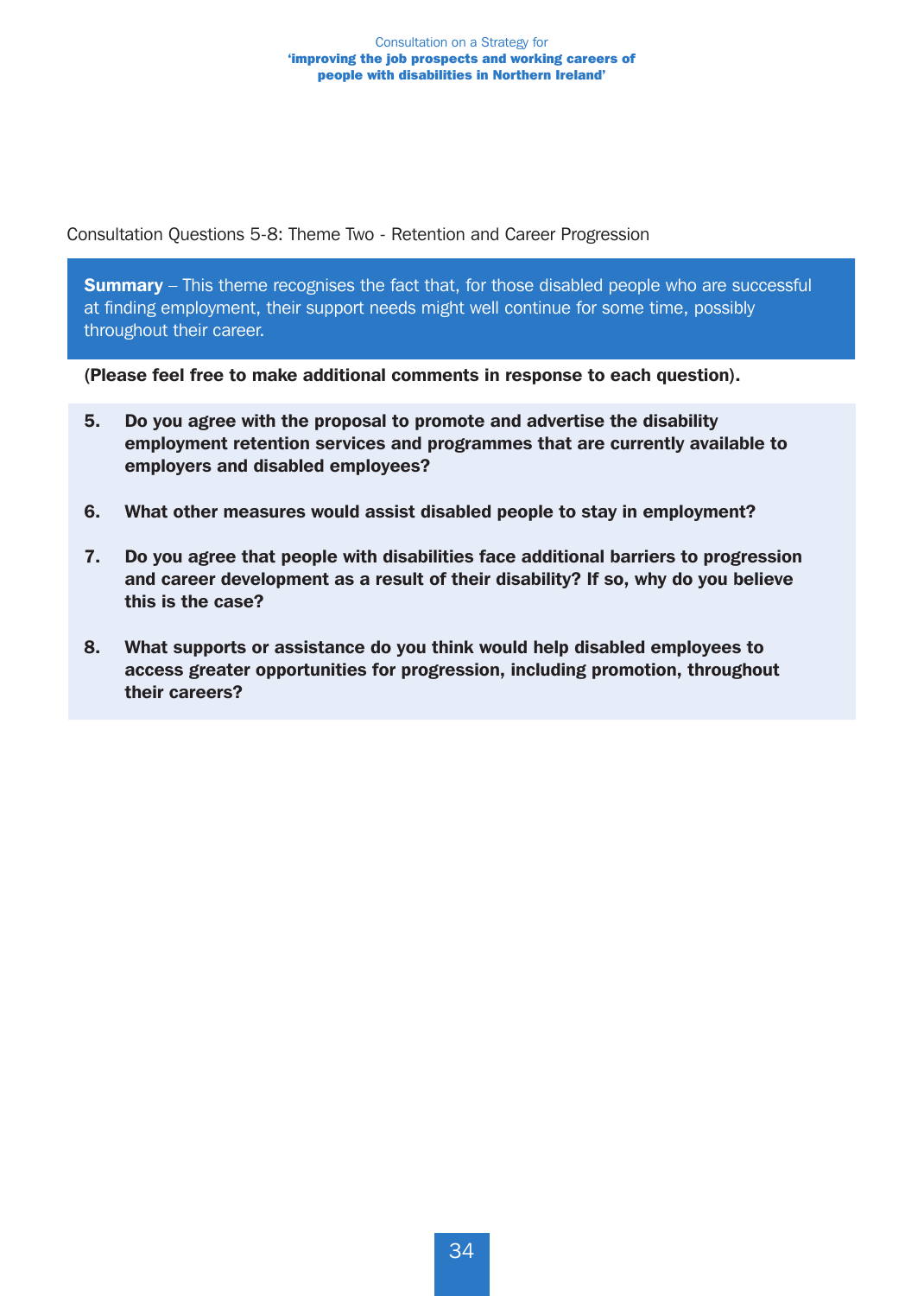#### 5.3 THEME THREE – EMPLOYERS

The role of employers with respect to the success or otherwise of any 'Employment Strategy for People with Disabilities' cannot be over stated. This is highlighted by disability organisations and those who work on behalf of disabled people who are trying to secure employment or stay in work. Their unanimous viewpoint is that the knowledge and attitude of an employer is often the single biggest factor in whether a disabled person gets the job or not.

Through this theme of the strategy, the Department, NI Union of Supported Employment and its member organisations, the Equality Commission, along with all other stakeholders, intend to transform the level of awareness that employers will have on the benefits of employing people with a disability. The strategy, through very proactive outreach initiatives, will provide ways to inform employers about these benefits, the supports that are readily available to them at each key stage of the employment process, as well as their legal responsibilities under the Disability Discrimination Act.

The strategy will also aim to build and enhance working relationships between the Department, Northern Ireland Union of Supported Employment, the Equality Commission and the wider disability sector with employers and employer representative groups. Tying in with key theme four, the Department will engage with employers from all sectors and of all sizes in order to ascertain their needs, concerns and experiences. In addressing all of these issues, it is envisaged that the strategy can help to achieve the following:

#### *To encourage employers to take positive measures and promote equality for disabled people when creating job opportunities, recruiting, selecting, managing and developing staff.*

The strategy will focus on positive real-life case studies to inform and educate employers, and to help answer questions they might have, such as:

- Why recruit disabled people
- How to recruit disabled people
- How to engage in Positive Action
- How to support disabled people in work
- How to access support for disabled people in work

There is extensive information available to inform employers about all of these. The strategy will also ensure that such information is available in a suitable and easily accessible format and on a more frequent basis.

In conjunction with the business sector, the Department for Work and Pensions launched a Disability Confident campaign in Great Britain. The key purpose of this campaign is to work with employers to help remove barriers, to increase understanding of disability in the workplace and to ensure that disabled people have the opportunity to fulfil their employment potential. As part of this campaign, the Department for Work and Pensions has started to build a network of disability advocates. This network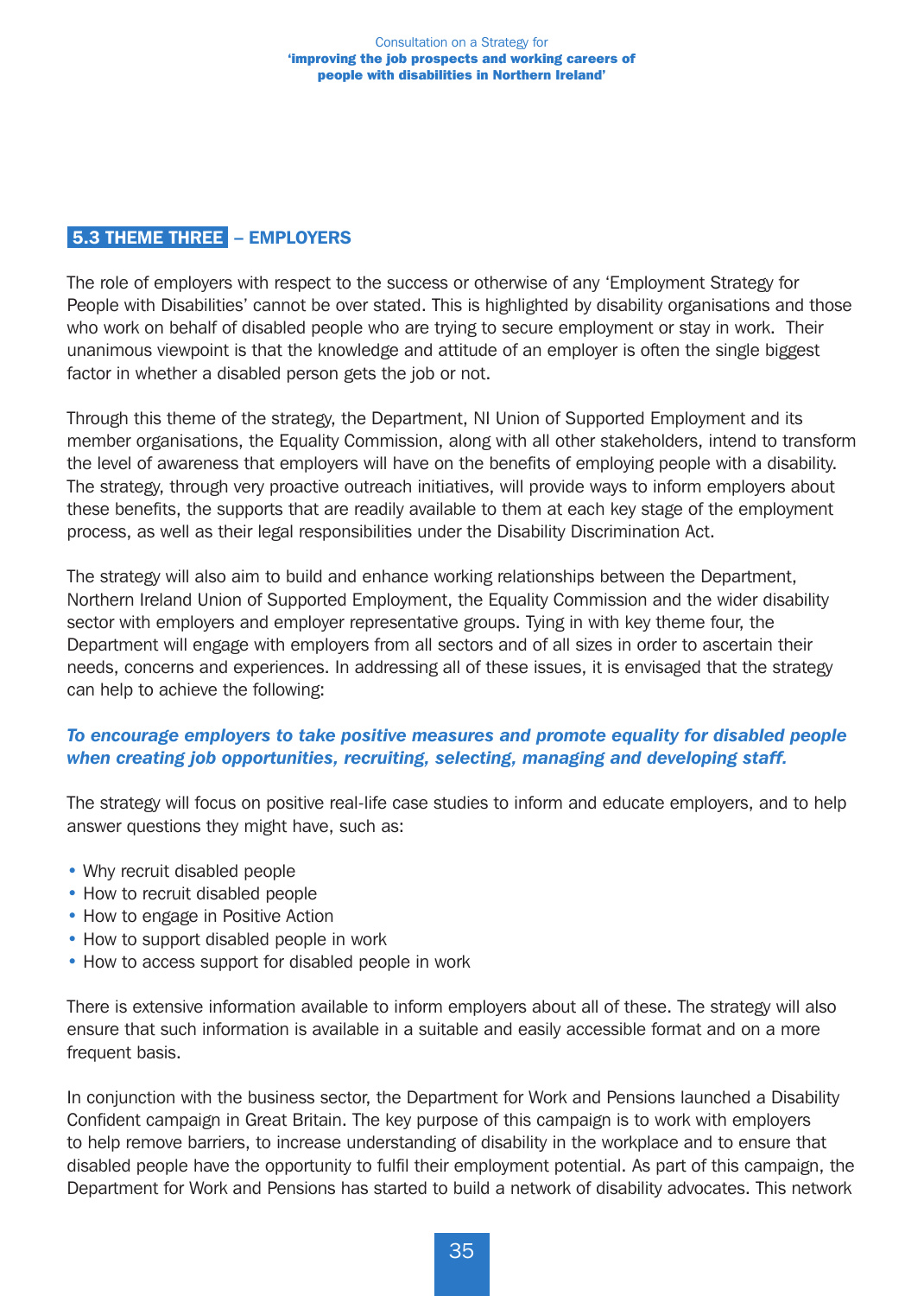is helping to influence the attitudes and mindset of a wider employer base, regarding the benefits that they can realise by giving more people with disabilities an opportunity to show their professional talent.

Employer engagement is also one of the themes of the Strategic Framework for Disabled People and Employment, which has been launched by the National Disability Authority in the Republic of Ireland.

Through the Northern Ireland strategy, a comparative study will be undertaken to determine how effective the Disability Confident campaign has been in Great Britain and any future development plans. Through the close relationships that exist between the Northern Ireland Union of Supported Employment, the Irish Association of Supported Employment, and the National Disability Authority, there will be invaluable shared learning, North and South, that will help us to decide on the most effective actions to take forward with the employer base throughout Ireland.

This collaboration with Great Britain and the Republic of Ireland will provide valuable learning and some best practice examples that will allow the Department to tailor interventions and actions to the employer and labour market situation in Northern Ireland.

Listed below are some areas which have been identified as good practice elsewhere:

- high profile events for employers and employer representative groups;
- a new one stop portal and helpdesk facility for employers relating to disability employment related issues or queries;
- a concerted marketing campaign for the in-work support programmes that the Department and the disability organisations can deliver to help new and existing employees; and
- the identification of a senior business leader to promote, lead by example and be the public face of the employers' campaign.

#### Recruitment and Selection

The Department has worked with a small number of employers in recent years to advise and facilitate on the inclusion of disabled clients during major recruitment exercises.

A successful model is beginning to emerge and this strategy will enable those involved to build upon these competitions and hopefully establish the model as a mainstream service offering to employers. The key features include:

- early engagement with the employer to let them know what support is available both during and after the recruitment process;
- a planned pre-recruitment stage to help potential applicants prepare;
- information sessions from the employer;
- possible pre-selection of candidates by the respective disability support organisations;
- training on enhanced or disability friendly interview techniques or other selection methods;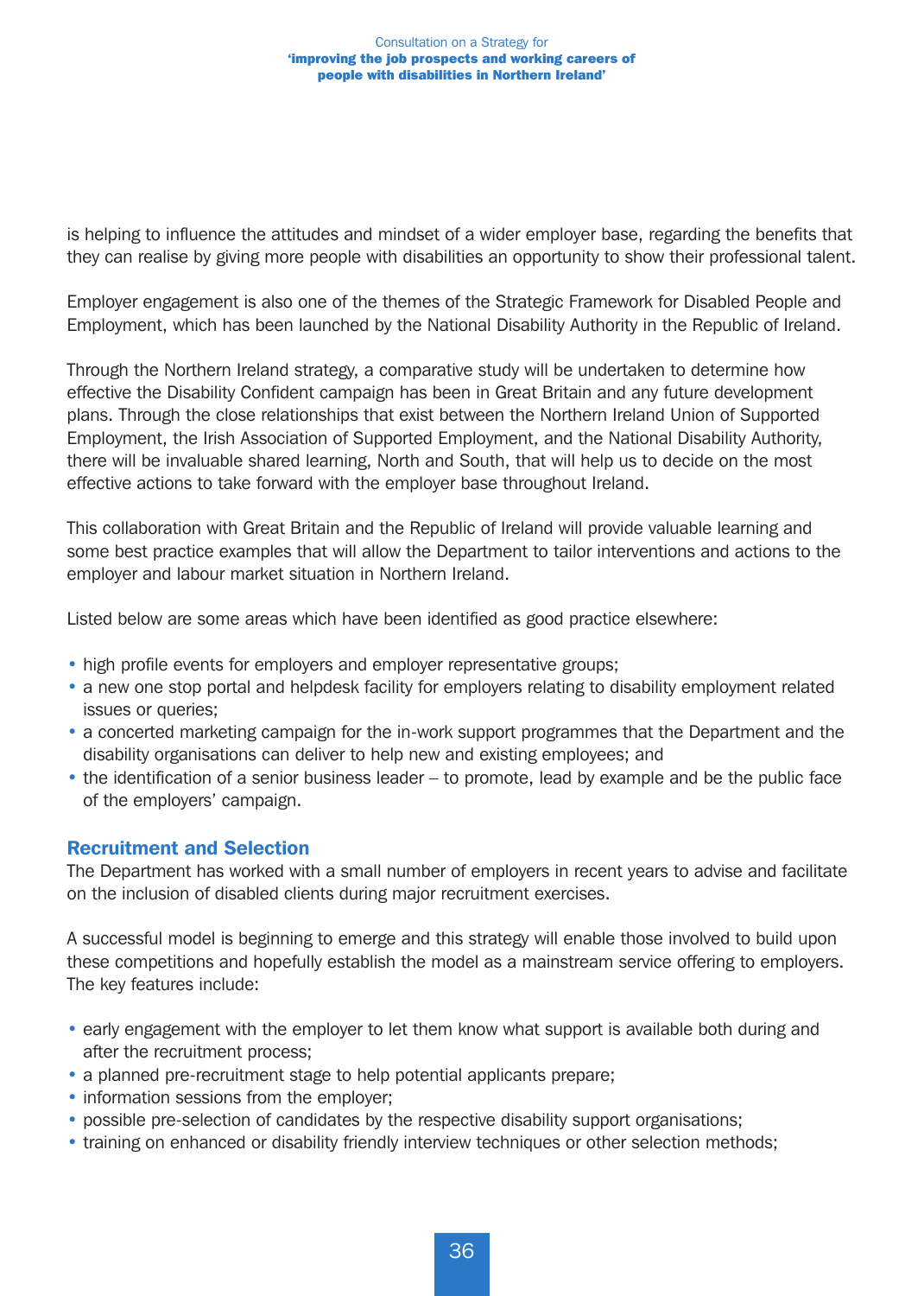- appropriate reasonable adjustments being accommodated for those clients who need them;
- briefing for the panel members;
- feedback mechanisms for disabled candidates, whether they are successful or not.

Support at this key stage of employment selection is very important to employers, especially for those who want to provide employment opportunities for people with disabilities but who are uncertain about what their responsibilities are, what adjustments can be made and what cost they may have to incur in order to put these in place.

The Department, working with Northern Ireland Union of Supported Employment and many of its member organisations, has helped employers across a range of sectors to address all of these concerns, as well as providing the practical and financial support necessary to make the recruitment process run as smoothly as possible.

The competitions that have been completed thus far have enabled many people with a disability to compete on equal terms for a range of full-time and part-time jobs. This opportunity has provided them with invaluable experience for future applications. Moreover, the employers have been very impressed with the calibre of the clients, in terms of their ability, preparation and attitude to the recruitment process. This in itself has proven to be beneficial as it is helping to raise employers' awareness and perhaps address some misconceptions they may have had previously. The ultimate success however has been the fact that a number of the disabled applicants are now employed with these organisations in a range of job roles.

This proves that real and practical employer engagement works and that it ties in closely with other aspects of this strategy, most notably, the pre-employment and in-work elements of the supported employment model. The following case study illustrates how this disability recruitment model has worked in practice: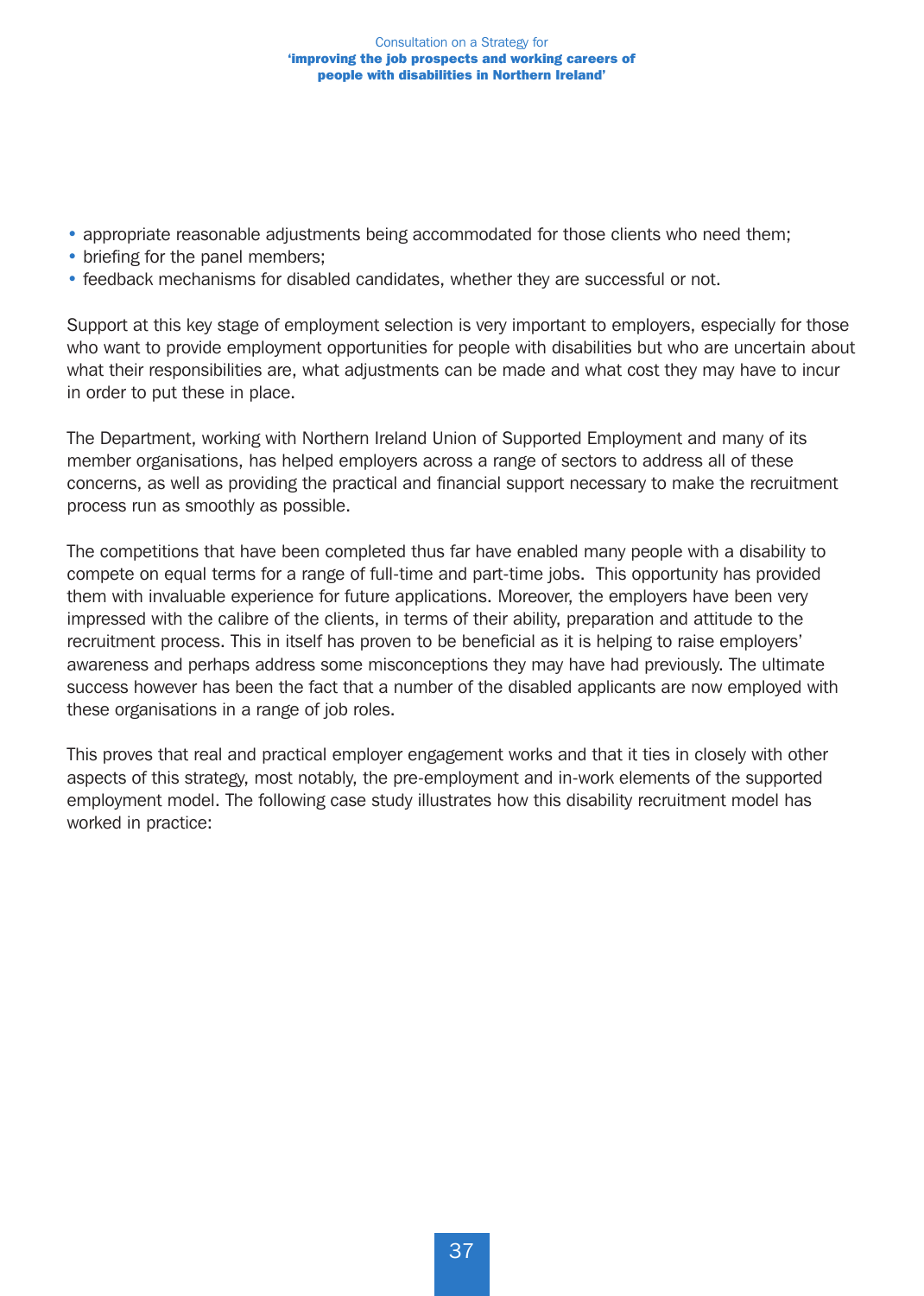#### Case Study – Premier Inns

Premier Inns Hotel chain intended to open a new hotel in the North West. The Cluster General Manager for this region contacted the Department for assistance with the recruitment process.

Disability Employment Service staff were notified of this, and met with the Premier Inns Manager to request that she consider proposals that would enable people with disabilities to apply for the range of posts on offer.

Having indicated her openness to this proposal, Disability Employment Service immediately notified the local disability sector organisations via the umbrella organisation, NI Union of Supported Employment. Job descriptions were provided and this enabled the respective organisations to identify clients, being supported through their own employment programmes, who would be most suitable and capable for the job roles.

A meeting was then arranged between Disability Employment Service, representatives from the disability organisations and the Cluster General Manager from Premier Inns. At this meeting, the following proposals were agreed:

- a week of pre-employment training would be organised for all those disabled clients who were deemed suitable for the respective job roles that Premier Inns were advertising;
- the programme would require minor input from the employer but was mainly delivered by the disability sector employment teams and staff from the Department;
- a set time for ring-fenced interviews would be offered by Premier Inns;
- reasonable adjustments such as extra time, allowing a support worker or interpreter to accompany the applicant, phrasing of questions would be facilitated by the Premier Inns interview panels;
- actual supports, such as the provision of support workers or interpreters, assistance with travel to and from the interview, and additional interview preparation would be provided by the respective disability organisation, and where funding was required, through the Access to Work (NI) programme.

Following on from this, the interview schedule was communicated and detailed preparations were made.

In total, 15 disabled applicants attended interviews for a number of posts in the catering, housekeeping, cleaning and administrative/receptionist areas.

Two applicants were successful and commenced work with Premier Inns. The other candidates received feedback to say that they had performed very well and were encouraged to keep job searching.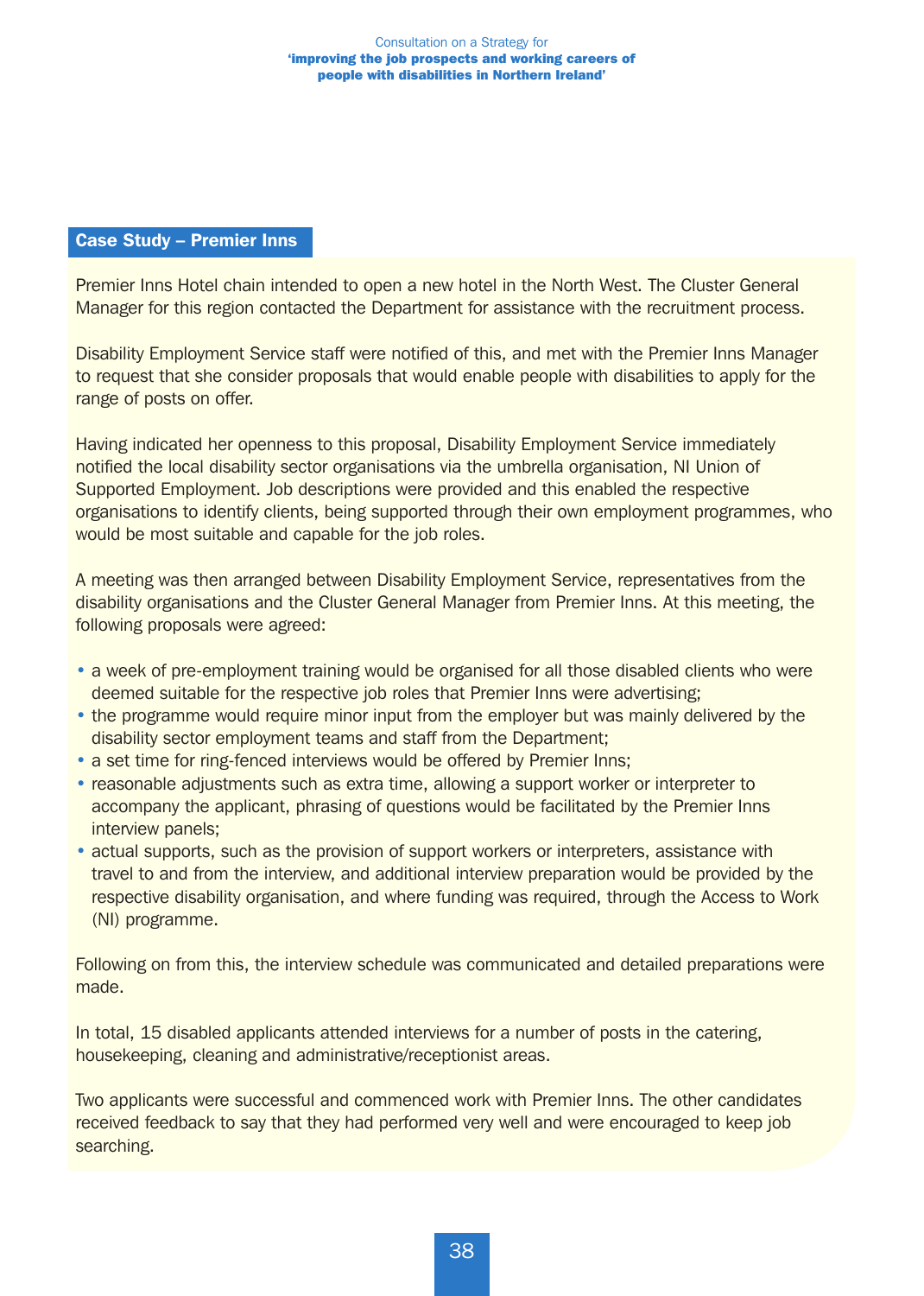This model has been used on a number of occasions over the past few years, and with employers from different sectors. It has been proven to work for all parties and it is something that the Department, along with the disability sector and others, are very keen to develop into a mainstream service offer.

#### Supporting Employers to Manage People with Disabilities

Some employers have concerns about the ongoing support needs they are required to put in place for disabled employees and are apprehensive about the day to day management of staff who have a long term health / disability condition that meets the disability definition.

This is not the reality, as people with disabilities want to do their job to the highest possible standard. They are committed and loyal to their employer and, while they may require reasonable adjustments and some additional in-work support to address their disability related employment needs, there is good advice and practical support available to the employer.

Putting in place appropriate reasonable adjustments is a key aspect of helping an employer to provide an equal and fair work environment, without incurring any significant costs. The Department, along with its disability partners, Employers for Disability and the Equality Commission, will help more employers understand this and to know what 'reasonable' means in this context. It will also provide an opportunity for many employers, especially the small to medium size private sector employer base, to put in place proper policies and procedures to address the requirements of the Disability Discrimination Act.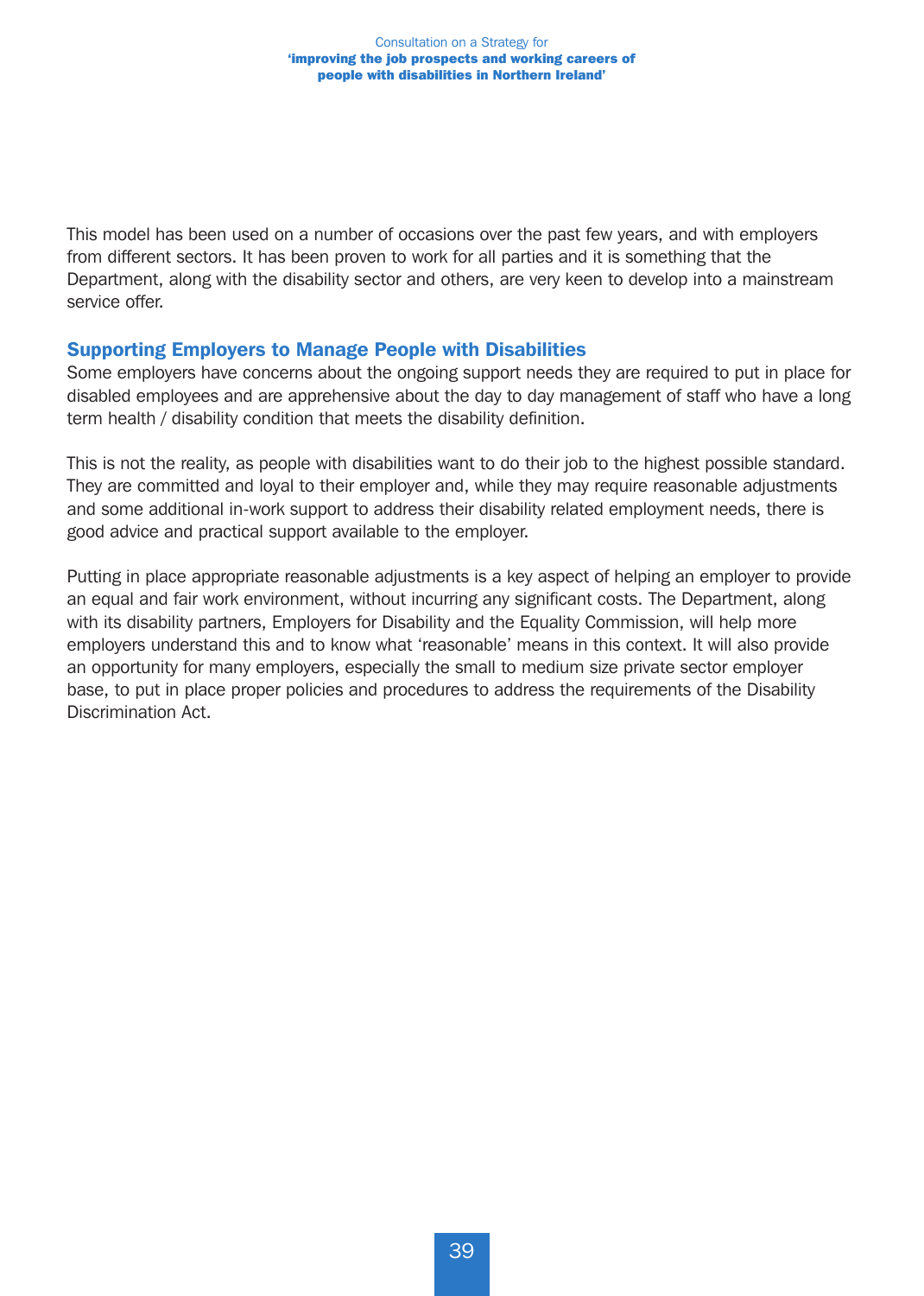#### THEME THREE – SUMMARY AND PROPOSED ACTIONS

*To encourage and influence employers to take positive action and promote equality for disabled people when creating job opportunities, recruiting, selecting, managing and developing staff.* 

#### Proposals that will build upon and improve current practice

• work with the Equality Commission and other relevant bodies to develop a clear understanding on what an employer is entitled or required to do in relation to taking positive action for people with disabilities.

#### Proposals that will introduce something new

- develop a best practice recruitment support model with the disability sector that will be available to any employer who wishes to offer people with a disability employment or work placement opportunities;
- organise and facilitate a major annual employer's event / seminar to promote the employment of people with disabilities;
- establish a network of high profile disability advocates who can help influence the attitudes and actions of employers towards the recruitment and retention of people with disabilities;
- identify a senior business leader to promote, lead by example and be the public face of this issue for employers;
- design and implement a disability employment one-stop-shop service for employers via a single interactive website and telephone help-desk facility.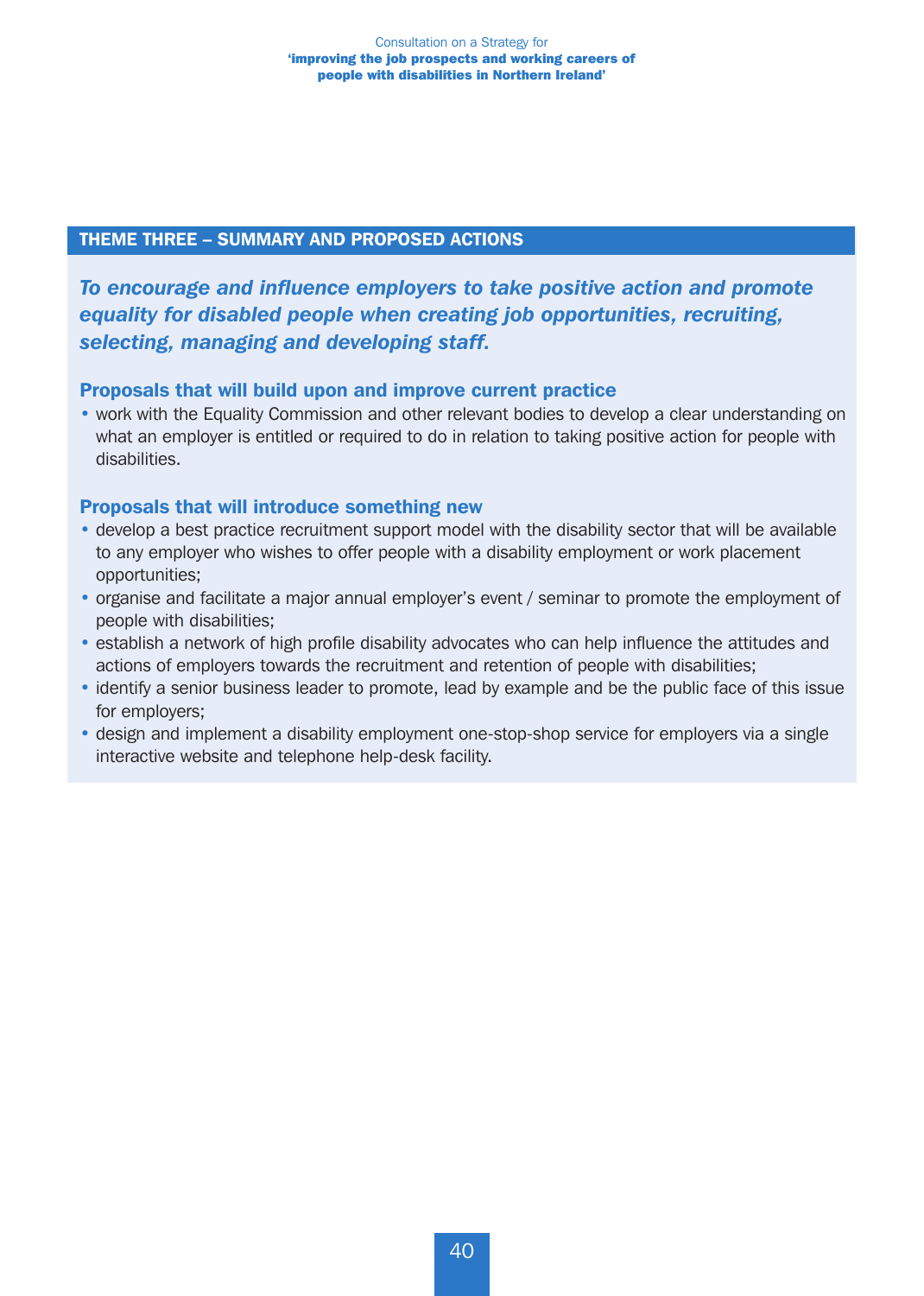#### Consultation Questions 9-12: Theme Three – Employers

**Summary:** Employers are vital to the success or otherwise of this strategy. Encouraging employers to give disabled applicants a real opportunity to compete for jobs and make reasonable adjustments, as they are required to do, will enable the Department and the disability sector to put in place any additional support that may be required.

(Please feel free to make additional comments in response to each question).

- 9. Do you agree with the development of a specific recruitment model to assist employers to employ more people with disabilities? What practical supports do you think employers need?
- 10. Do you think that a major employer event would help promote employment opportunities for people with disabilities?
- 11. Do you agree that the Department should introduce a disability employment one-stop-shop service for employers?
- 12. Do you agree with the proposal to have a network of high profile disability advocates to help influence the attitudes and actions of employers?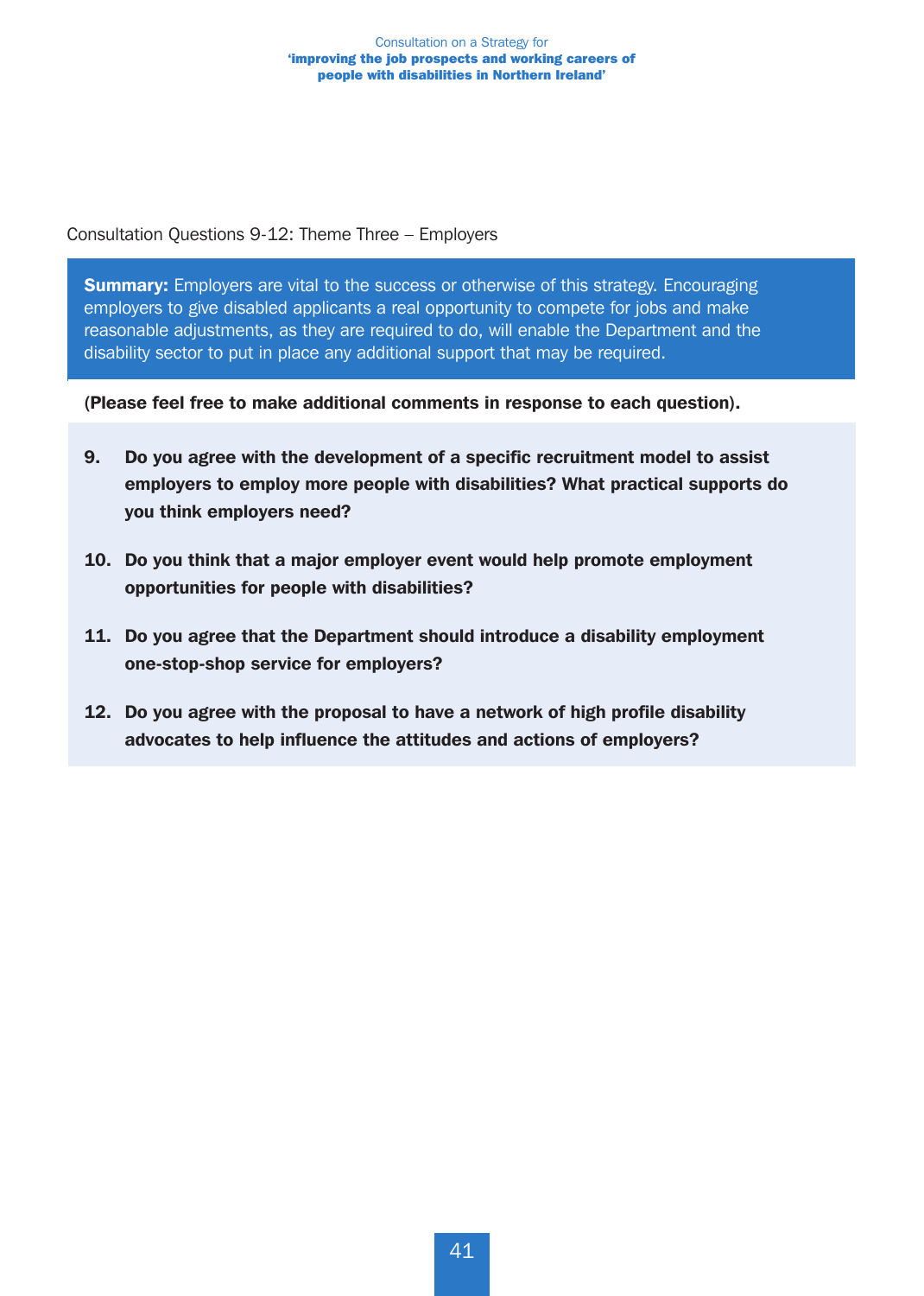#### 5.4 THEME FOUR – RESEARCH AND DEVELOPMENT

One of the key aims of this strategy is to ensure that Northern Ireland will be regarded as an example of international best practice on policy development and operational delivery of employment and skills provision for people with disabilities.

The collaboration between all of the key stakeholders will provide the opportunity to maximise the skills, employment and economic achievements for the client group. The strategy also provides the opportunity and incentive to look beyond the views of those who have direct responsibility for the development and implementation of the strategy itself.

Intelligent and targeted research projects can capture information and data from a range of sources and provide an evidence base and clear justification for new or different approaches to the supports or interventions that will help more people with disabilities move into and sustain employment.

This theme therefore aims:

#### *To ensure that Northern Ireland is leading the way on research into employment issues and attainment for people with disabilities, at local, national and International level.*

The Department has a dedicated Analytical Services team that will support this strategy through expertise in statistical analysis and presentation of relevant information. In addition, they can support the commissioning of independent research projects. The Disability Employment Service has also been involved in some collaborative research work with local universities, and organisations such as Macmillan Cancer Support during the past number of years.

It is anticipated that there could be one major research project per year during the lifetime of the Employment Strategy for People with Disabilities, and the outcome of each will provide much needed information and feedback that my help the Department to develop and test new interventions and services as appropriate

Within Theme One, the introduction of the local Supported Employment Officers and a greater focus on young people with disabilities transitioning into employment is a change from the status quo. However, Theme Four provides a clear intention to try other new methods and approaches, informed by what is happening in other parts of the world or what is being suggested closer to home.

The Department has also built up close working relationships with officials in Great Britain who are working on the Department for Work and Pensions Disability Employment Strategy. As this strategy develops, it will be important to monitor any new services or provisions that come into effect, with a view to considering the merits or otherwise of introducing them in Northern Ireland. The same could apply to the Republic of Ireland where the National Disability Authority, in conjunction with a number of government departments, is developing a ten year strategic plan to improve the employment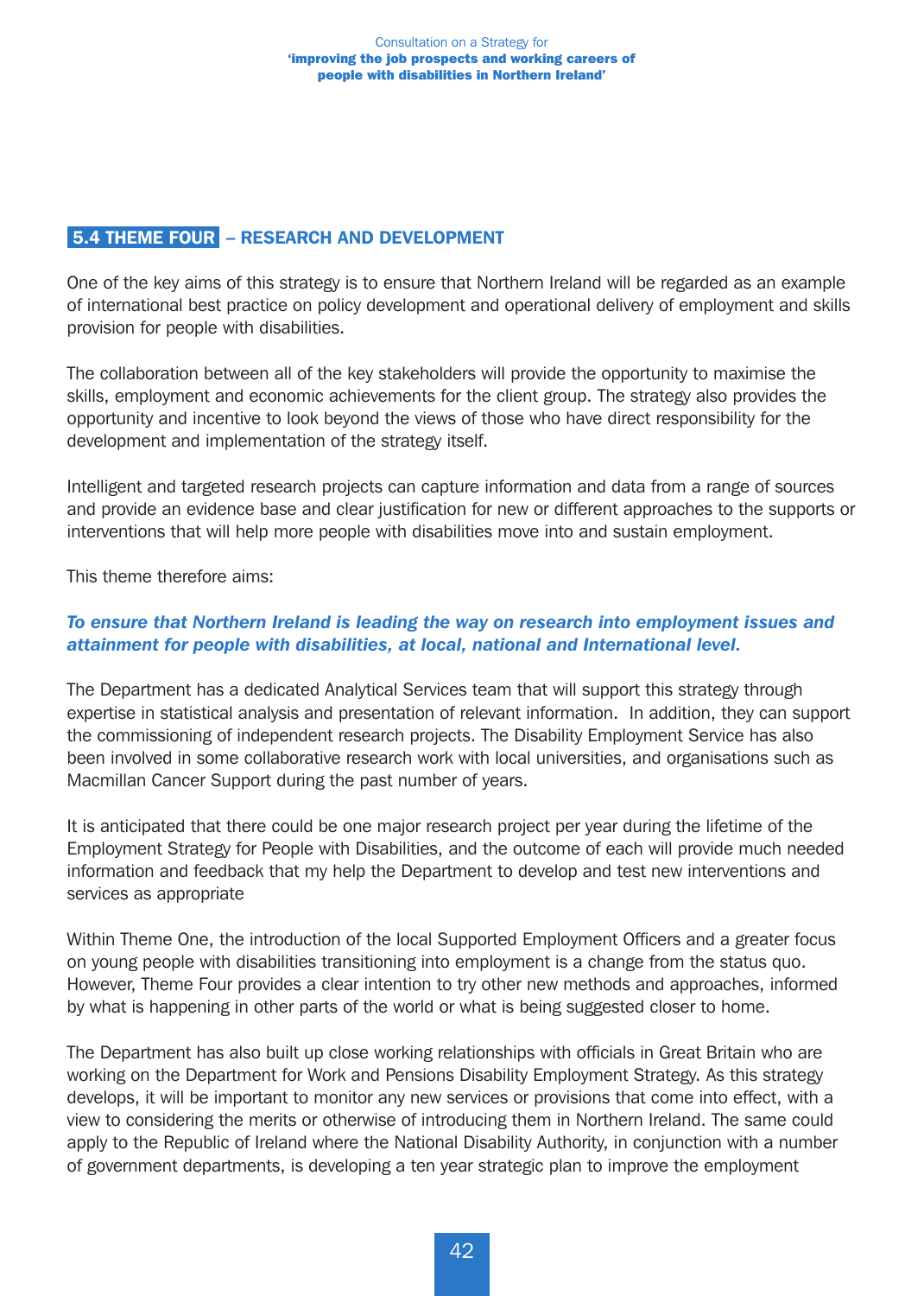prospects and outcomes for people with disabilities. Therefore the Department and its key strategic partners will keep a close eye on what is happening in other jurisdictions, without having to follow any specific delivery model. Opportunities for cross-border research projects that will be of mutual advantage to both strategies, North and South, will also be explored.

The underlying commitment within this theme is to be proactive in identifying research projects that arise from national or international reports, the analysis of existing data, or from the discussions generated through the ongoing engagement at all levels.

#### THEME FOUR – SUMMARY AND PROPOSED ACTIONS

*To ensure that Northern Ireland is leading the way in terms of research, development and innovation on disability skills and employment issues at local, national and international level.* 

#### Proposals that will introduce something new

- commission at least one major research project per annum that will provide new and relevant information on disability employment issues;
- publish and publicise all disability research reports on the Department's website and other forums to ensure that all of the key stakeholders have access to the data, including key findings, analysis and recommendations;
- use the information to inform discussion and decision-making on future policy, strategy and operations affecting people with a disability who are not suited to, or ready for, mainstream employment provision;
- carry out a cost-savings evaluation to demonstrate the long term financial savings that will be achieved through the implementation of a strategy that focuses on supporting people with significant disabilities into sustained employment.

Consultation Questions 13-14: Theme Four – Research and Development

(Please feel free to make additional comments in response to each question).

- 13. Do you agree with the proposal to carry out targeted research and evaluation projects on 'employment' provision and issues for people with disabilities?
- 14. What specific areas of research do you think that the Strategy needs to prioritise?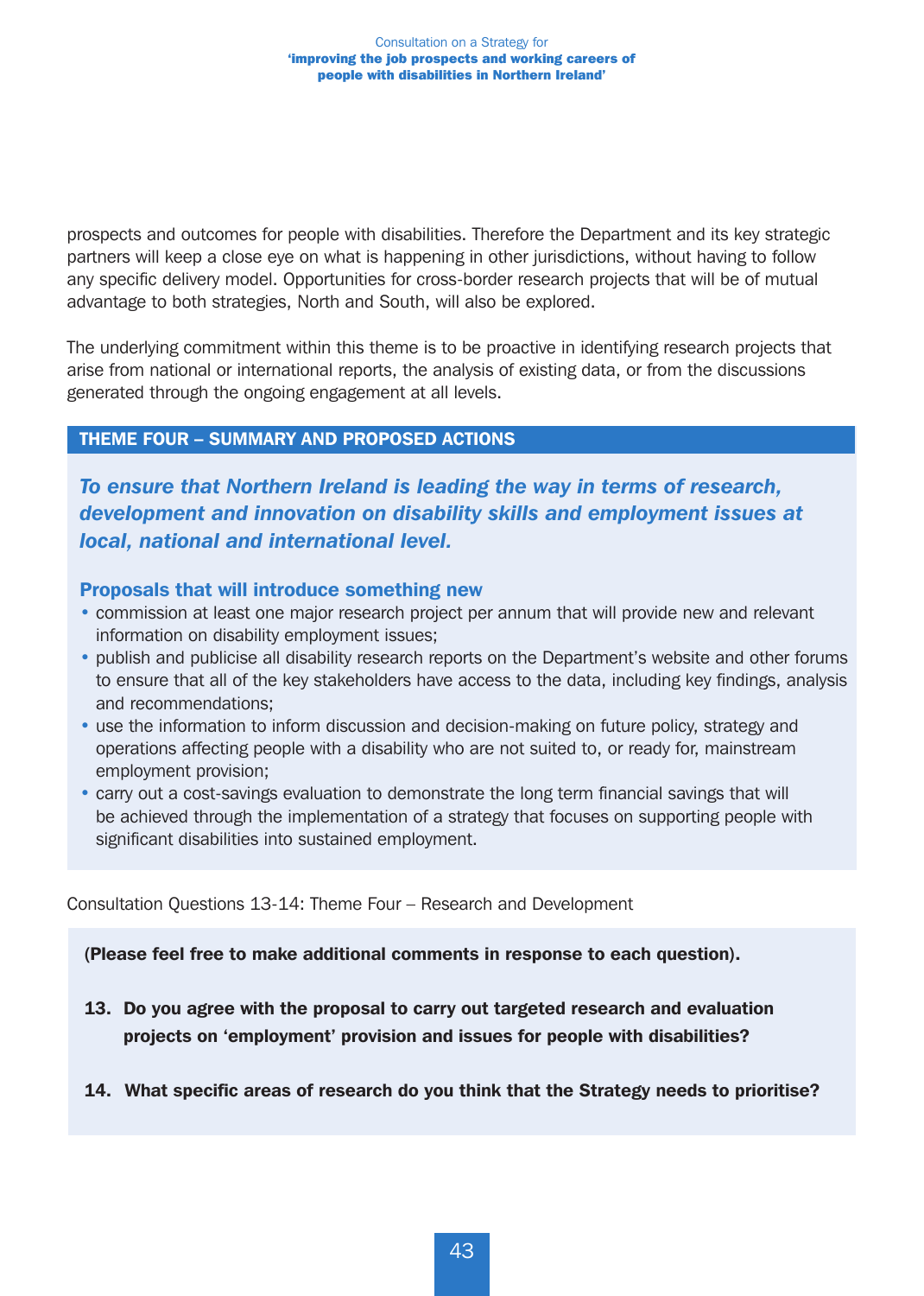## 5.5 THEME FIVE – STRATEGIC PARTNERSHIP AND ENGAGEMENT

One of the criticisms that disability organisations and indeed various disability user groups have raised with government over the years, has been the lack of meaningful and timely consultation and engagement, which in turn, may have led to a lack of apparent joined up thinking or delivery in relation to public services for people with disabilities.

The Department and the Disability Employment Service is not exempt from this criticism, although, there has been an increased level of engagement over the past number of years and the establishment of the strategic working group that has informed this strategy, is the most obvious example of this move towards a partnership approach.

The organisation and facilitation of the eight regional engagement events, along with the discussion session for employers, is another tangible example of the genuine willingness to listen to those people who know best about what the barriers are and subsequently, what solutions may work best to address these.

Previously, the Department had in place a Disability Liaison Group that met on a quarterly basis. This group, which consisted mainly of staff from the Disablement Advisory Service (now Disability Employment Service) and representatives from the main disability organisations served a useful purpose and carried out some valuable pieces of project work in its time.

The group ceased to exist around 2010 and ideas and proposals were made to establish a more strategic group, consisting of a greater cross-section of Departmental officials, along with a representation of senior managers or executives from the disability sector organisations.

With the development of this strategy, the Department believes this is an ideal opportunity to revisit this proposal and in doing so, achieve the following:

#### *To develop a framework that will ensure continuous and meaningful engagement between all of the key stakeholders, including people with disabilities.*

One priority therefore is to establish a new Disability Stakeholder Forum at the earliest opportunity. The membership will consist of senior officials from the Department and senior management representatives from the disability sector, as well as other government departments. It will be important to include an employer representative, a local disability champion who can speak with authority on behalf of those we are collectively trying to help and support, and at least one person who has a disability and therefore understands exactly what is required to overcome the barriers that people face. The consultation process may inform the Department and its partners regarding the best method of attracting a person or people with a disability on to this important forum.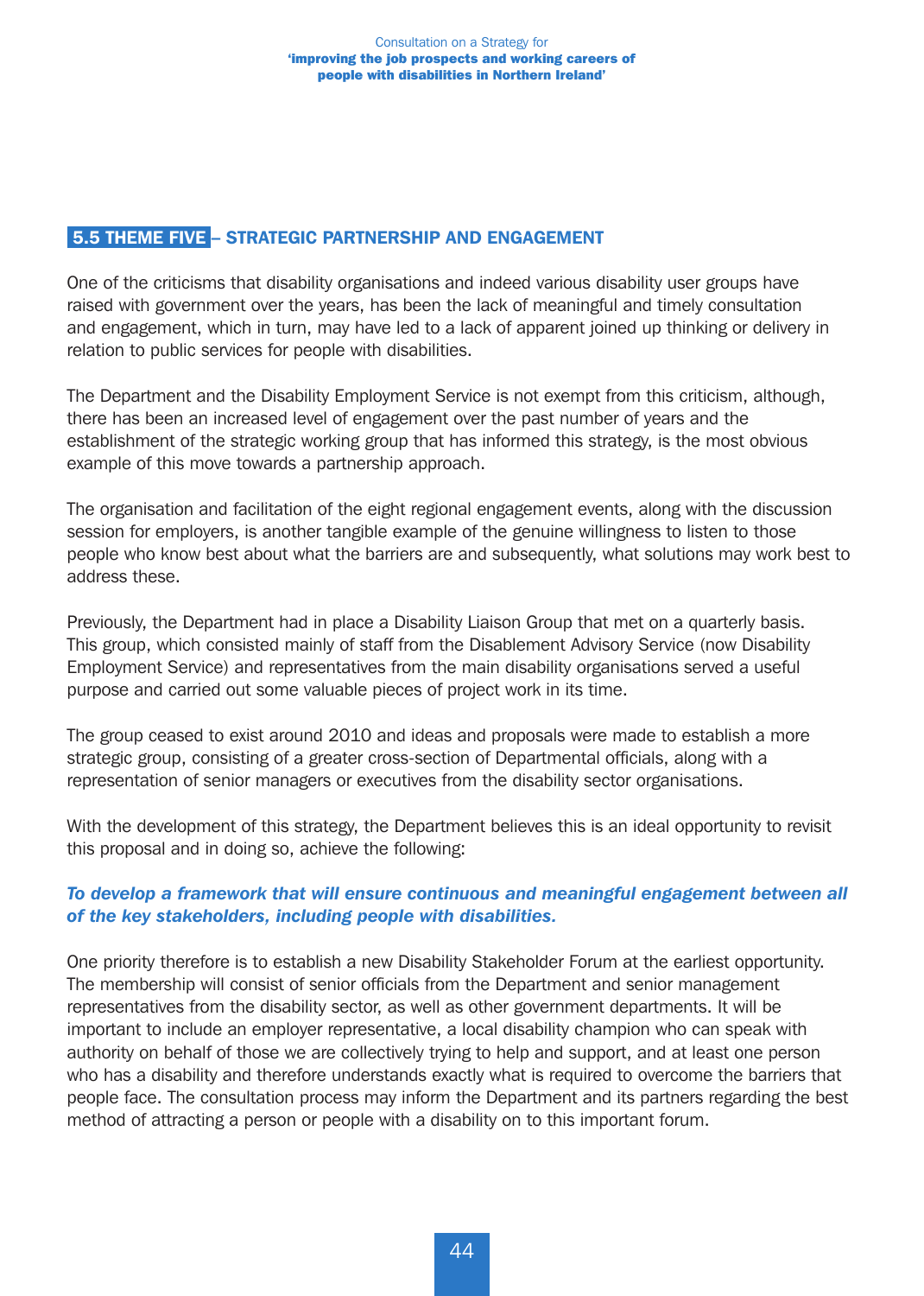The need for ongoing engagement with disabled people has been consistent throughout the development of the strategy and it is therefore incumbent upon the Disability Employment Stakeholder Forum to decide how best to maintain this contact and communication.

One of the key aims of this strategy is to have a much more integrated and connected service. This is especially the case for those going through the pathway to employment journey, including those exiting education or skills training courses, those receiving careers advice or availing of other employment related services that the Department has responsibility for.

By including senior officials from the various business areas, it will give the Stakeholder Forum direct access to a wide range of knowledge and expertise, and in turn, this will ensure that the needs of people with significant disabilities are fully understood by all of the key policy developers in this area.

The Disability Employment Stakeholder Forum will have a central monitoring role to ensure that the 'Employment Strategy for People with Disabilities' is delivering against each of the Themes and associated action plan. Through its membership and collective influence, it is envisaged that it will make a real impact on the way in which disability employment strategy and policy is developed, and how future services are delivered.

Ultimately the success of the Disability Employment Stakeholder Forum will be determined by how people with disabilities feel connected to the strategy and its out workings, primarily evidenced by a marked increase in the employment outcomes for disabled people over the duration of the strategy.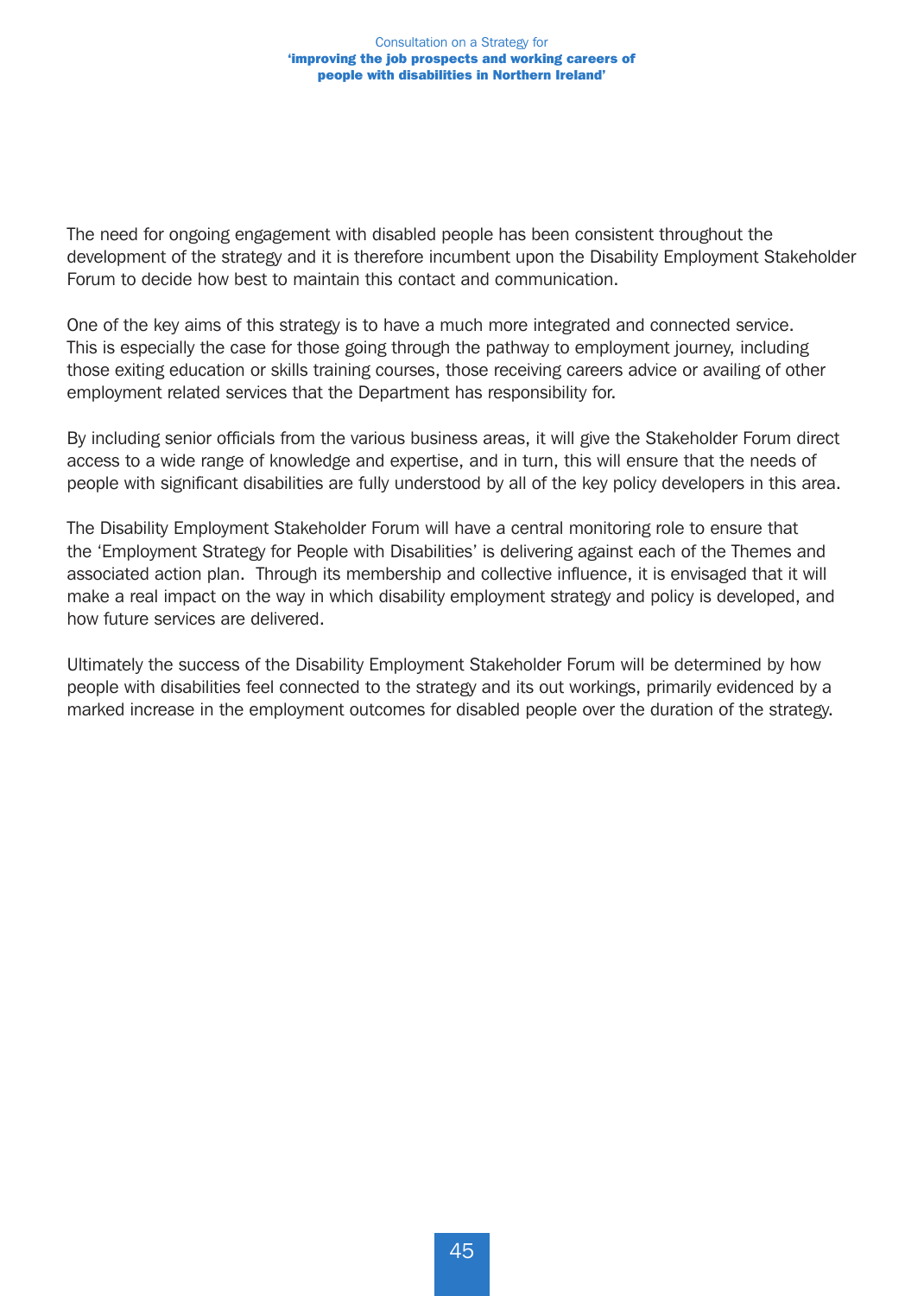#### THEME FIVE – SUMMARY AND PROPOSED ACTIONS

*To develop a framework that will ensure continuous and meaningful engagement between all of the key stakeholders, including people with disabilities.* 

#### Proposals that will build upon and improve current practice

• commit to ongoing communication and consultation with those in the community who are disabled but want to work or are supporting those with a significant disability towards and into employment

#### Proposals that will introduce something new

• establish a new Disability Employment Stakeholder Forum, the membership of which needs to be fully inclusive of those who have a direct impact and influence on the employment prospects for people with disabilities.

Consultation Questions 15 - 16: Theme Five - Strategic Consultation and Engagement

- 15. What methods of consultation and communication do you think would work best to ensure that people with significant disabilities and their support workers can continue to have their opinions listened to?
- 16. How can the Department ensure that there is meaningful representation for people with disabilities on the Disability Employment Stakeholder Forum?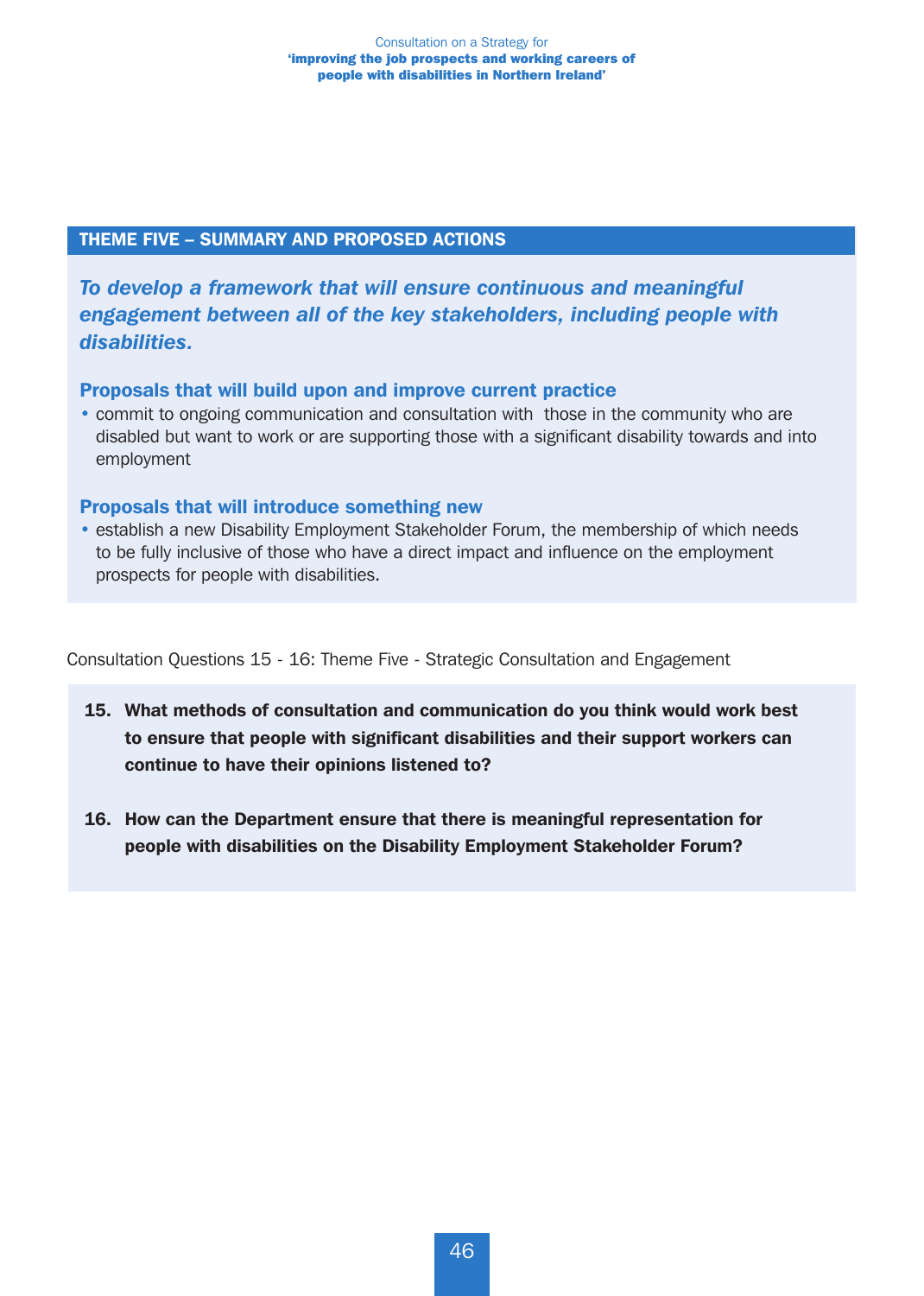## 6. Conclusions and Next Steps

The Department, in conjunction with key partner organisations from the disability sector believe that the development of an Employment Strategy for People with Disabilities is the right thing to do and now is the right time to do it.

It presents a tremendous opportunity for the Department to lead the way by maximising the potential of existing educational, vocational and training provision for disabled people, and translating this into positive job outcomes for as many of this client group as possible. It can create a more complete pathway to employment journey that does not cease until the individual has realised his/ her employment and career goals. It also provides options for short, medium and long term in-work support options, tailored to the needs of the individual and his/her employer.

The Department has a unique opportunity to offer this seamless package of disability support due to the number of related services which it currently has responsibility for. This can be achieved through better partnership working, better planning and co-ordination of existing services, and a determination to help this client group. In the current climate, it is a major advantage that this strategy will not require a substantive new budget or additional resource.

By adopting and implementing the supported employment model, Northern Ireland would be leading the way in providing disability employment support. The strategy would enable the model to be truly tested against projected job outcomes, with robust monitoring and evaluation throughout the timeline of the new strategy.

#### The Consultation

The purpose of this public consultation is to ensure that everyone who has an interest in having more disabled people move into employment and then flourish within a supportive and inclusive working environment has an opportunity to express their views and opinions.

The consultation questions will help stimulate thoughts on some of the issues but there is also the opportunity for everyone to suggest alternative ideas or proposals that can be further explored during the analysis of the responses.

It is hoped that this consultation process will provide the mechanism for an extensive and informed response. In doing so, it will help shape the detail of the final Employment Strategy for People with Disabilities, which is scheduled for publication early in 2016.

Consultation Question 17: Your Contribution

17. Please outline any other comments or proposals that you have for the Employment Strategy for People with Disabilities?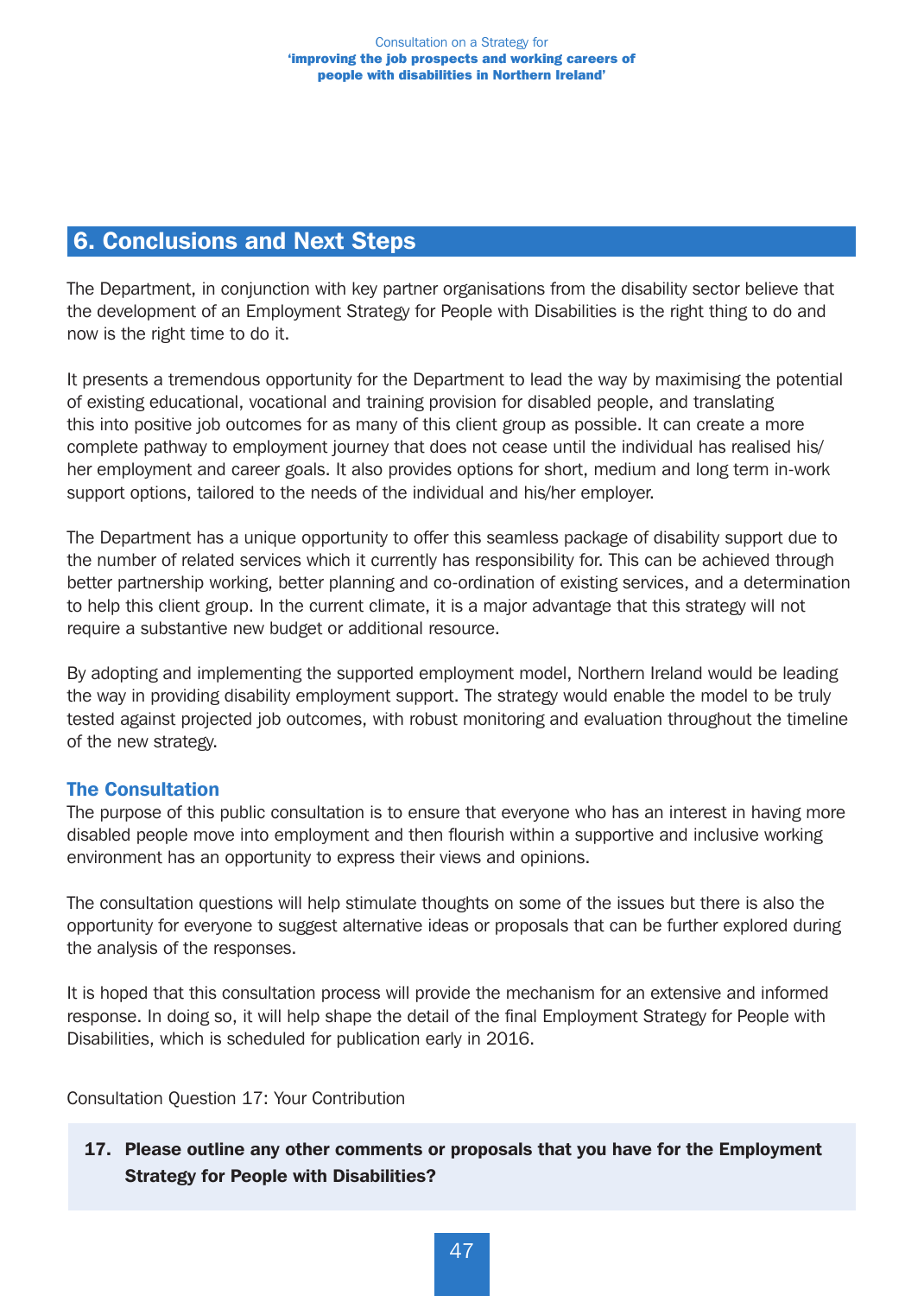#### Consultation on a Strategy for 'improving the job prospects and working careers of people with disabilities in Northern Ireland'

# Annex A

## STRATEGIC WORKING GROUP

| <b>Terry Park</b>         | Head of the Disability Employment Service,<br>Department for Employment and Learning |
|---------------------------|--------------------------------------------------------------------------------------|
| <b>Liam Burns</b>         | Mencap                                                                               |
| <b>Deborah Cochrane</b>   | Action on Hearing Loss                                                               |
| <b>Edyth Dunlop</b>       | NI Union of Supported Employment                                                     |
| <b>Pauline Fitzsimons</b> | <b>NOW</b>                                                                           |
| <b>Margaret Haddock</b>   | The Orchardville Society                                                             |
| <b>Sam Humphries</b>      | <b>Ulster Supported Employment Ltd</b>                                               |
| <b>Laura McCartney</b>    | <b>Disability Action</b>                                                             |
| <b>Alan McClure</b>       | Action on Hearing Loss                                                               |
| <b>Berni McCrea</b>       | Irish Congress of Trade Unions                                                       |
| <b>Wilfred Mitchell</b>   | Parkanaur Training College                                                           |
| <b>Kieran Molloy</b>      | The Cedar Foundation                                                                 |
| <b>Billy Murphy</b>       | NI Association for Mental Health                                                     |
| <b>Peter Shields</b>      | <b>Action Mental Health</b>                                                          |
| <b>Myrtle Black</b>       | <b>Disability Employment Service</b>                                                 |
| <b>Vincent Donnelly</b>   | <b>Disability Employment Service</b>                                                 |
| <b>Mark O'Hara</b>        | <b>Disability Employment Service</b>                                                 |
| <b>Marina Smyth</b>       | <b>Disability Employment Service</b>                                                 |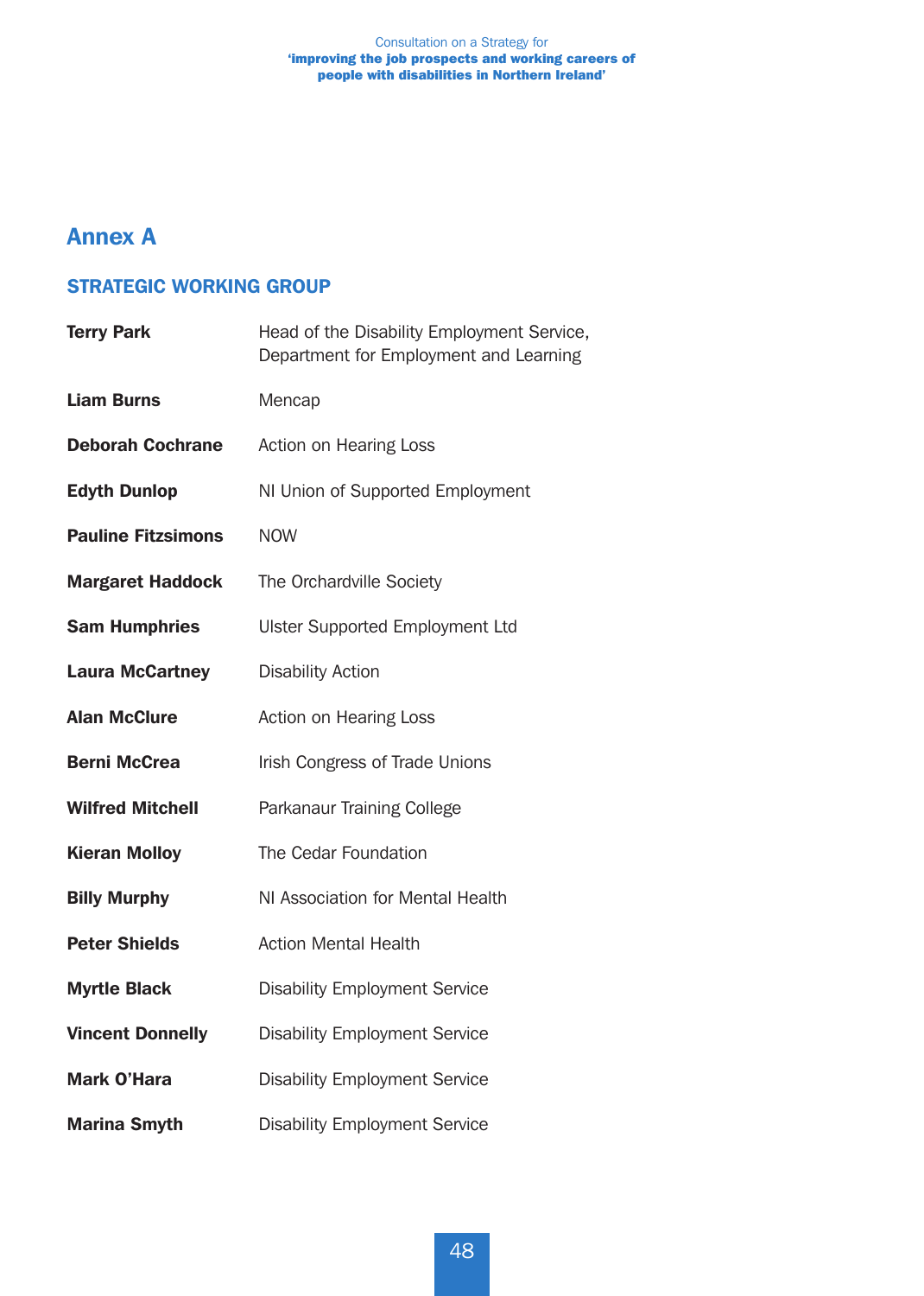#### Consultation on a Strategy for 'improving the job prospects and working careers of people with disabilities in Northern Ireland'

## Annex B

## CONSULTATION QUESTIONS

#### Questions 1 - 4: Theme One - Supporting people into employment

- 1. Do you agree with the specific target group for this strategy; people who have significant disability related barriers, but who are capable of progressing towards and moving into paid employment?
- 2. Do you agree with the sources identified to specifically target people with disabilities for employment support; schools, Further Education Colleges, training programmes, universities, community and voluntary projects and the Jobs & Benefits offices / Job Centres.
- 3. Do you agree with the proposed role of the Supported Employment Officers and the implementation of the Supported Employment Model in helping to achieve employment outcomes within this strategy?
- 4. Do you agree that the Department and the disability sector should set annual targets for the number of disabled people who secure employment as a direct result of this strategy?

#### Questions 5 - 8: Theme Two – Job Retention and Career Progression

- 5. Do you agree with the proposal to promote and advertise disability employment retention services and programmes that are currently available to employers and disabled employees?
- 6. What other measures would assist disabled people to stay in employment?
- 7. Do you agree that people with disabilities face additional barriers to progression and career development as a result of their disability? If so, why do you believe this is the case?
- 8. What supports or assistance do you think would help disabled employees to access greater opportunities for progression, including promotion, throughout their careers?

#### Questions 9-12: Theme Three – Employers

9. Do you agree with the development of a specific recruitment model to assist employers to employ more people with disabilities? What practical' supports do you think employers need?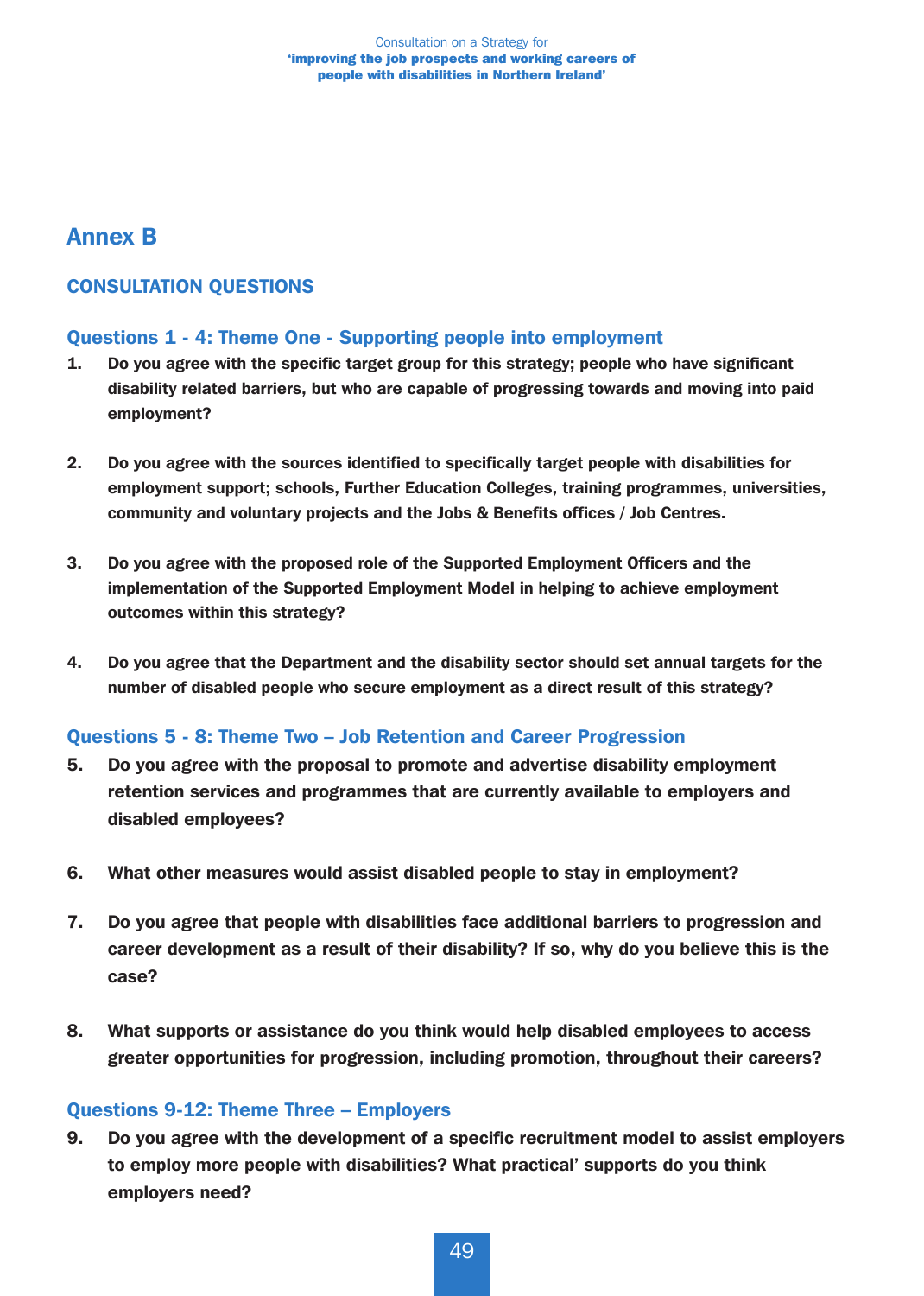- 10. Do you think that a major employer event would help promote employment opportunities for people with disabilities?
- 11. Do you agree that the Department should introduce a disability employment one-stopshop service for employers?
- 12. Do you agree with the proposal to have a network of high profile disability advocates to help influence the attitudes and actions of employers?

#### Questions 13-14: Theme Four – Research and Development

- 13. Do you agree with the proposal to carry out targeted research and evaluation projects on 'employment' provision and issues for people with disabilities?
- 14. What specific areas of research do you think that the Strategy needs to prioritise?

#### Questions 15-16: Theme Five - Strategic partnership and engagement

- 15. What methods of consultation and communication do you think would work best to ensure that people with significant disabilities and their support workers can continue to have their opinions listened to?
- 16. How can the Department ensure that there is meaningful representation for people with disabilities on the Disability Employment Stakeholder Forum?

#### Question 17: Your Contribution

17. Please outline any other comments or proposals that you have for the Employment Strategy for People with Disabilities?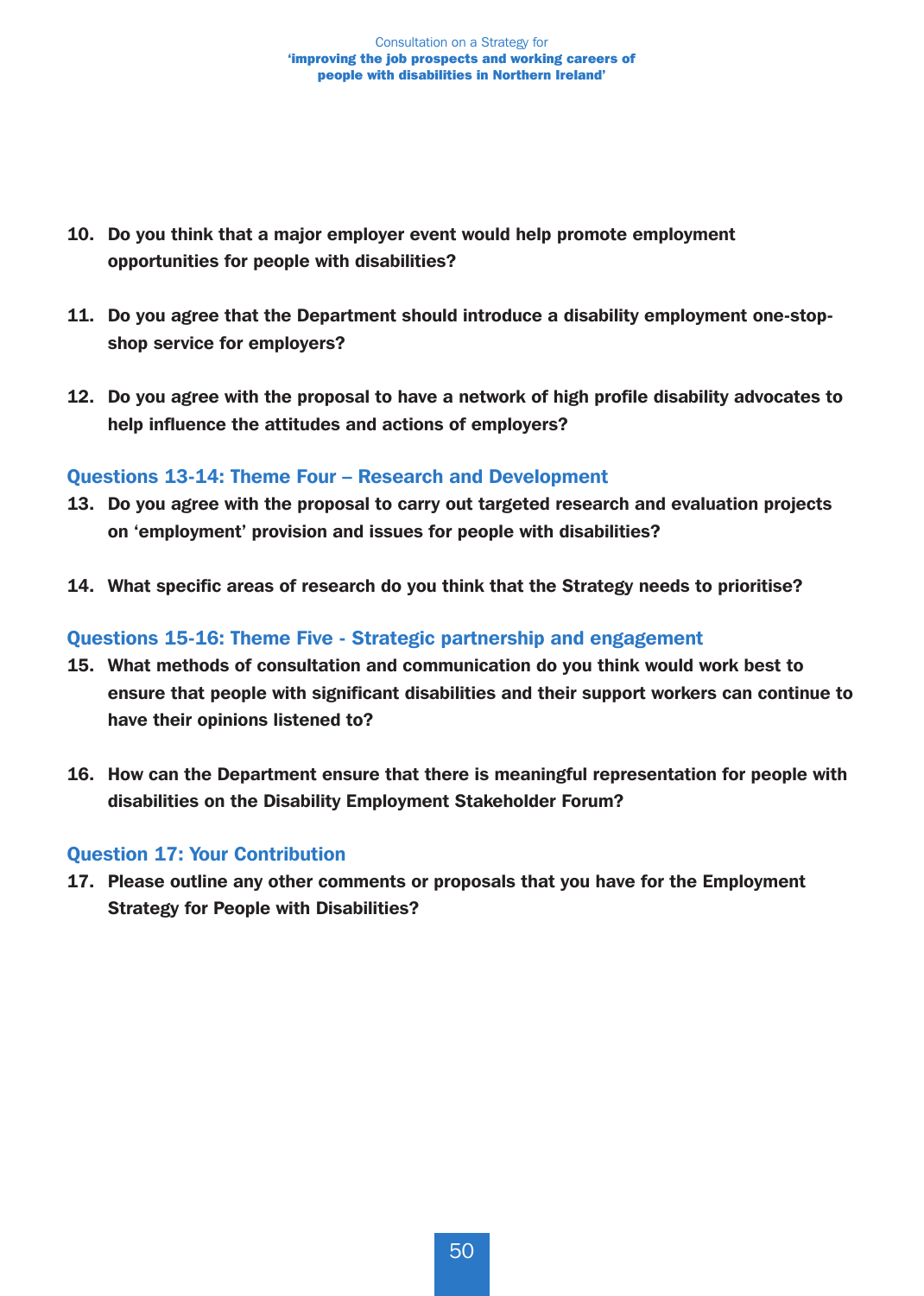# Annex C

## THE SUPPORTED EMPLOYMENT MODEL

At its heart this model has the notion that anyone can be employed if they want paid employment and sufficient support is provided. The model is a flexible and continuous process, designed to meet all anticipated needs. The European Union of Supported Employment has produced position papers and guides to the supported employment model.

The model is equally applicable to supporting job retention. The ethos of supported employment services is the development and integration of adequate mechanisms to secure long term sustainable employment.

#### Customer Engagement

Disabled people leave education every year with the hope of finding employment. In the past, professionals and families have had low expectations of people with disabilities finding sustainable work. It is important, therefore, that expectations of employment are raised.

#### Vocational Profiling

This is a "getting to know you" process where we identify the aspirations, learning needs, individual skills, former experiences and job preferences of the participant. The profile informs the practical job finding and makes it more likely that we find a high quality job match.

#### Employer Engagement

The third crucial element is the job brokerage process. This close engagement with employers helps them to overcome traditional recruitment and selection barriers.

Generally, the aim is to secure 'employment and training' rather than 'training then employment'. This means that a participant gets a job from the beginning. By doing this we overcome the "job readiness" barrier where people can get stuck in permanent training. It also increases people's motivation significantly because they see from the beginning that they are employed.

#### Job Matching

Once the employer commitment is secured, a job analysis is usually undertaken. This examines out any assumptions made in the job description and thoroughly investigates the job on offer, including the work environment, health and safety etc. The job analysis might point towards ways of carving together parts of job descriptions that suit the worker's talents, or creating new job descriptions that suit the worker and are cost effective for the employer.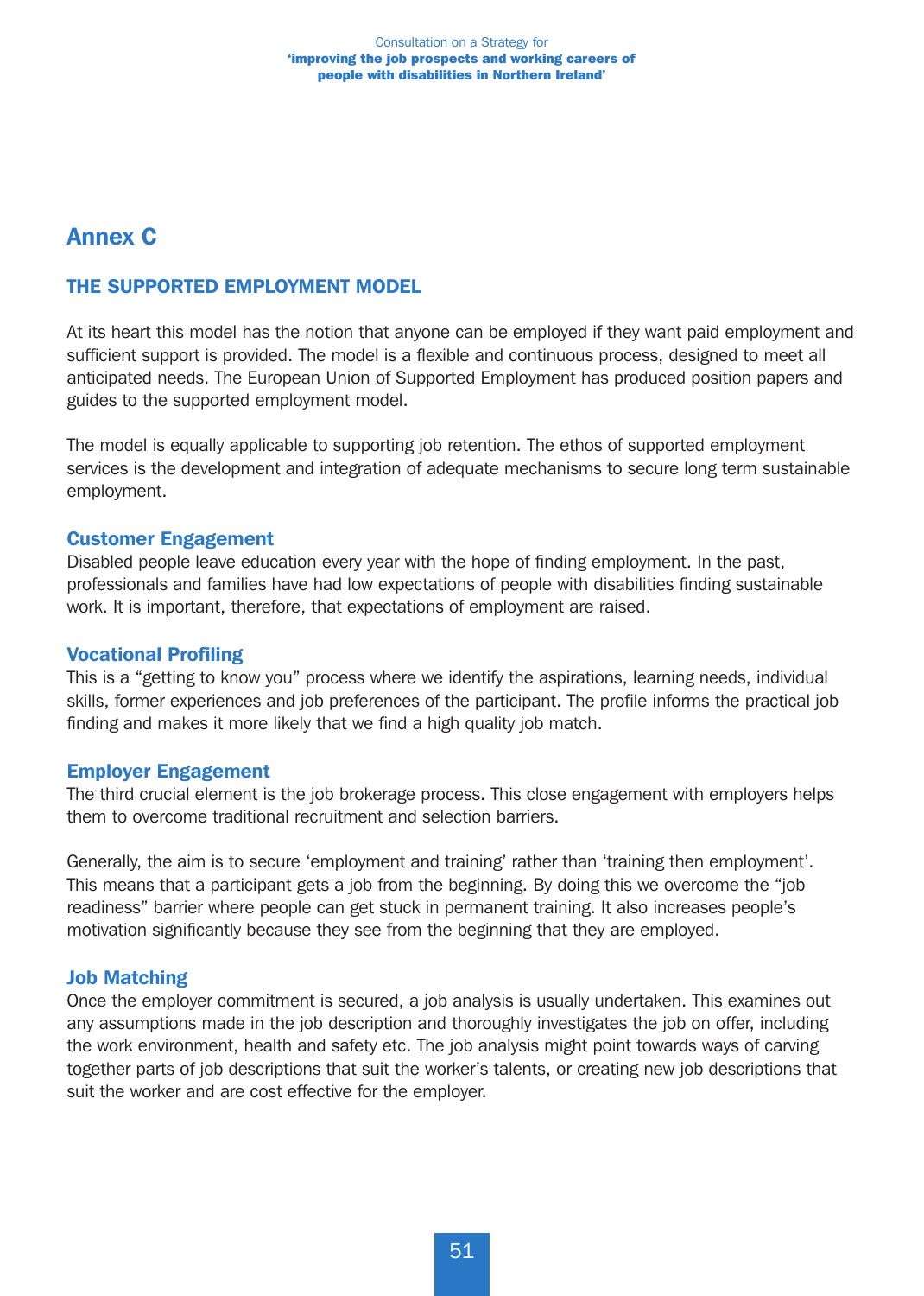#### In-work Support

The job analysis and profile ensure that support is properly considered and appropriate. Support is individually tailored and targeted where it is needed most ensuring a cost effective use of resources. It is important to offer appropriate levels of support and encourage the involvement of the employer and co-workers.

#### Career Development

Not many people stay in the same job for the whole of their working lives. People with disabilities are no different in having to adapt to changing labour markets and wanting to improve their working lives. Supported employment should encourage the career development of individuals by promoting training opportunities and seeking options for increased responsibility.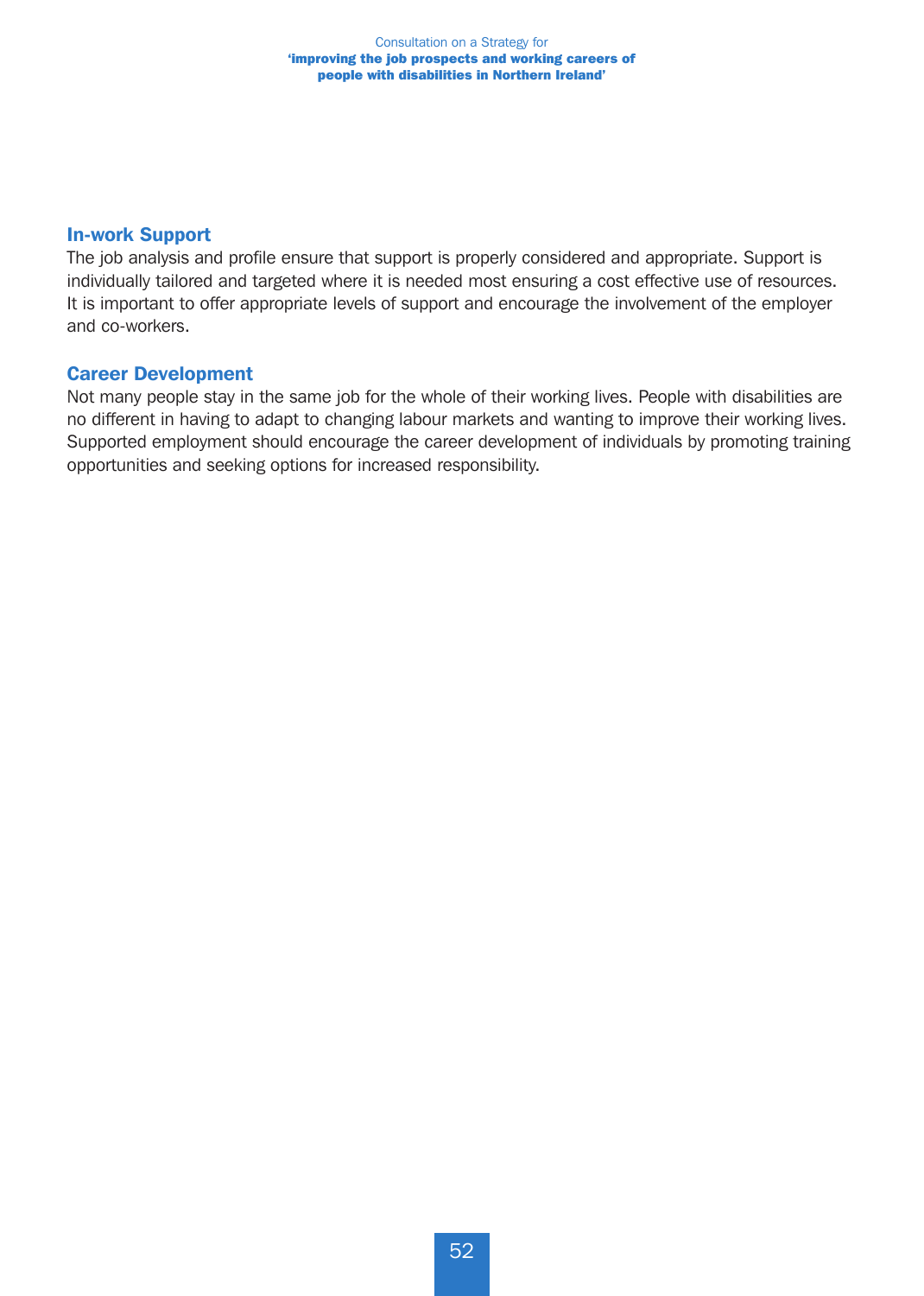#### Consultation on a Strategy for 'improving the job prospects and working careers of people with disabilities in Northern Ireland'

# Annex D

## JOB DESCRIPTION FOR SUPPORTED EMPLOYMENT OFFICER

## Objective of the Job Role

To continuously work with an active caseload of disabled clients, ensuring that:

- each client makes significant and measurable progress towards employment;
- successful paid employment outcomes are achieved for as many of the active caseload as possible within twelve months of engagement.

#### Key Activities of the Job Role that will help achieve the objectives

- sourcing suitable clients from a range of the Department for Employment and Learning and other transitions services, i.e. Careers, Further Education, training programmes, Higher Education and Community and Voluntary projects etc.;
- deciding upon suitable referrals from Employment Service Advisers across the Jobs and Benefits offices and JobCentre network. This decision will determine whether to support or signpost to alternative provision, such as training or education courses, local employment projects, dependent upon nature of health and disability related barrier to work;
- providing appropriate and tailored pre-employment support to each client, including vocational profiling, suitable job/occupation matching, and personal advocacy on behalf of the client;
- when moving people into employment, work with disability sector organisations and Disability Employment Service colleagues to help decide what in-work support is most suitable, i.e. Workable, Access to Work or both;
- ensuring that progression on to alternative provision will enhance the disabled client's employment prospects, avoiding duplication or repetition during the transitions process, unless this is deemed appropriate;
- tracking of all case loaded clients, using departmental or other management information systems;
- marketing of disability employment services to clients, employers and other key stakeholders.

#### Anticipated Caseload

Approximately 30-40 active clients per Supported Employment Officer, per annum.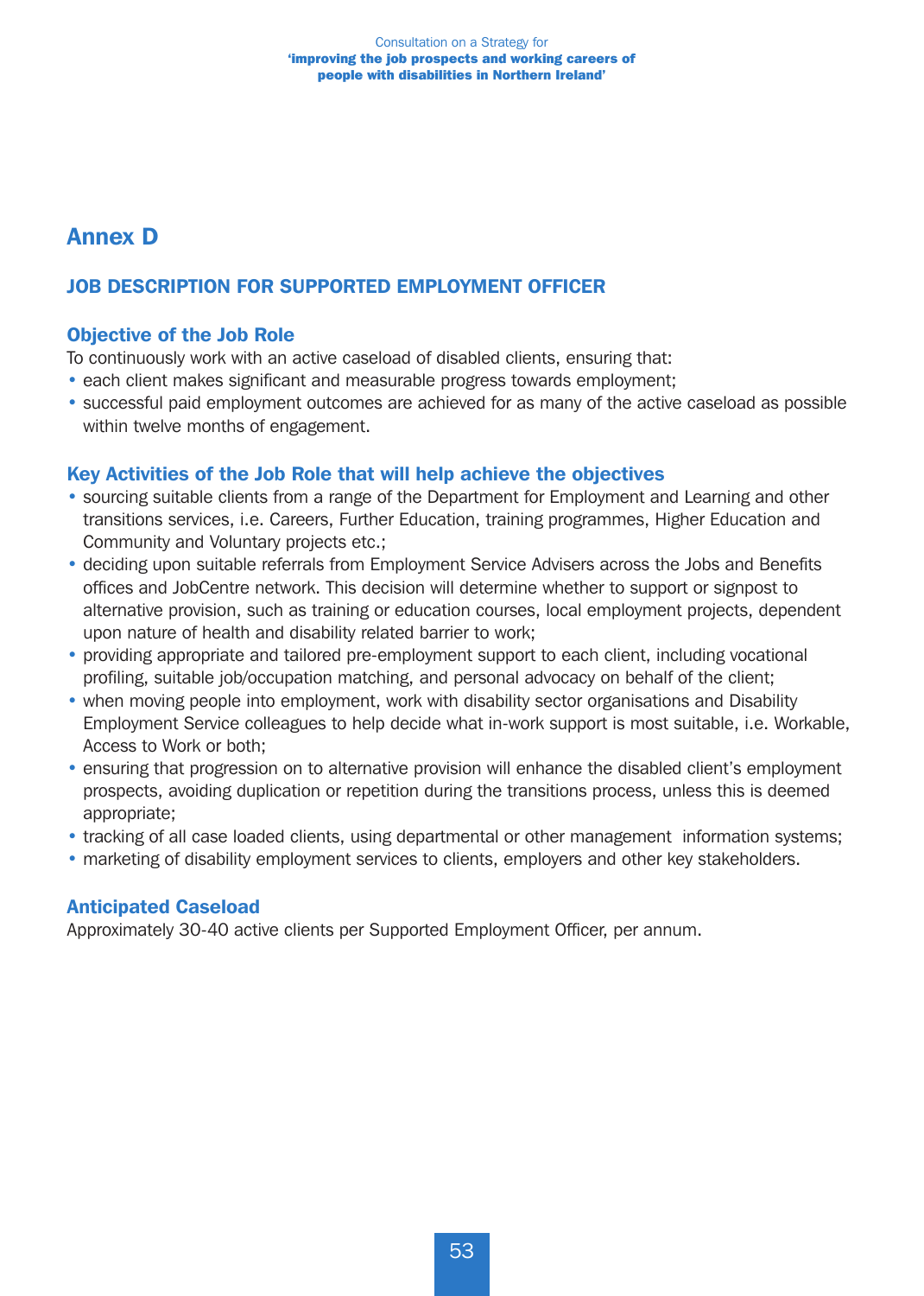## Annex E

## DEPARTMENT FOR EMPLOYMENT AND LEARNING - CURRENT SPECIALIST SUPPORT

Support provided to people with disabilities by the Department for Employment and Learning includes:

## 1. Careers

The Department offers an all-age, all ability service that provides guidance on education, training and employment. Careers have implemented a social inclusion policy, which focuses on addressing the needs of people who are most vulnerable to social exclusion – including those with a range of disabilities.

Through the Disability Employment Strategy, the Careers Service is committed to ensuring that every young person with a disability and who wishes to progress to Further Education, Training and/or employment will be supported by a Careers Adviser, working in partnership with the new Supported Employment Officer.

The Careers Adviser will work closely with the Supported Employment Officer to ensure a seamless transfer of responsibility so that the young person is supported through the transition from full time education through to and including a successful achievement of paid and sustained employment.

#### 2. Skills Training

Through its flagship *Training for Success* programme, aimed at 16-17 year olds, the Department permits extended eligibility, up to age 22, for young people with a disability. The Department also provides pre-entry support for young people with a disability. Whilst participating on the programme, trainees can be supported by contracted Disability Support Suppliers. Travel costs for taxis are also payable where public transport is not a suitable option for a trainee, due to their disability.

#### Disability Support Suppliers

Disability Support Suppliers are contracted by the Department to work in conjunction with training suppliers delivering programmes.

Examples of support provided by Disability Support Suppliers include:

- pre-entry assessment and identification of support requirements;
- one-to-one mentoring;
- job coaching;
- advocacy with potential employers; and
- disability awareness training for employers and colleagues of people with a disability.

#### Apprenticeships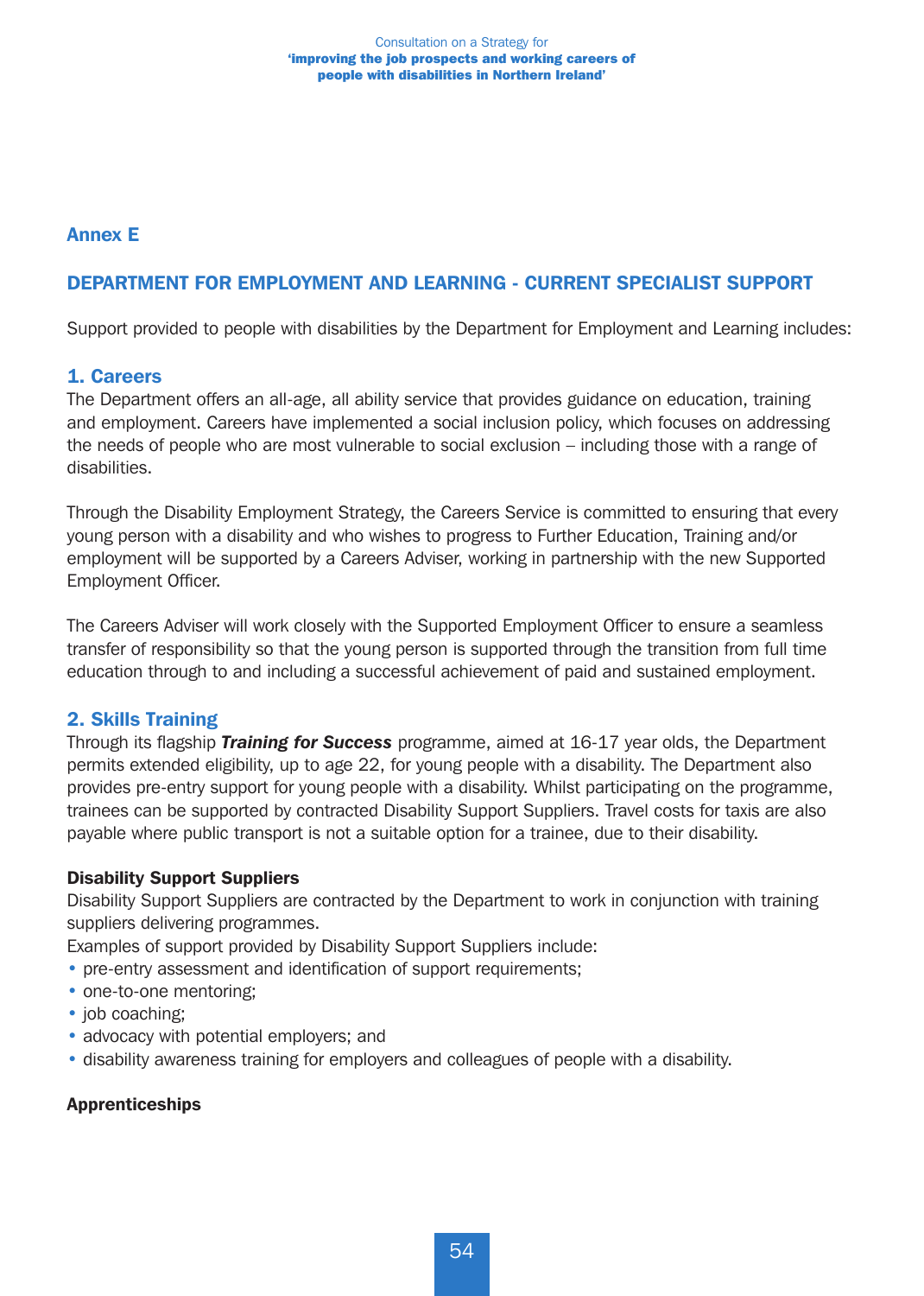The Department's **ApprenticeshipsNI** programme offers a disability supplement of up to £1,560 per person, to allow training suppliers to provide additional support or purchase equipment. Specialist Disability Support Suppliers (see above), work in conjunction with training suppliers to offer specialist support as necessary.

#### 'Generating our Success: The Northern Ireland Strategy for Youth Training'

Proposals contained within the Review of Youth Training document, with regard to additional support for young people with additional barriers, including those with a disability are:

- structured work-based learning, through employment or work placements;
- additional pastoral support to assist young people with a disability to complete their training and progress into employment;
- workplace mentors provided by employers to assist young people with disabilities to develop their employability skills and achieve their learning outcomes
- support and flexibility for young people with additional requirements, including those with disabilities or those leaving care;
- branding and marketing for youth training to be fully inclusive and reflective of young people with disabilities;
- where appropriate, online technologies will be used to assist those with a disability to engage and participate;
- industry consultants to engage with employers to encourage them to offer work placements to young people with disabilities.

#### 3. Further Education (FE)

Students on mainstream and discrete learning courses can avail of additional support, funded through the Department's Additional Support Fund.

Additional Support Fund allows colleges to provide students with technical assistance; e.g. specialist software and personal assistance such as interpreters. They may also facilitate the delivery of smaller classes with dedicated support staff for students who cannot participate in mainstream provision, primarily those students with learning disabilities or difficulties.

The Additional Support Fund is currently £4.5 million and has increased by £1 million (from £3.5m) over the last two years.

The Additional Support Fund enables additional support to be provided throughout the student's course of study and the support is reviewed twice yearly to ensure it remains appropriate and effective. This is done through an individual learning agreement and all changes to the levels of support (increase and decrease) are in agreement with the student. The aim is to ensure success for the student in gaining the qualifications and skills necessary to help them secure employment.

#### Proposals to Enhance Disability Support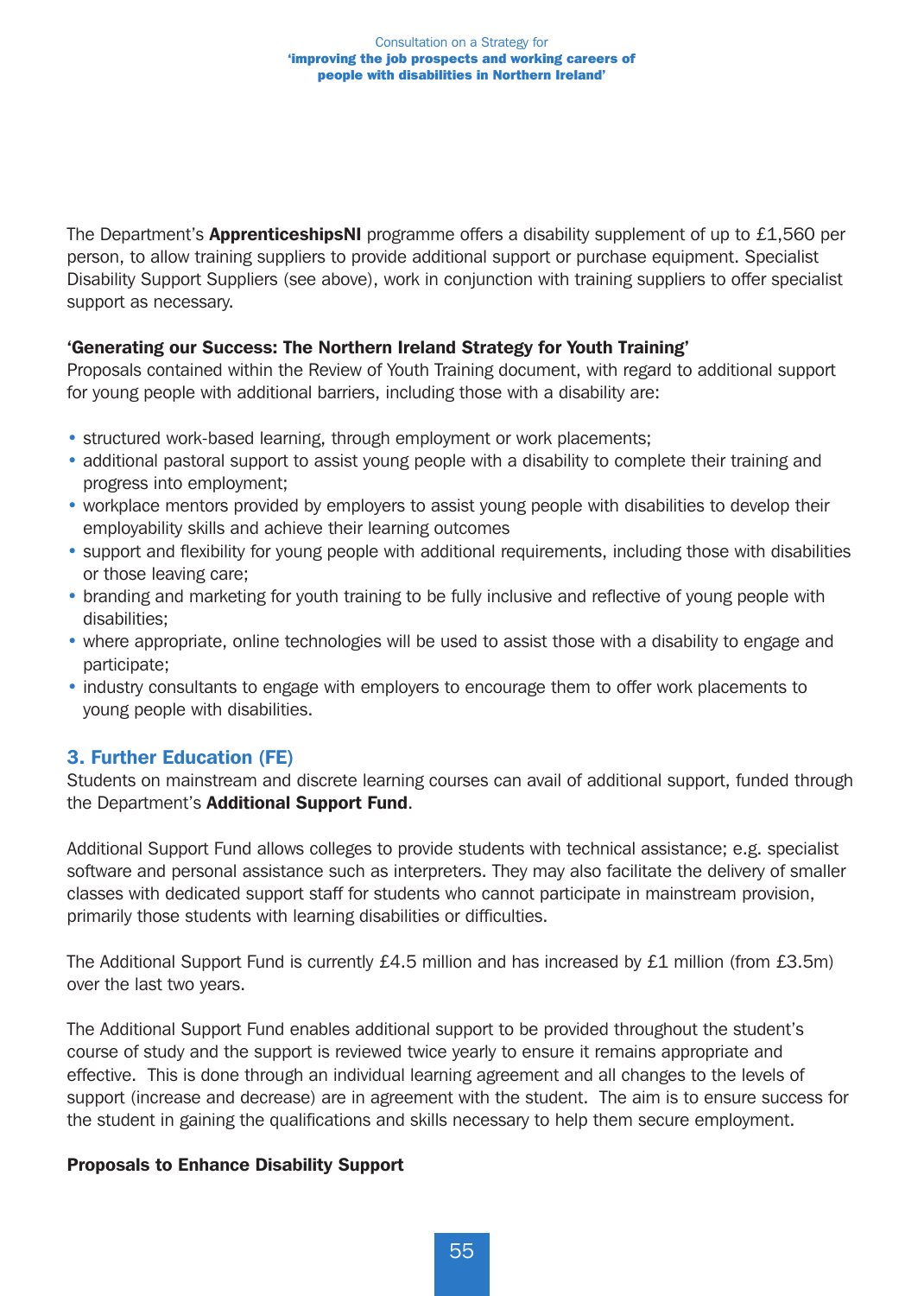Further Education Policy proposes introducing a 'transport assessment element' to the Additional Support Fund assessment process. This would provide a mechanism to establish if transport is a barrier and work with colleges to resolve the issue.

Further Education Policy also proposes to encourage a sector- wide approach to the provision of independent travel training which has already seen success in some colleges. This has been identified by colleges, students, parents and disability groups as essential for development and progression into employment and greater independence. This should increase collaboration with local disability groups.

Ensure the curriculum is accessible, varied and relevant; and meets the potential requirements of future employers.

Through engagement with the Learning Support groups ensure appropriate assessment and awareness training is provided to all teaching and support staff engaging with these learners, to maximise the experience and learning potential for students.

Establish a system for monitoring, reviewing and reporting on retention and achievement for these learners.

#### 4. Higher Education

The Department has a number of initiatives in place to ensure that people with disabilities and learning difficulties receive appropriate support when they transfer to higher education.

#### Disabled Students' Allowances

Disabled Student Allowances can be awarded to students who have a disability, mental health condition or specific learning difficulty which affects their ability to study. The allowances help students with the extra costs they may incur while studying their course as a direct result of their disability, mental health condition or specific learning difficulty.

In financial year 2014/15 the Department provided £3,375k in Disabled Student Allowances to almost 2,000 full-time and part-time undergraduates and post graduates.

#### Register of Support Providers

Through Disabled Students Allowances, the Department also provides funding to meet the administration costs of a Register of Support Providers in each of the two Northern Ireland universities. These support providers are recruited and trained to provide one to one personal support to students with disabilities.

Support from a register is available to all students with disabilities and learning difficulties on affiliated higher education courses in further education colleges.

#### Access to Success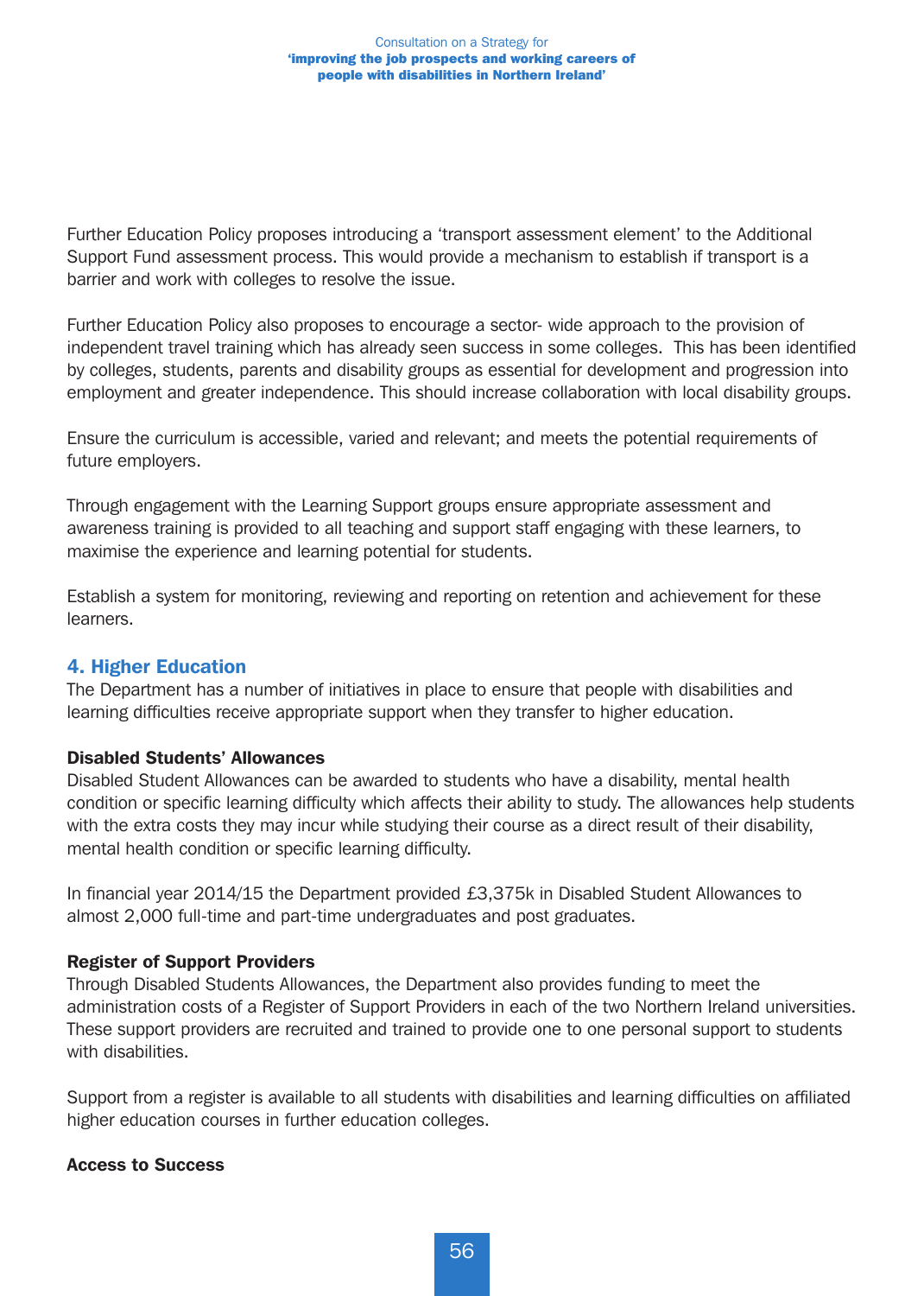The Department is currently implementing **Access to Success,** the regional strategy to widen participation in higher education. Launched in 2012, the strategy identified students with disabilities and learning difficulties as a key target group for additional support in higher education. Significant progress has been made on a range of measures in the strategy aimed at increasing the participation in higher education of the specified groups.

#### Future Enhancements

As one of the key projects within both **Access to Success** and Graduating to Success, the higher education strategy, the Department is working closely with all of the higher education institutions to encourage the development of an agreed regional programme for a standardised route of exceptional application to higher education for disabled persons.

This project aims include the following proposals:

- institutions to set aside a self-determined number of places on indentified courses for recruitment of disabled persons;
- should be regionally based ideally to include all higher education institutions;
- must not breach institutional autonomy in recruitment/selection;
- offers based on reduced points/grades;
- applicants must meet minimum points/grade requirements and meet all other course entry requirements, including fitness to practise considerations;
- programme to be open to all applicants to higher education and to be independent of the Universities and Colleges Admissions Service;
- eligibility to be based on multiple indicators of medical, social and academic disadvantage related to disability;
- centralised expert panel to determine acceptance of candidates based on educational disadvantage arising from disability condition;
- regionally agreed appeals procedures.

## 5. Employment Services

Specialist disability programmes/support measures include:

- **Job Introduction Scheme** A job-trial lasting up to 13 weeks to enable a person with a disability and a potential employer to work together to consider if this or work in general is an appropriate way forward for each individual;
- Access to Work (NI) Access to Work provides individually assessed support to assist people with a disability find and keep suitable employment. A range of one-off or longer term, often indefinite, supports are offered. The supports include: assistance with travel to and from work; the provision of a support worker; provision of equipment and adaptations to premises. Additional assessment services are available from Occupational Therapists and Assessment professionals who specialise in sensory disabilities;
- Workable (NI) This programme provides a flexible range of long term supports to assist people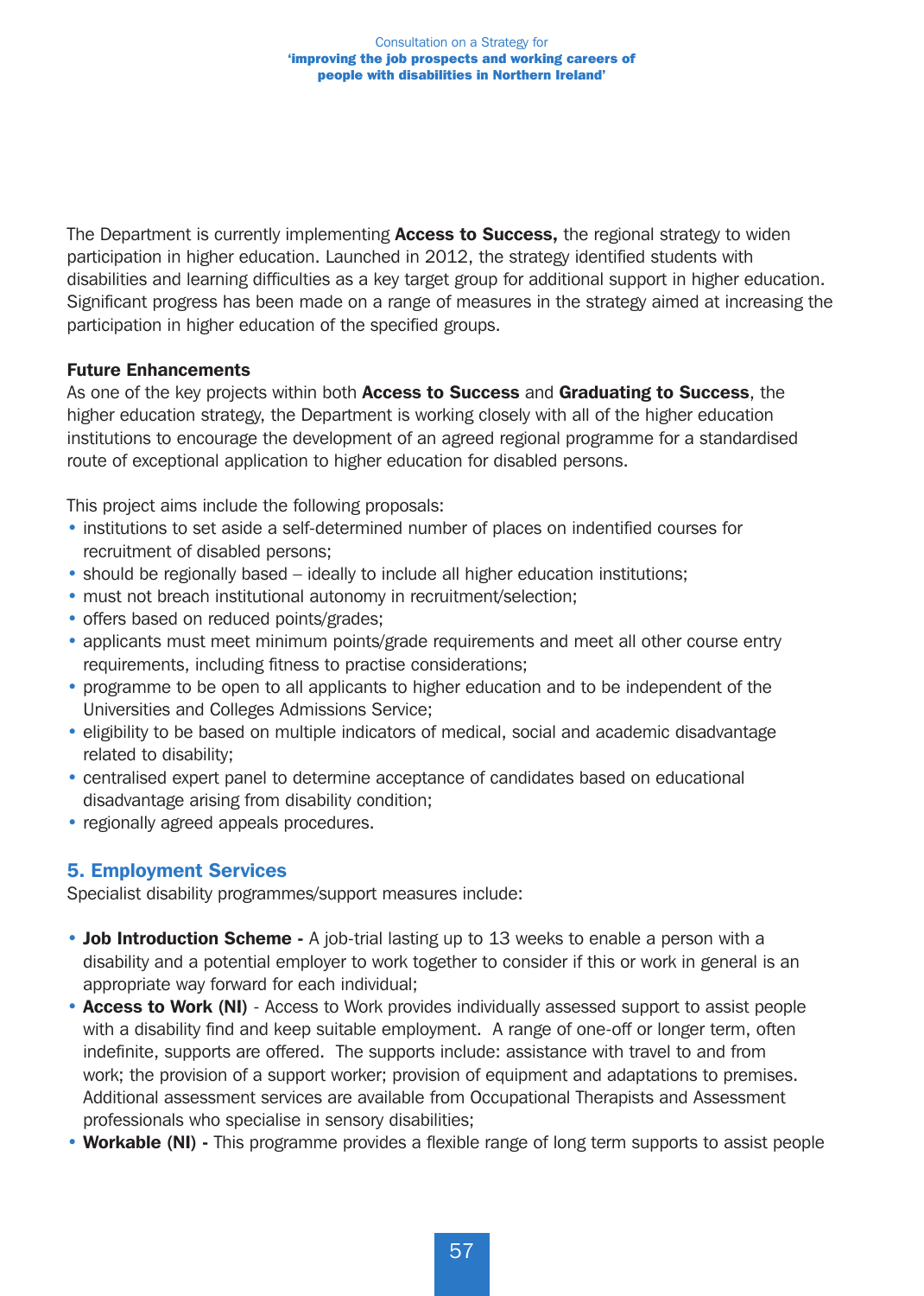with a disability with substantial barriers to employment to find and keep employment. Workable (NI) is delivered by a range of organisations with extensive experience of meeting the vocational needs of disabled people. The support needs of each individual are assessed and the provision can include supports such as: a Job Coach to assist the workers with a disability and their colleagues adapt to the needs of the particular job; development costs to the employer; extra training; and disability awareness training. Employees with a disability can avail of Workable and Access to Work support concurrently;

- Residential Training An option for young adults leaving Special Schools is the facility at Parkanaur College, Dungannon. Disability Employment Service funds residential training opportunities at Parkanaur for people with a disability who are not ready to access mainstream training. Each individual's suitability for this training and his/her future potential for progression towards or into employment is assessed by the Department's Occupational Psychology Service;
- **Condition Management Programme** This is a work-focused, health rehabilitation programme, lasting up to twelve weeks, which is designed to help people who are unemployed to manage their health condition and symptoms, improve their confidence and well-being, and by doing so, help improve their chances of obtaining and sustaining employment. Participation on Condition Management Programme is voluntary and the programme is delivered on behalf of the Department by teams of health care professionals from Health and Social Care Trusts, working in partnership with the Disability Employment Service and Employment Service Advisers;
- Work Connect Work Connect is a specialist employment programme which aims to help people overcome their health and/or disability related barriers to work and to support them make the transition from welfare into employment. Work Connect has three key elements: Pre-employment; Work Entry; and Sustained Employment. These elements include quality interventions and support to enable clients to enhance their employability skills and prepare themselves for work, to help them make a successful transition from welfare into work and then to sustain employment;
- Occupational Psychology Assessment Services Occupational Psychology Services provide an assessment service to people with disabilities who are seeking work. Through the assessment service the individual's strengths and weaknesses are assessed and the individual is helped to identify appropriate work that meets their interest and capabilities. Support needs are defined which will help the individual to secure employment and progress in their chosen career path.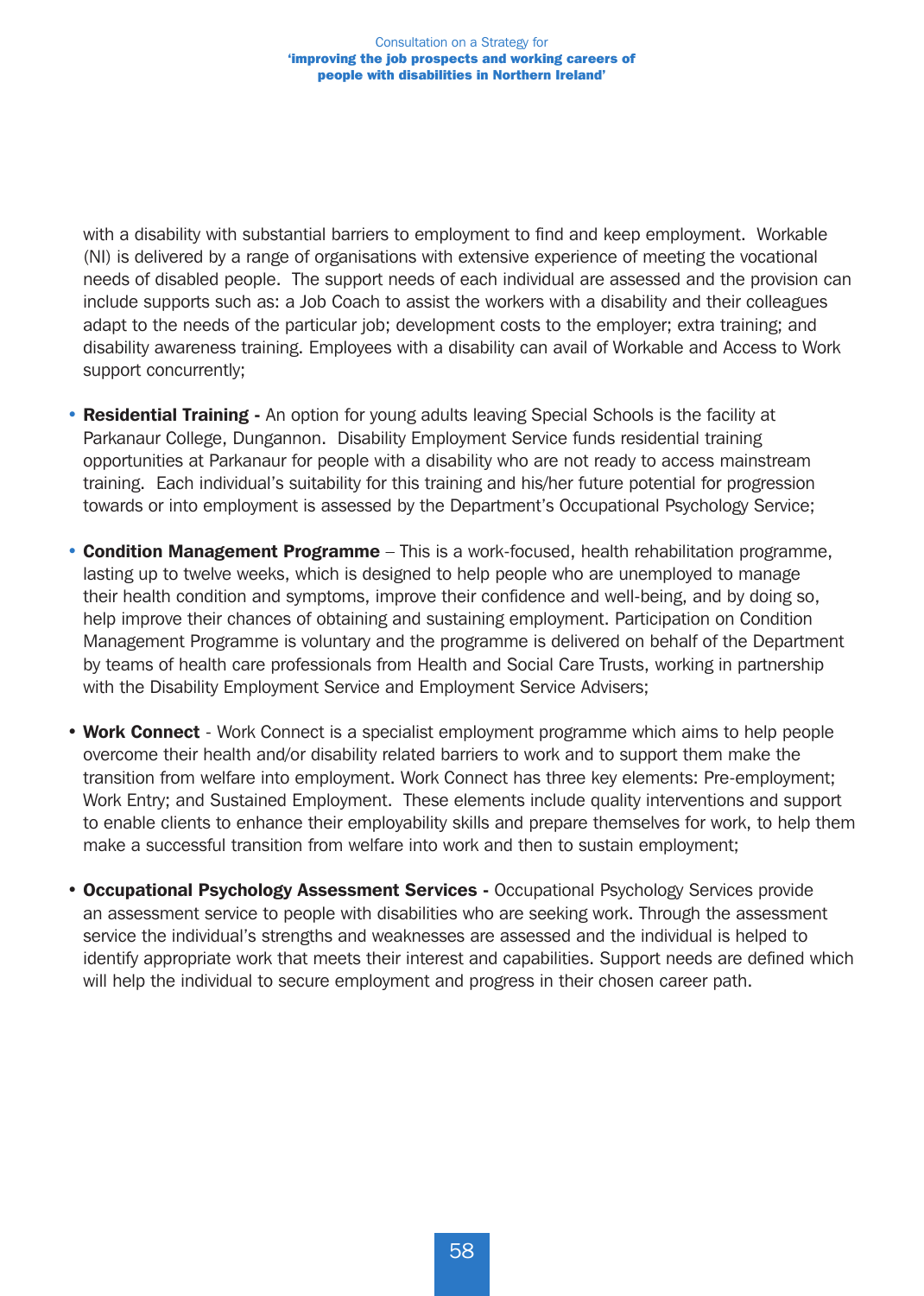# Annex F

## EUROPEAN SOCIAL FUND DISABILITY PROJECTS

Through the European Social Fund, more than 20 disability projects are now in position to deliver a range of employability and vocational skills training, as well as dedicated pre-employment and in-work support services to people with a range of quite significant disability related barriers to employment.

The projects will be in place throughout the duration of this strategy and will make a major contribution to the achievement of the Strategic Purpose and Objective.

The majority of these projects, through their specialist employment teams, deliver the Supported Employment Model, as well as specialist training in a secure, supportive learning environment for disabled participants.

Below is a summary of the Disability Projects to be funded over the next three years:

#### Number of Disability Projects – 25

Of these, approximately 50% are targeted at people with a Learning disability/difficulty or those on the Autistic Spectrum. Others are aimed specifically at those with sensory disabilities, mental ill-health or acquired brain injury, whist a number are offered on a pan-disability basis.

#### Project Outcomes

These include the following:

- attainment of self-confidence, greater independence, motivation, self-awareness, improved employability;
- employability skills, vocational skills, jobsearch skills;
- accredited qualifications at Entry Level, Level 1, 2 and 3;
- progression on to further education, other government training and employment programmes and higher education;
- work experience, work placements and voluntary work;
- supported employment;
- open paid employment part-time and full-time.

On this final and critical outcome, the European Social Fund projects have a target of approximately 750 people with significant disability related barriers moving into paid employment over the next three years.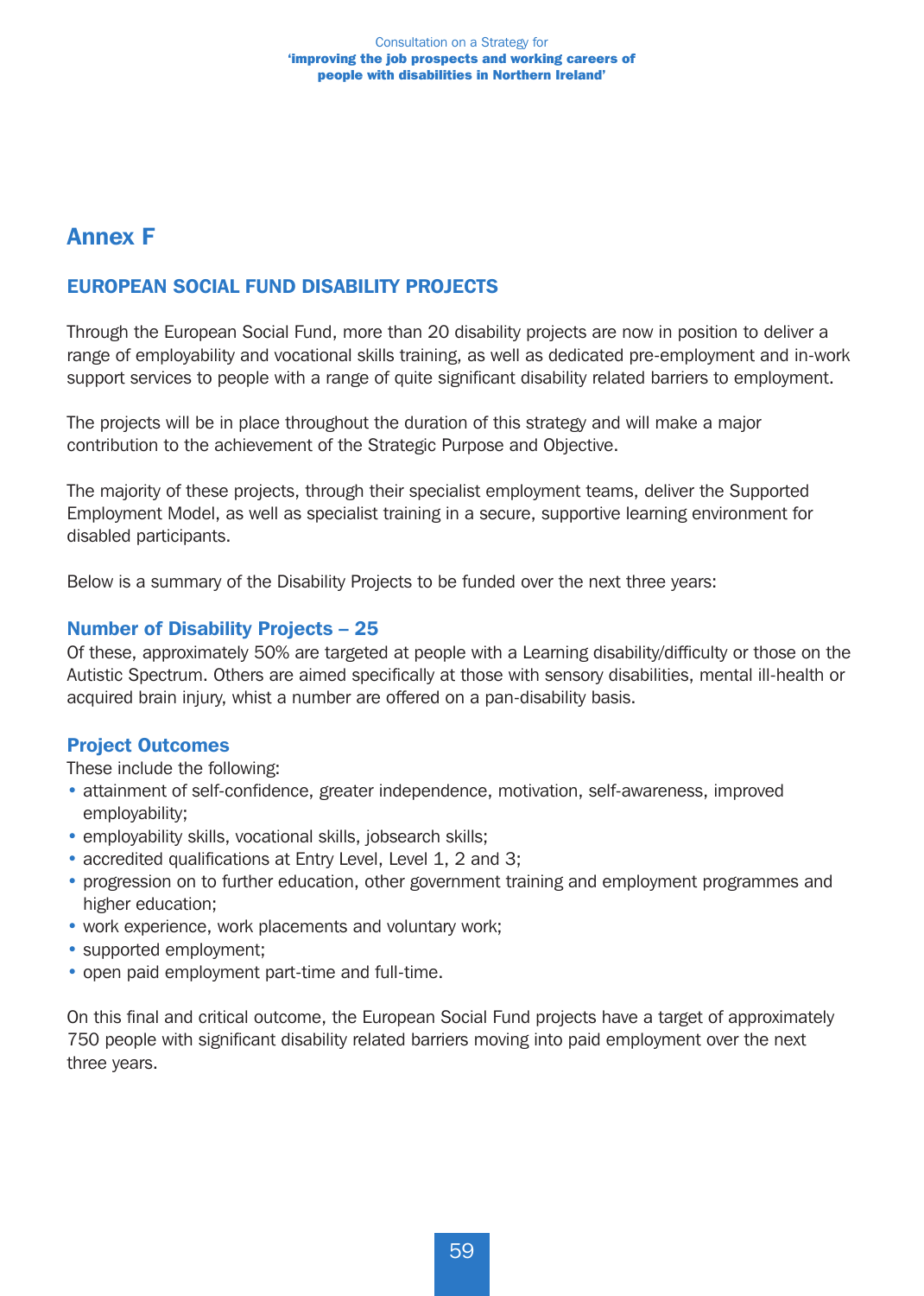This will be a great achievement for the individual projects. The aim of this strategy therefore is to enhance those into-work figures through the active caseloads of the new Disability Supported Employment Officers, and also by creating more partnership working and subsequent referrals between other departmental services, such as the Employment Service Advisers, the Careers Advisers and these local disability projects.

The European Social Fund projects will also play a major part in other key themes, especially in relation to Employers and Strategic Consultation.